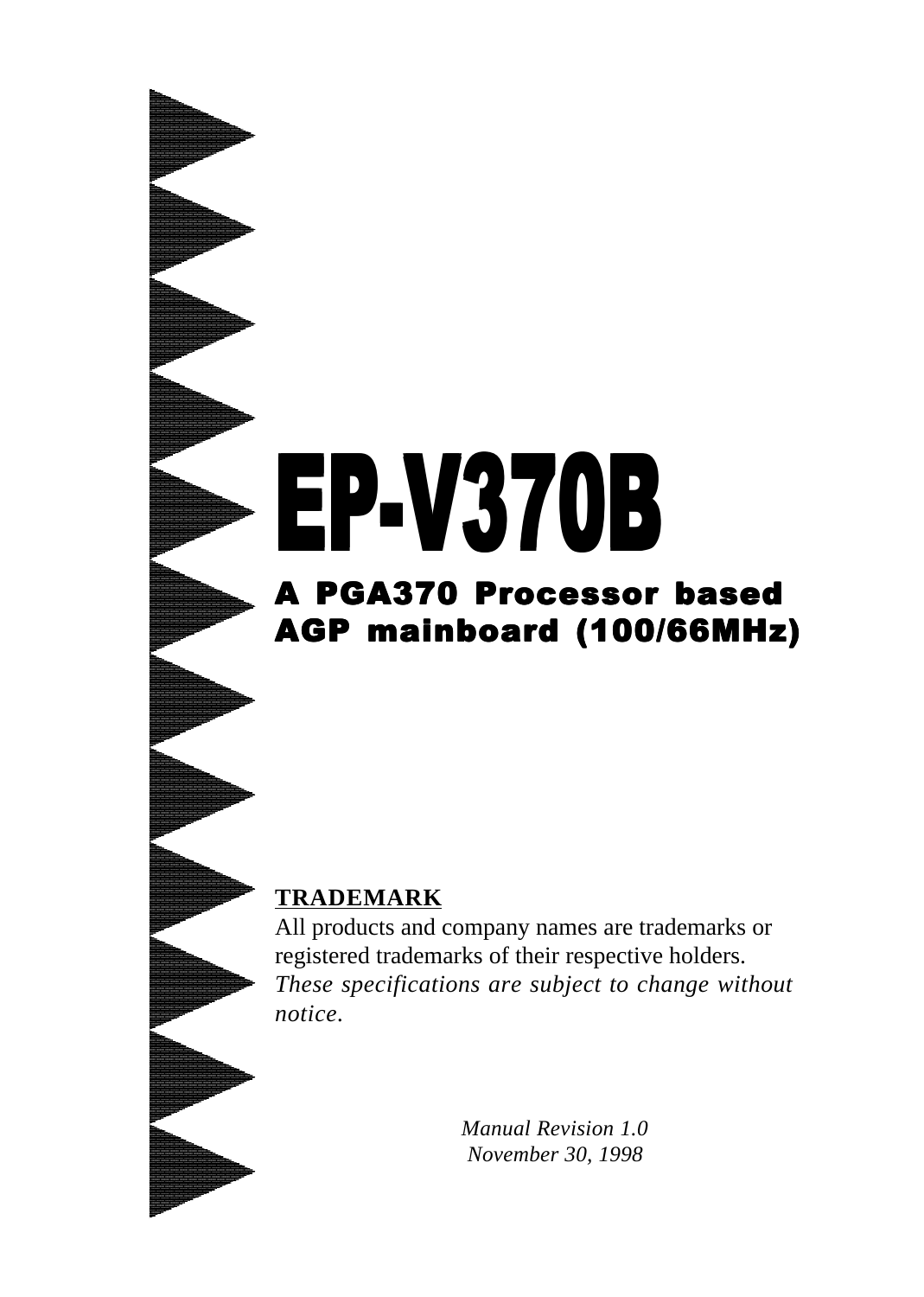#### Technical Support Services

If you need additional information, help during installation or normal use of this product, please contact your retailer. If your retailer can not help, you may E-Mail us with any questions at the following address tech@epox.com

Record your serial number before installing your EP-V370B mainboard. (the serial number is located near the ISA slots at the edge of the board)

*EPoX EP-V370B serial number:*

\_\_\_\_\_\_\_\_\_\_\_\_\_\_\_\_\_\_\_\_\_\_\_\_\_\_

#### BIOS Upgrades

Please use either our Web Site or BBS for current BIOS Upgrades.

#### **Internet Access**

http://www.epox.com http://www.epox.com.tw sales@epox.com tech@epox.com

#### **Modem Access**

886-2-2247-2742 (Taiwan) 31-182-618451 (The Netherlands)

You can access this number via a Hayes-compatible modem with a 2,400 to 28,800 baud rate. The following setup format is required:

8 Data Bits, No Parity, 1 Stop Bit.

If your modem is unable to connect at higher baud rates, try connecting at 2,400 baud before contacting Technical Support.

## *Thank you for using EPoX mainboards!*

© Copyright 1998 EPoX Computer Company. All rights reserved.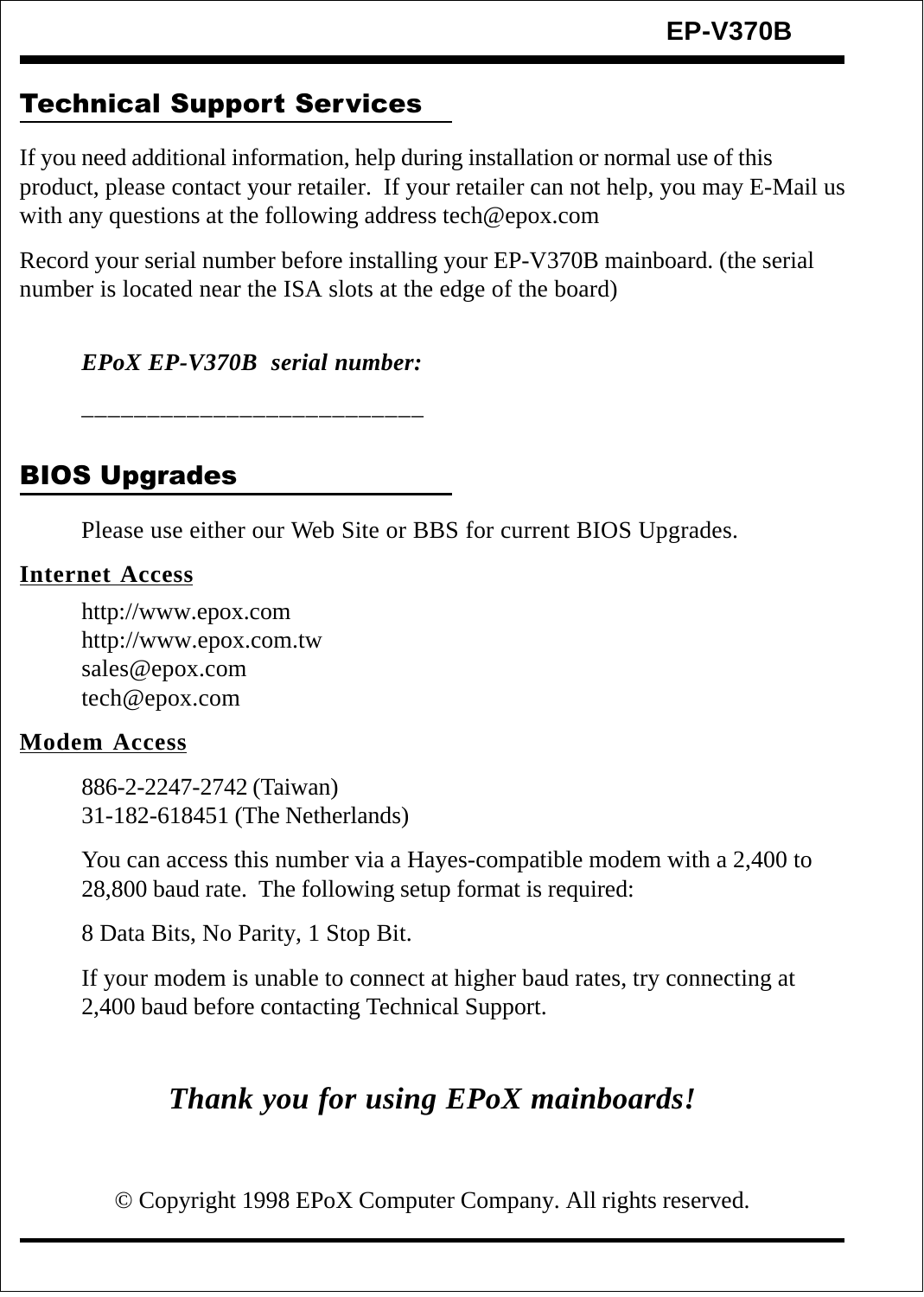**The product name and revision number are both printed on the mainboard itself.**

#### **Handling Procedures**

**Static electricity can severely damage your equipment**. Handle the EP-V370B and any other device in your system with care and avoid unneccessary contact with system components on the mainboard.

Always work on an antistatic surface to avoid possible damage to the motherboard from static discharge.

We assume no responsibility for any damage to the EP-V370B mainboard that results from failure to follow installation instructions or failure to observe safety precautions.



**CAUTION**



**The EP-V370B mainboard is subject to damage by static electricity. Always observe the handling procedures.**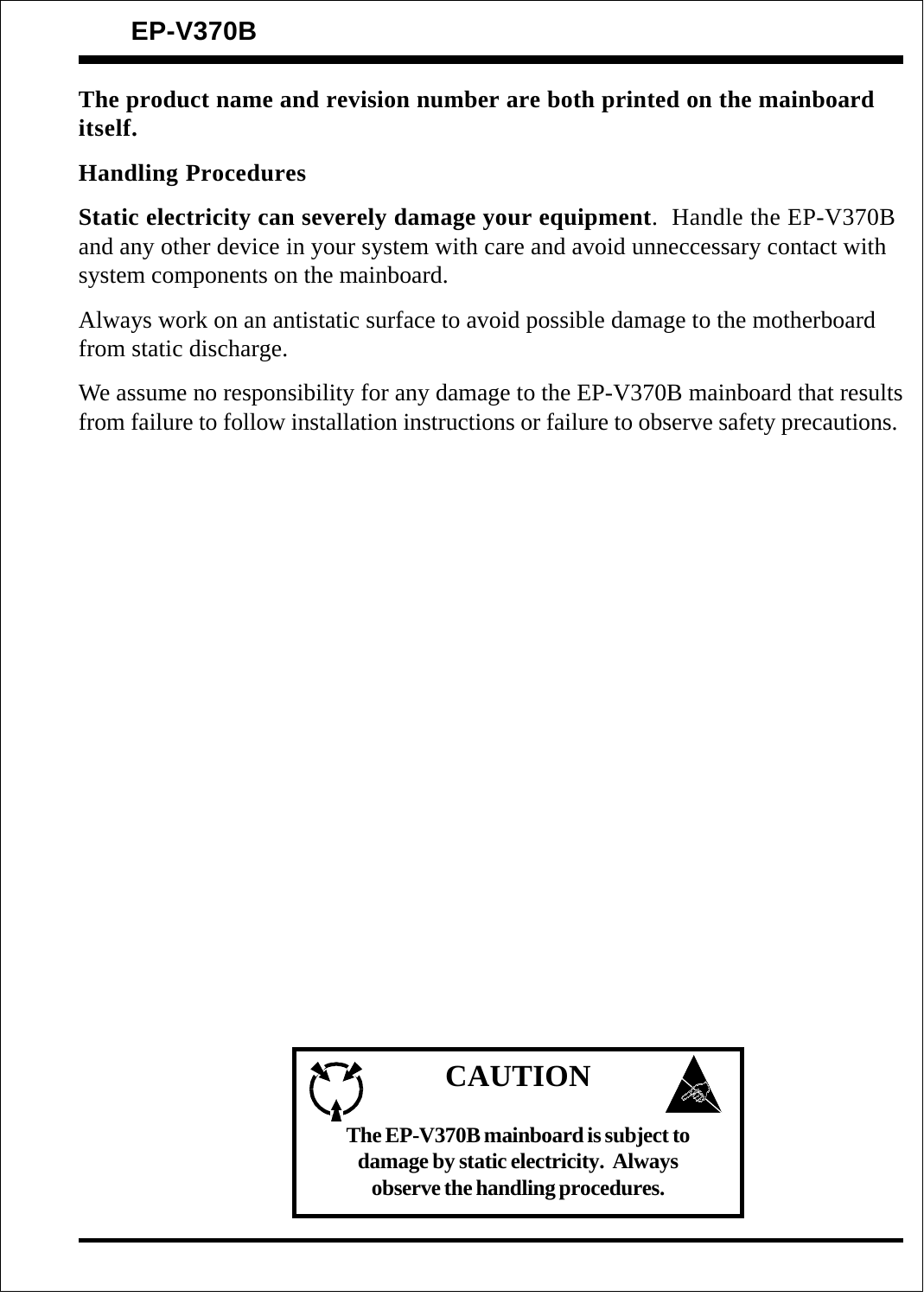## Table of Contents

| <b>Section 1</b> | <b>Introduction</b>                      |
|------------------|------------------------------------------|
|                  |                                          |
|                  | <i><b>Overview</b></i>                   |
|                  |                                          |
| <b>Section 2</b> | <b>Features</b>                          |
|                  |                                          |
| <b>Section 3</b> | <i><b>Installation</b></i>               |
|                  | EP-V370B Detailed Layout  3-2            |
|                  | <b>Easy Installation Procedure</b>       |
|                  | System Memory Configuration  3-4         |
| <b>Section 4</b> | <b>Award BIOS Setup</b>                  |
|                  | Change Supervisor or User Password  4-19 |
|                  |                                          |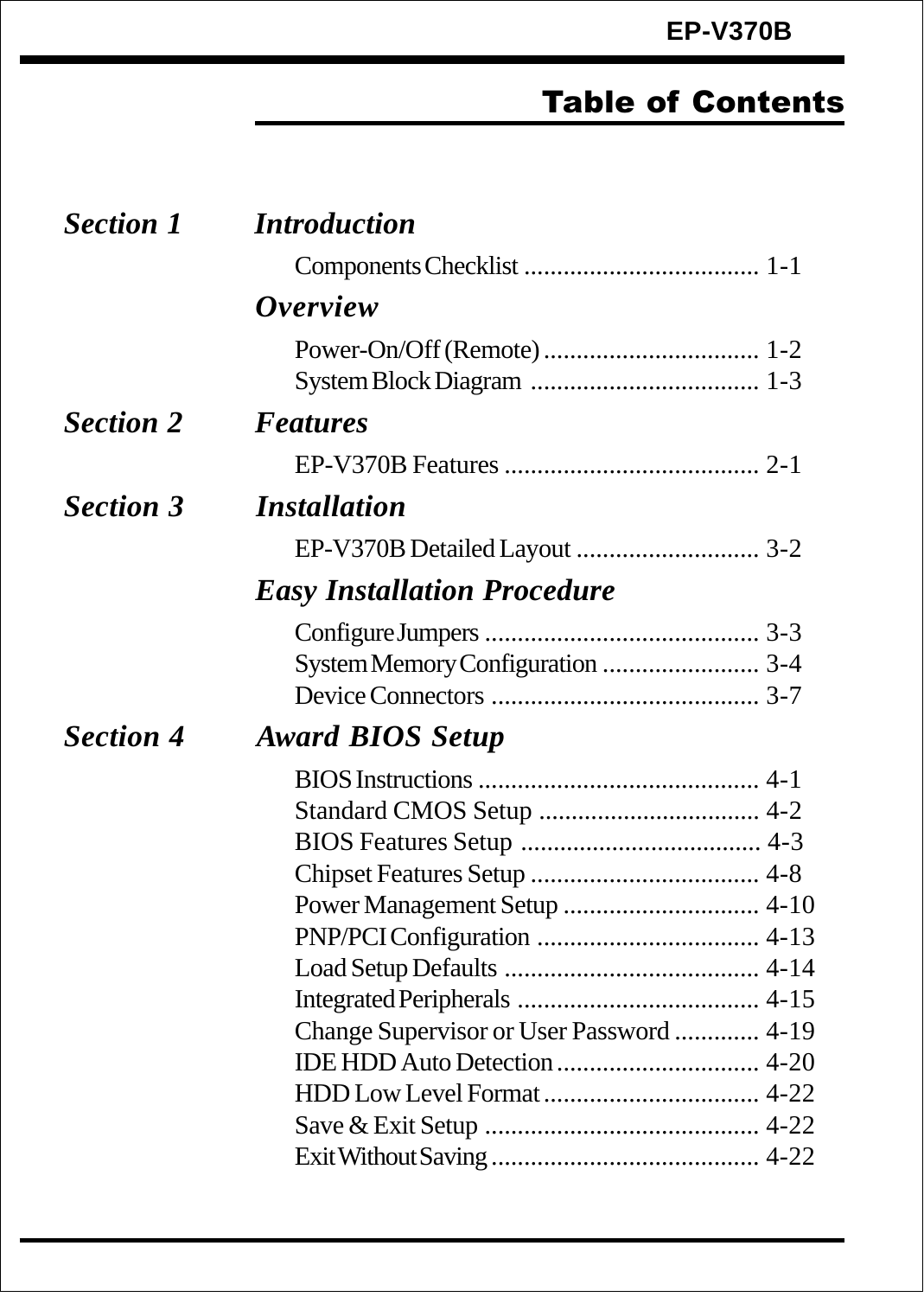| <b>Section 5</b> | <b>PCI</b> Sound              |
|------------------|-------------------------------|
|                  |                               |
| <b>Section 6</b> | Appendix                      |
|                  | Appendix A                    |
|                  |                               |
|                  |                               |
|                  | Timer & DMA Channels Map  A-2 |
|                  |                               |
|                  |                               |
|                  | Appendix B                    |
|                  |                               |
|                  |                               |
|                  | Appendix C                    |
|                  |                               |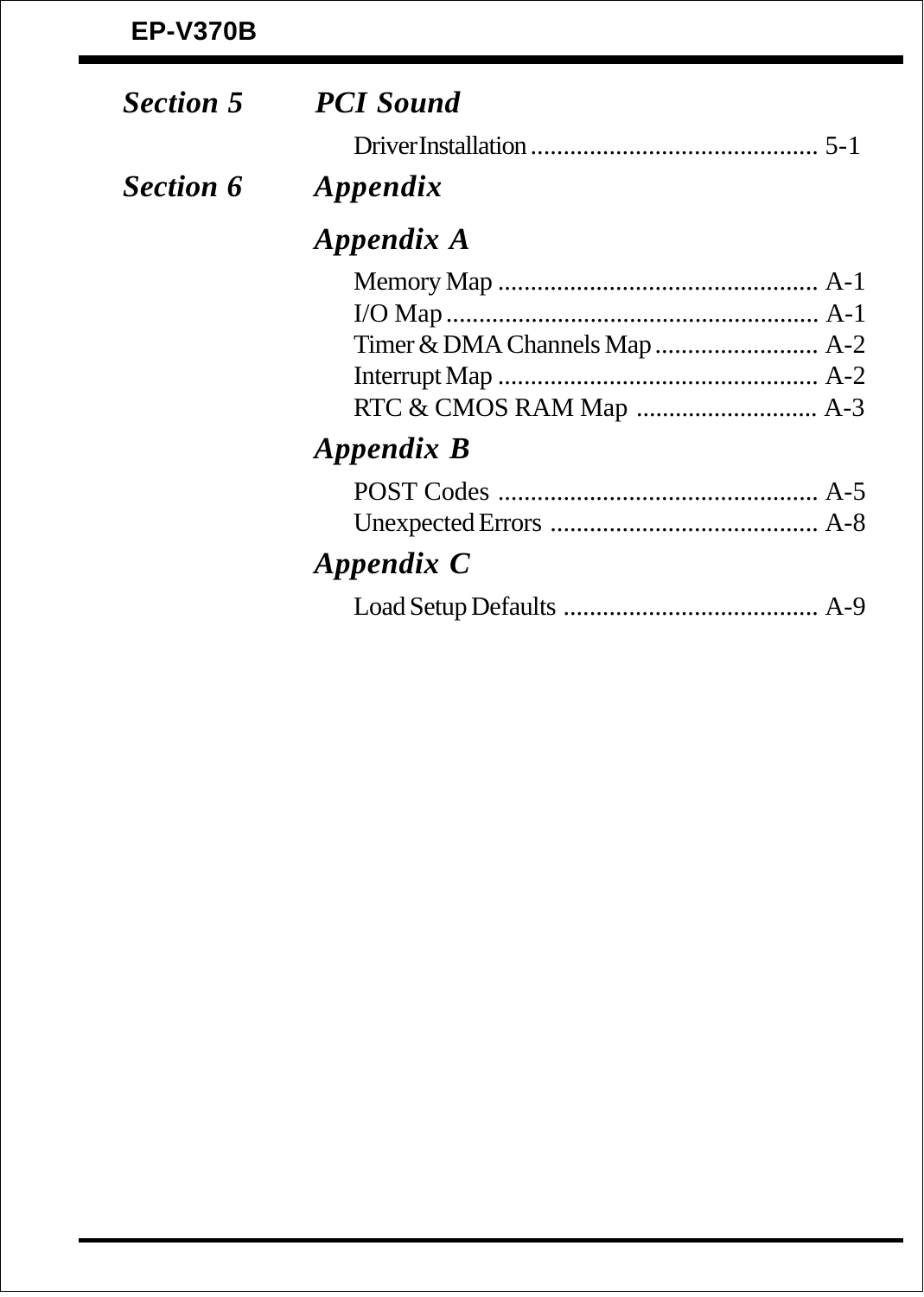# Page Left Blank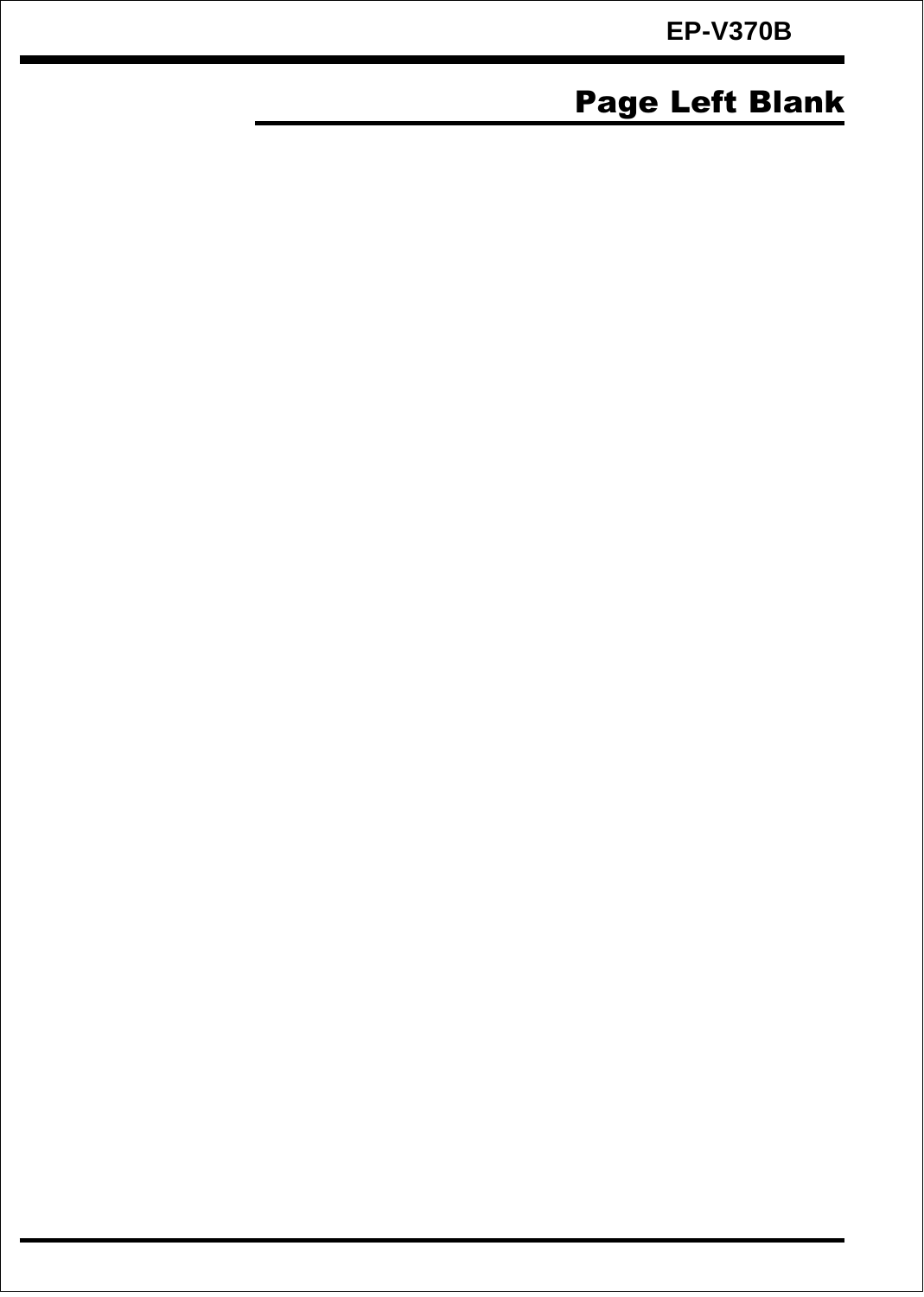## Section 1 INTRODUCTION

#### Components Checklist

- ü A. (1) EP-V370B mainboard
- B. (1) EP-V370B user's manual
- C. (1) Floppy ribbon cable
- D. (1) Hard drive ribbon cables
- E. (1) PS/2 Mouse Connector
- F. (1) COM Port/LPT Port Connector
	- G.  $(1)$  Driver and utility

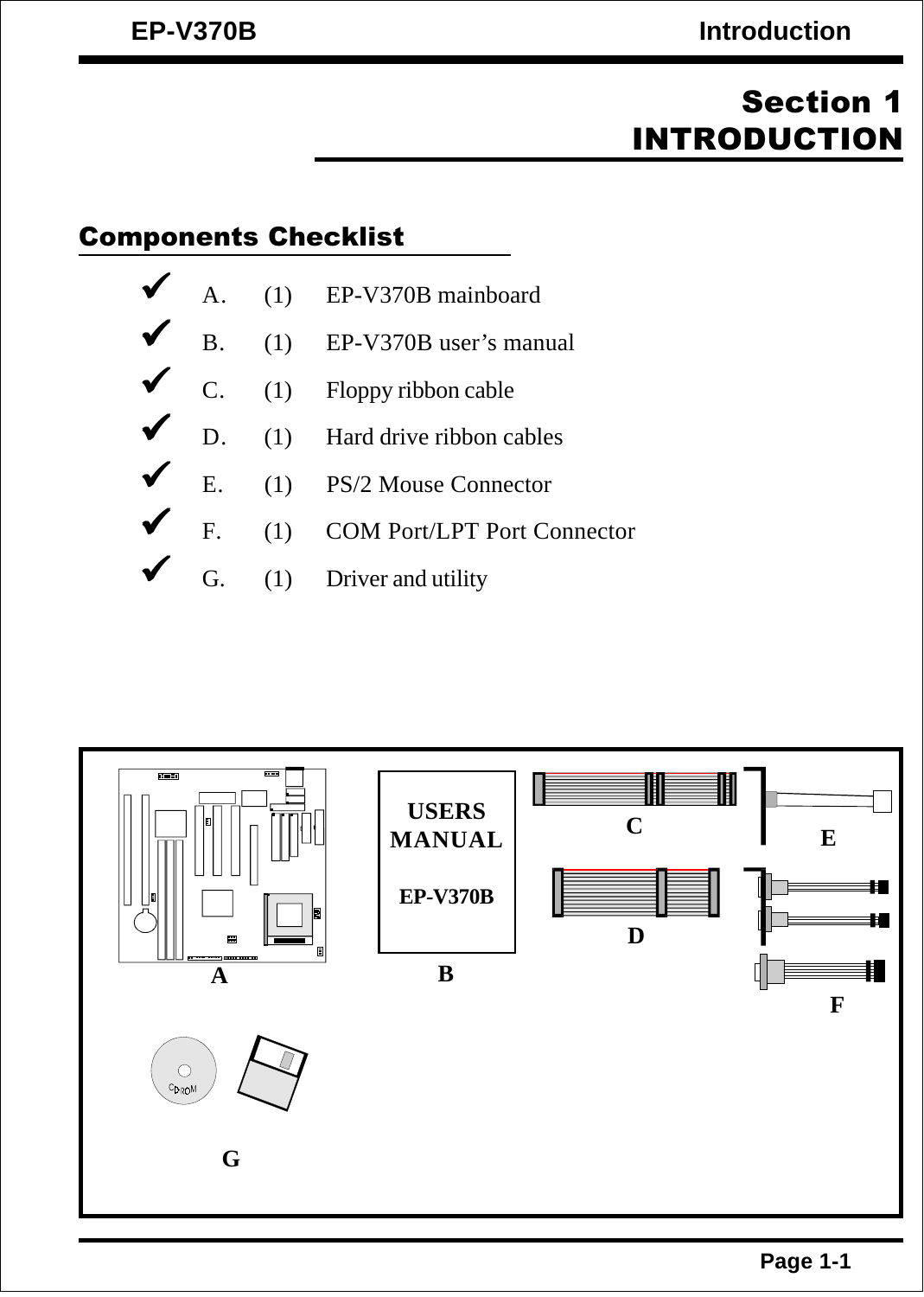#### Power-On/Off (Remote)

**The EP-V370B** has a single 20-pin connector for ATX power supplies. For ATX power supplies that support the **Remote On/Off** feature, this should be connected to the systems front panel for system Power On/Off button. The systems power On/ Off button should be a momentary button that is normally open.

**The EP-V370B** has been designed with "Soft Off" functions. You can turn Off the system from one of two sources: The first is the front panel Power On/Off button, and the other is the "Soft Off" function (coming from the P2-100Y's onboard circuit controller) that can be controlled by the operating system. Windows 95/98 will control this when the user clicks that they are ready to Shutdown the system.

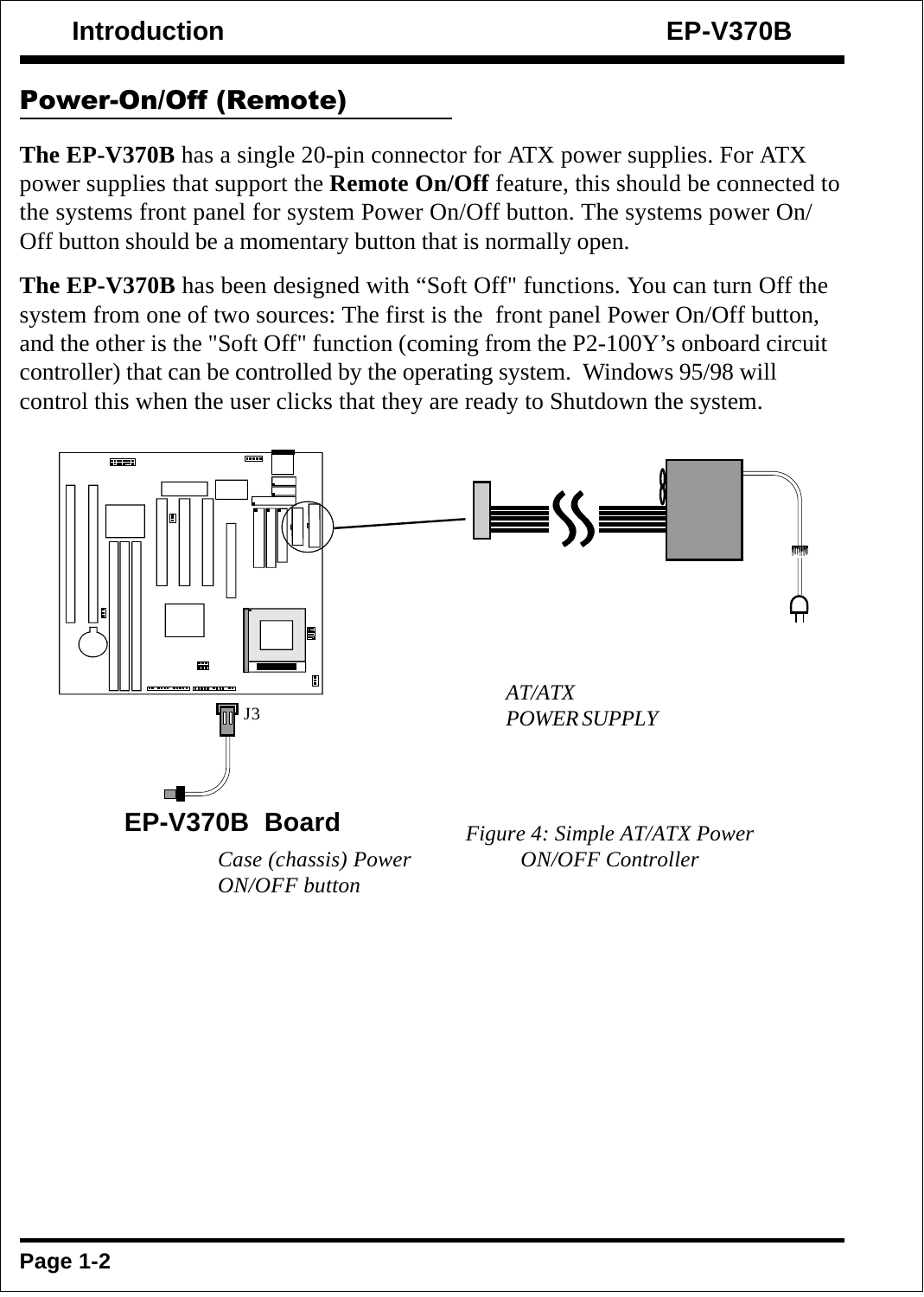#### System Block Diagram



*Figure 5: System Block Diagram*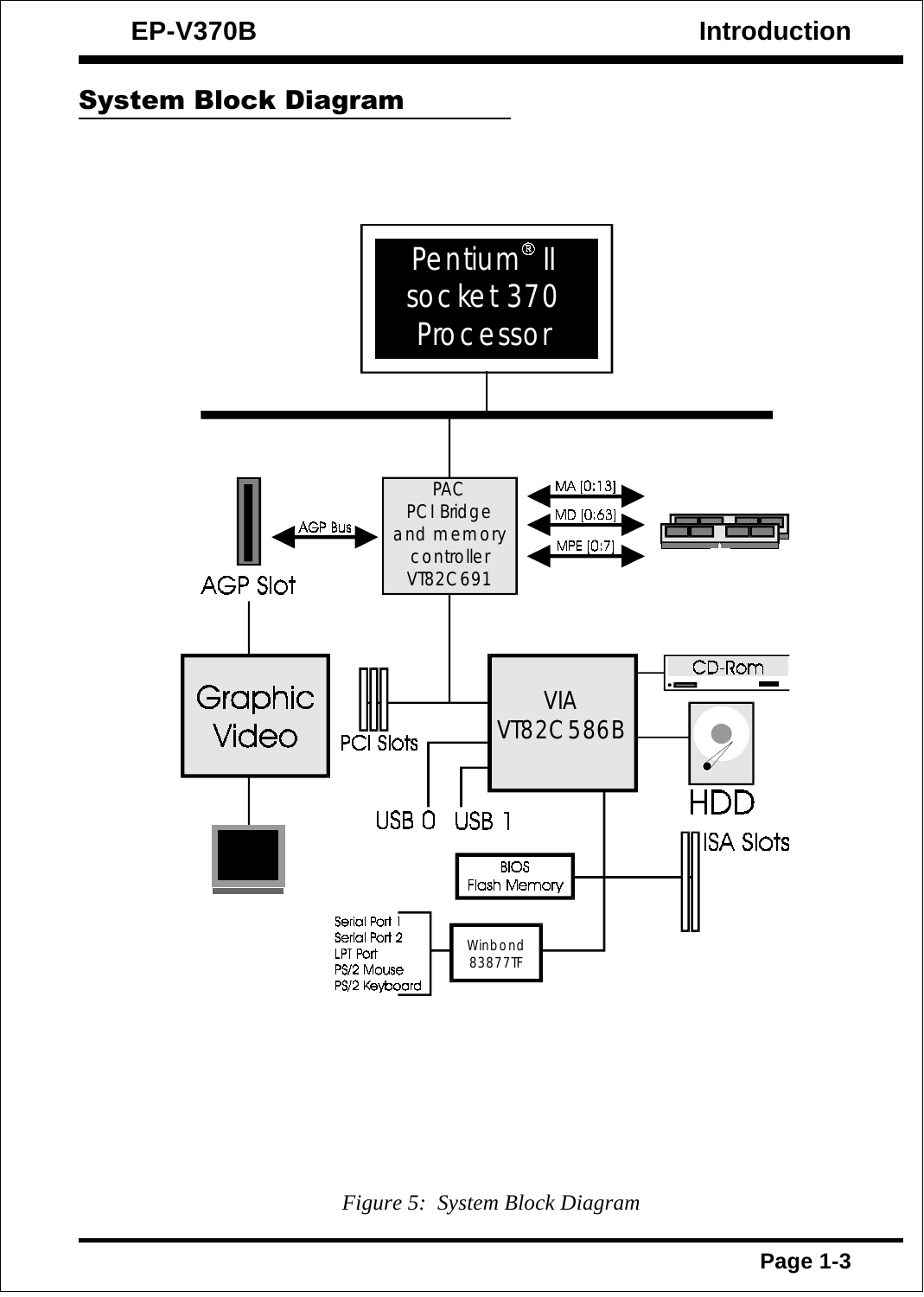## Page Left Blank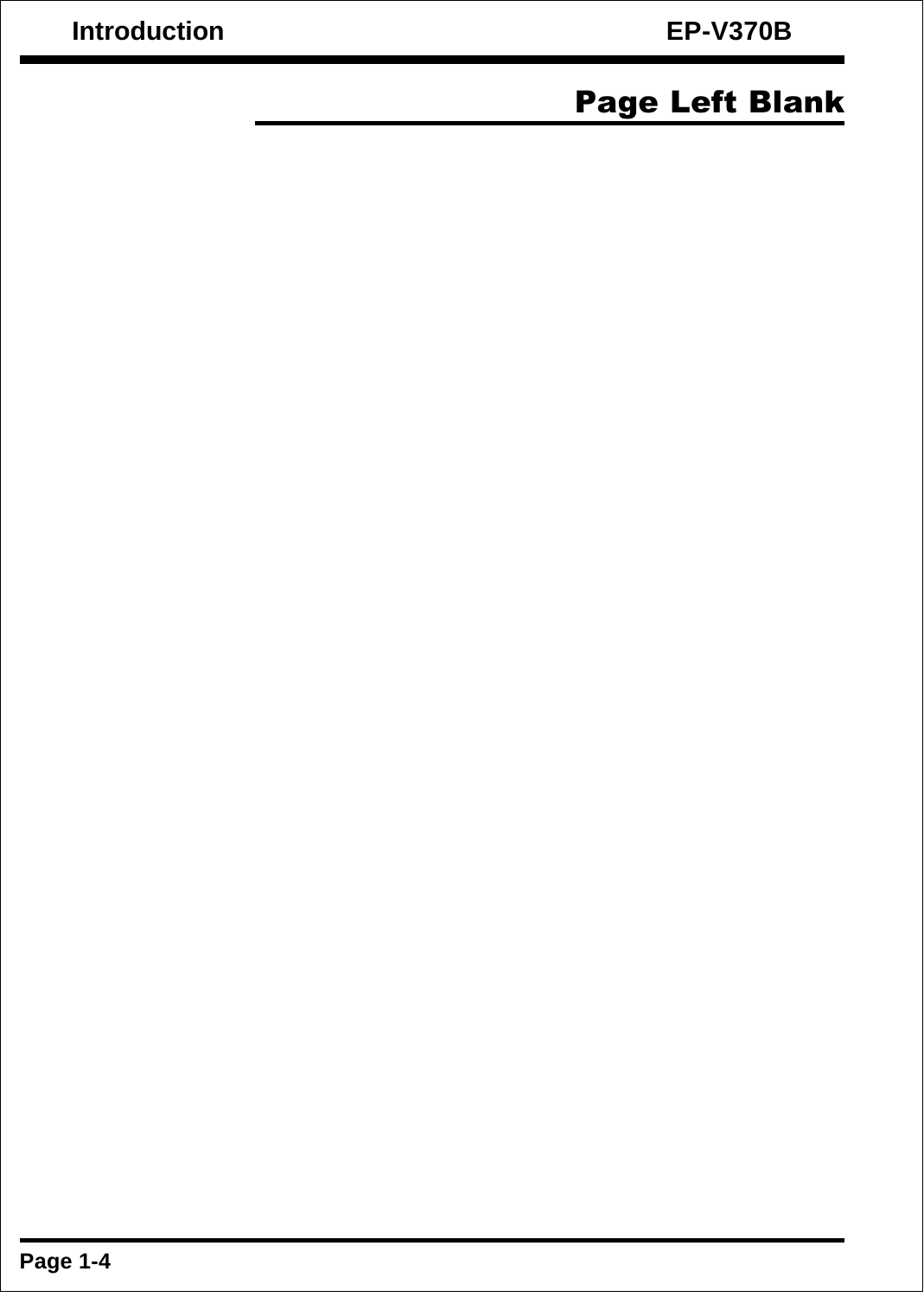## Section 2 FEATURES

#### EP-V370B Features:

- EP-V370B is based on the Mendocino Processor operating at 300 ~ 650 MHz on PGA370. The board is configured by an DIP Switch to match your CPU clock speed.
- Designed with VIA Apollo PRO AGPset.
- Supports up to 768MB of DRAM (minimum of 8 MB) on board (please see Section 3-2).
- Supports (2) 16 bit ISA slots, (3) 32 bit PCI slots, (1) AGP slot and provides (2) independent high performance PCI IDE interfaces capable of supporting PIO Mode 3/4 and Ultra DMA 33 devices. The EP-V370B supports (3) PCI Bus Master slots and a jumperless PCI INT# control scheme which reduces configuration confusion when plugging in PCI card(s).
- Supports ATAPI (e.g. CD-ROM) devices on both Primary and Secondary IDE interfaces.
- Designed with Winbond W83877TF Multi I/O: (1) floppy port, (1) parallel port (EPP, ECP), and (2) serial ports (16550 Fast UART). Note: Japanese "Floppy 3 mode" is also supported
- Features Award Plug & Play BIOS. With Flash Memory you can always upgrade to the current BIOS as they are released. (http://www.epox.com/ please visit our Technical Support section for the latest updates)
- EP-V370B utilizes a Lithium battery which provides environmental protection and longer battery life.
- Supports the Universal Serial Bus (USB) Header. The onboard VT82c586B chip provides the means for connecting PC peripherals such as; keyboards, joysticks, telephones, and modems.
- Built-in ATX 20-pin and AT 12-Pin power supply connector.
- Software power-down when using Windows<sup>®</sup> 95.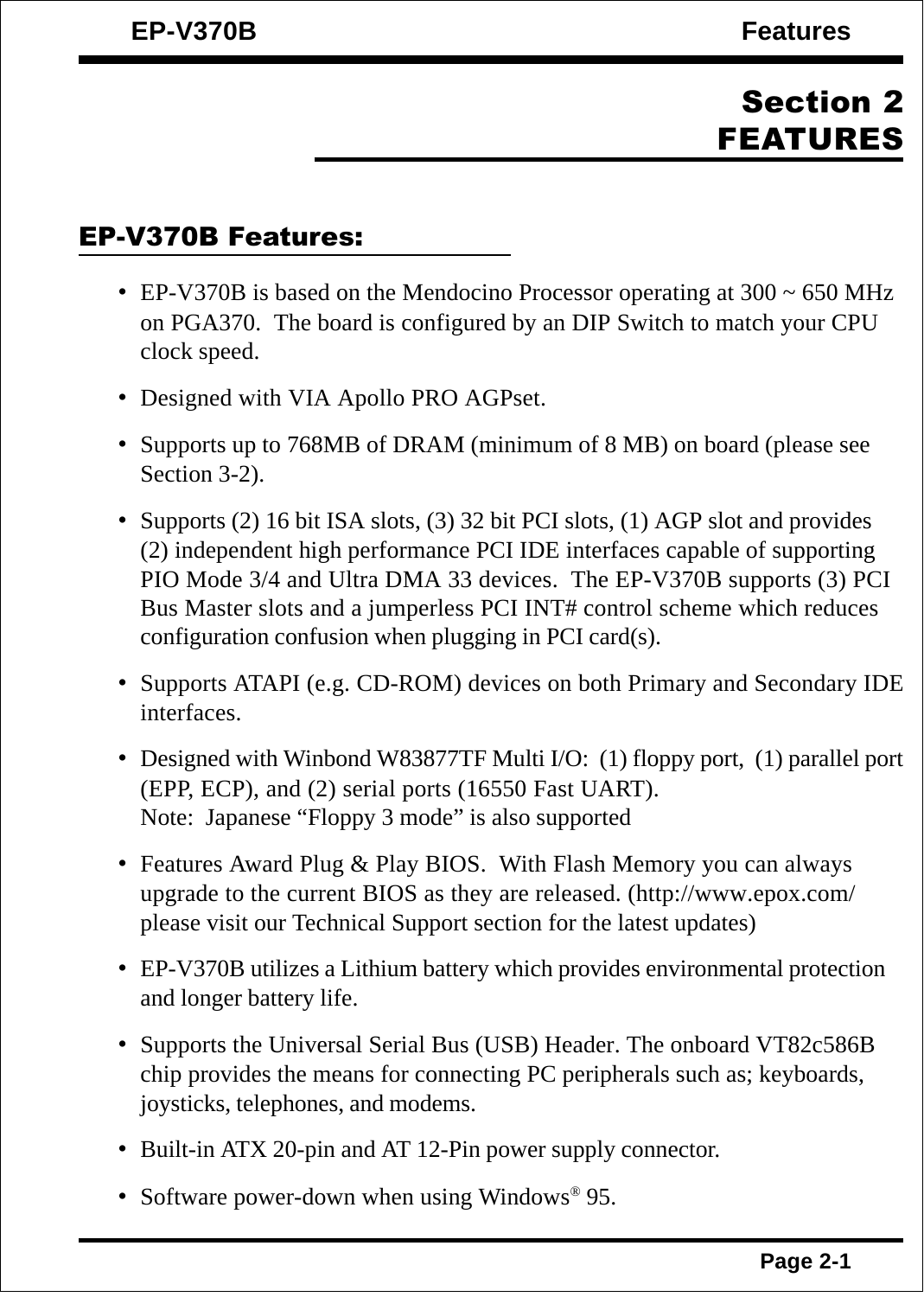- Supports ring-in feature (remote power-on through external modem, allows system to be turned on remotely.
- Resume by Alarm Allows your system to turn on at a preselected time.
- Supports CPU Hardware sleep and SMM (System Management Mode).
- Built-in WOL (Wake-up On Lan) Connector.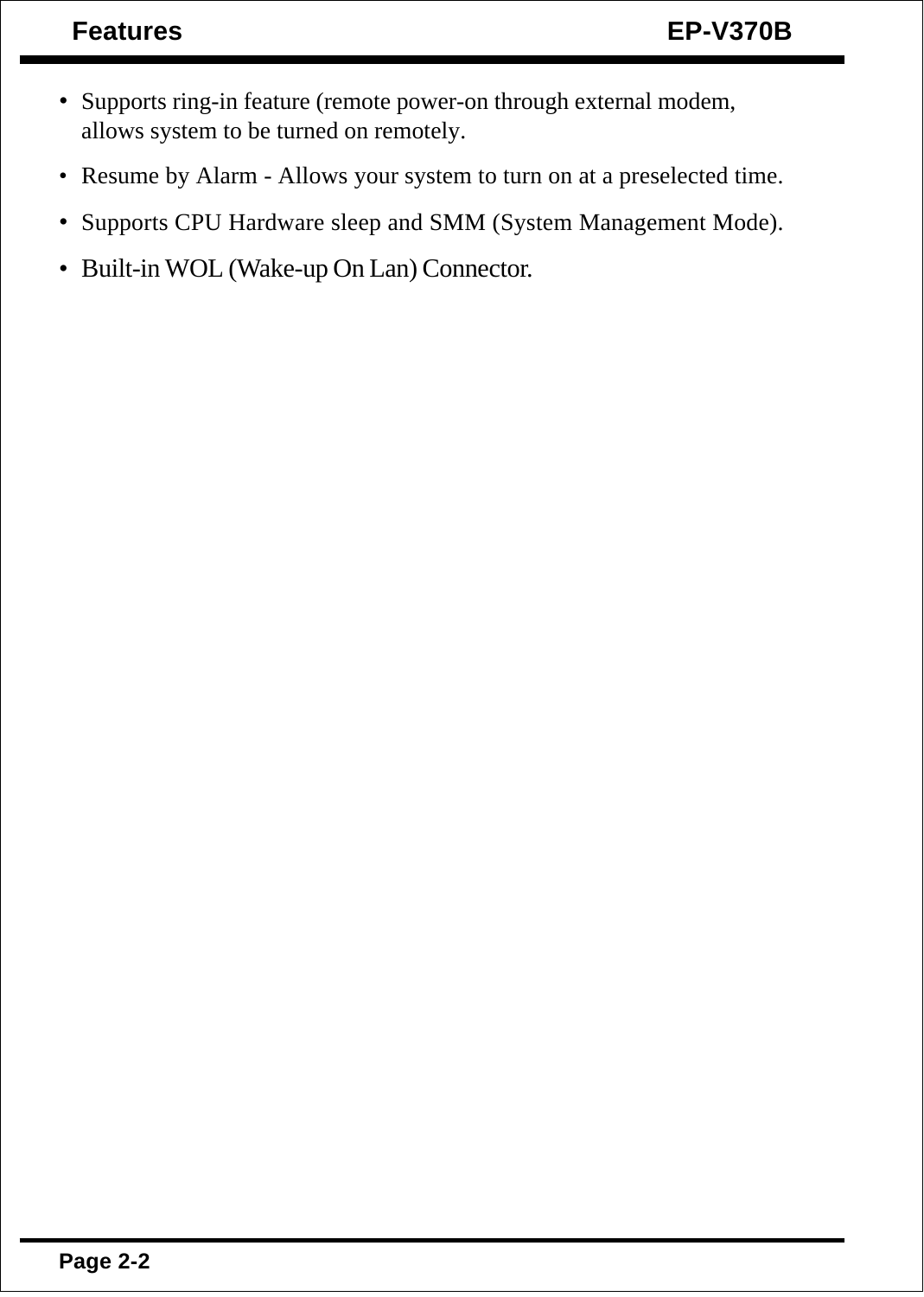## Section 3 INSTALLATION

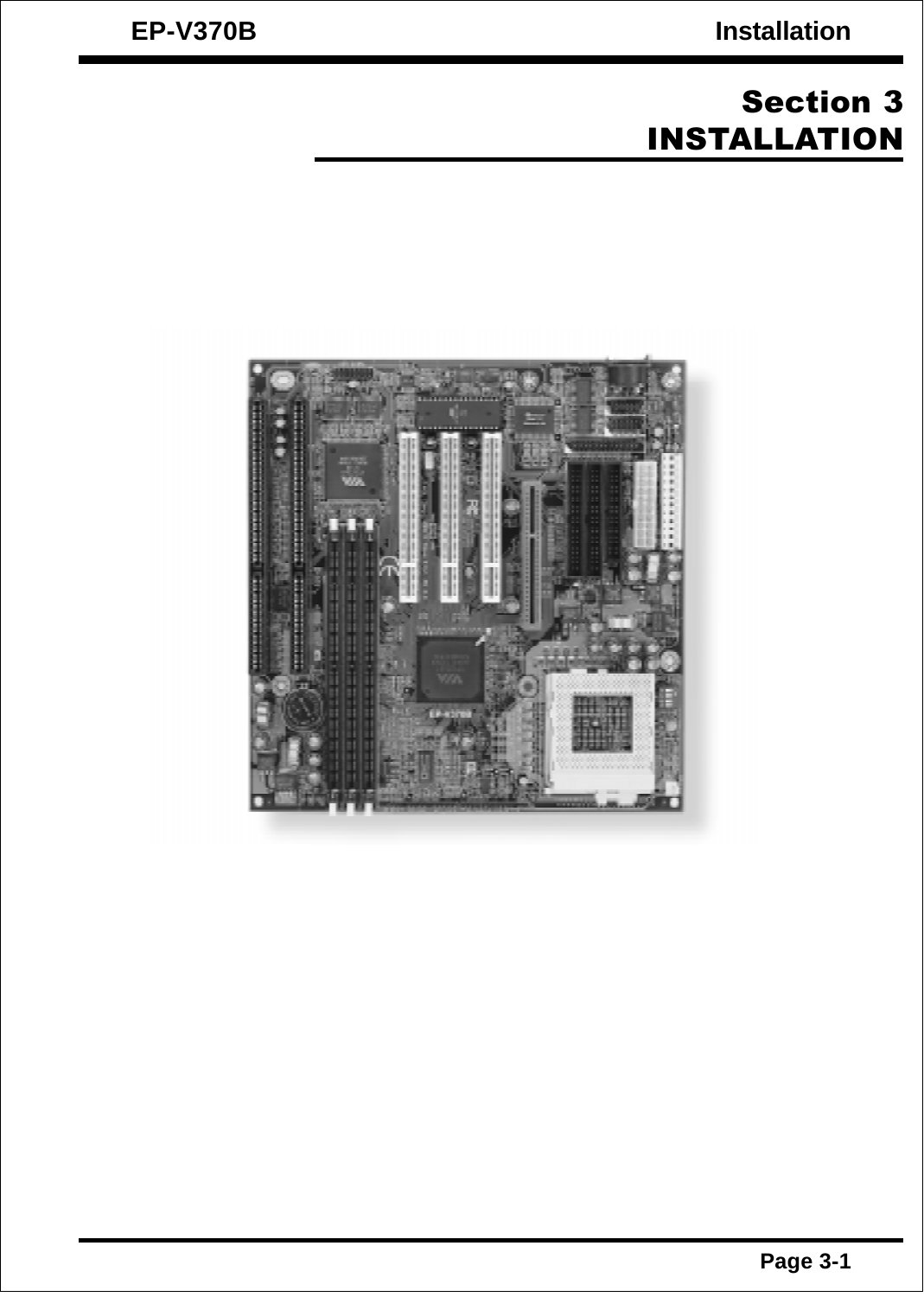## **EP-V370B Detailed Layout**



*Figure 6*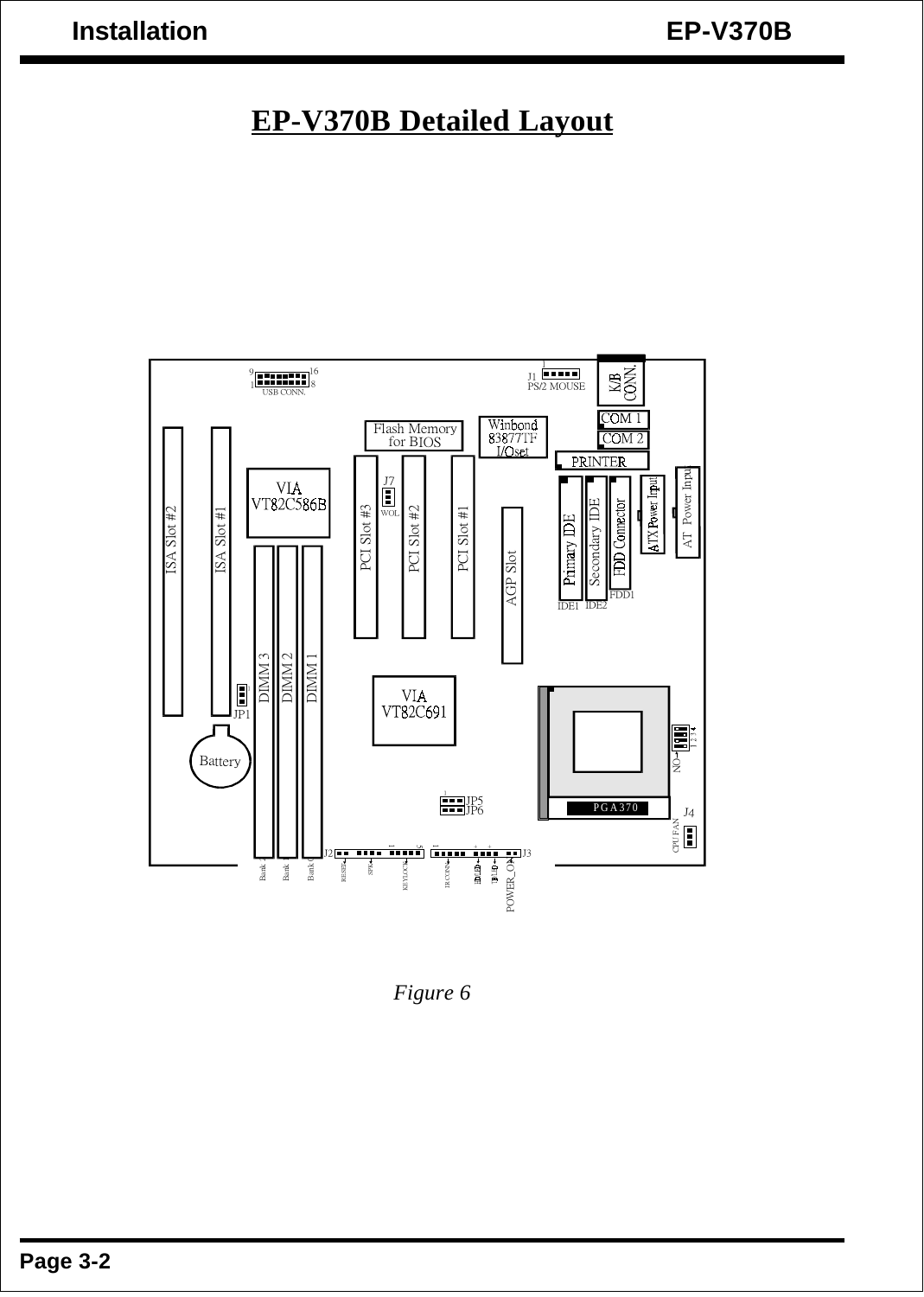## Easy Installation Procedure

#### Easy Installation Procedure

The following must be completed before powering on your new system:

- **3-1. Configure DIP Switch to match your hardware**
- **3-2. Install memory chips**
- **3-3. Device Connectors**

#### Section 3-1 Configure DIP Switch

We design this mainboard with a DIP Switch to make your install fast and easy.

The following will describe all of the DIP Switch that you are required to set before moving on to step 3-2.

#### *Note: The DIP Switch as depicted as shown (Figure 6) in their correct physical orientation.*

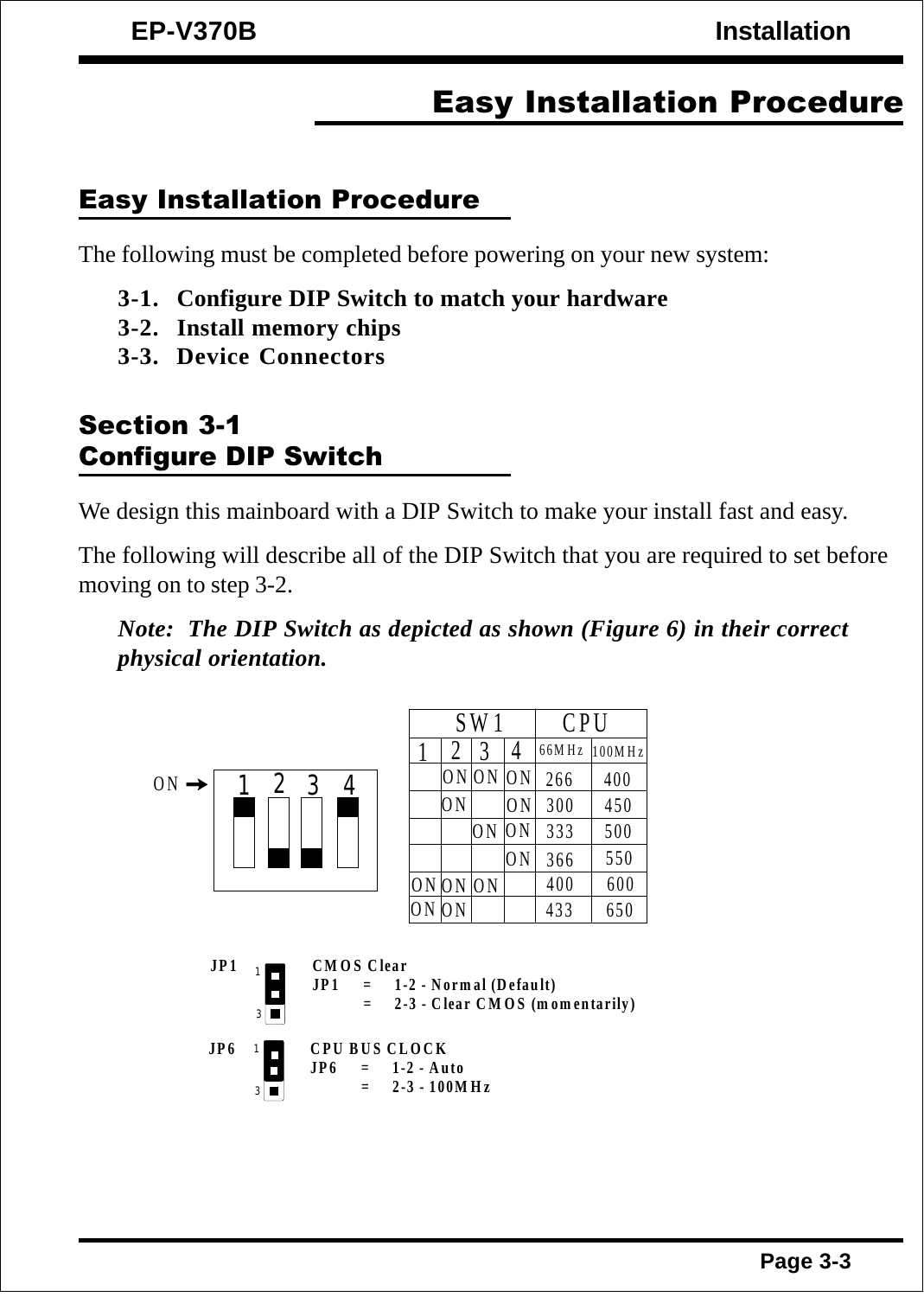#### Section 3-2 System Memory Configuration

#### Memory Layout

The EP-V370B supports (3) 168-pin DIMMs (Dual In-line Memory Module). The DIMMs can be either EDO (Extended Data Out) or SDRAM (Synchronized DRAM). The DIMMs may be installed using just one chip.

- **We recommend using SDRAM DIMM can not mixing with EDO DIMM modules together at 66MHz.**
- We recommend when installed the 100MHz Processor using DIMM SDRAM must be 125MHz (-8ns) bus speed. If used 100MHz (-10ns) SDRAM may be critical timing for the motherboard.
- About the "PC/100 SDRAM spec." information you may visit Intel's home page at:

http//developer.intel.com/design/pcisets/memory/index.htm

• DIMM SDRAM may be 83MHz (-12ns), 100MHz (-10ns) or 125MHz (-8ns) bus speed.

Figure 2 and Table 1 show several possible memory configurations using

| (M1)<br><b>DIMM</b> | $B$ ank $0 -$<br>-Synchronous         |
|---------------------|---------------------------------------|
| DIMM 2 (M2)         | Bank 1 -SDRAM or EDO                  |
| DIMM 3 (M3)         | $\Box$ DIMM<br>$\blacksquare$ B ank 2 |
| Figure 2            |                                       |

**JP5** 1 DIMM CLOCK SELECT  $JP5 = 1-2 - DIMM = CPU$  $= 2-3 - DIM M = AGP$ 1 3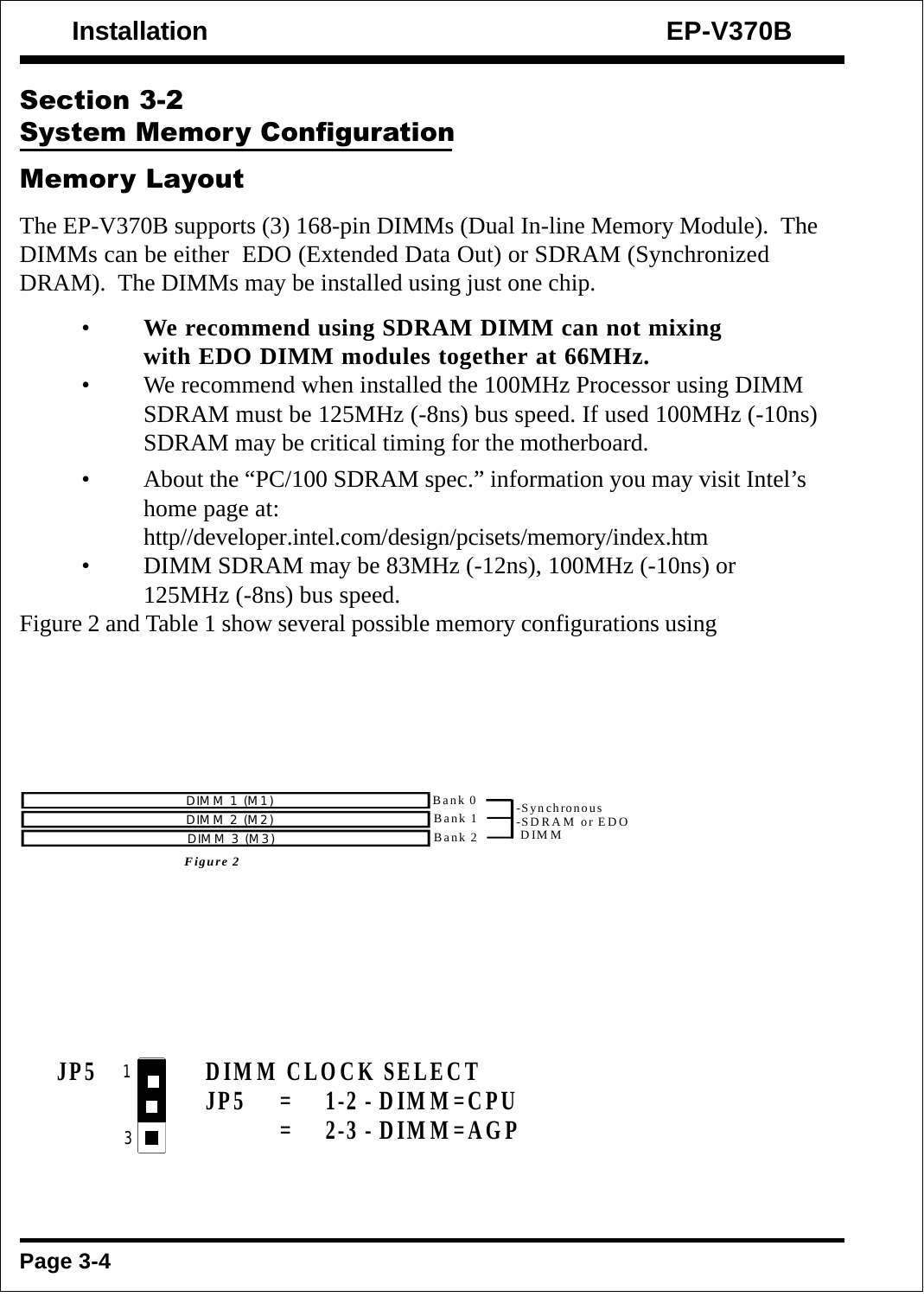| <b>Total Memory</b>  | DIMM 1<br>(Bank 0)                                | DIMM <sub>2</sub><br>(Bank 1)                       | DIMM <sub>3</sub><br>(Bank 2)                     |
|----------------------|---------------------------------------------------|-----------------------------------------------------|---------------------------------------------------|
| $=$ 384MB<br>Maximum | EDO/SDRAM*<br>8MB, 16MB, 32MB.<br>64MB, 128MB X 1 | EDO/SDRAM*<br>8MB, 16MB, 32MB.<br>64MB, 128MB X 1   | EDO/SDRAM*<br>8MB, 16MB, 32MB.<br>64MB, 128MB X 1 |
| $= 256MB$<br>Maximum | EDO/SDRAM*<br>8MB, 16MB, 32MB.<br>64MB, 128MB X 1 | $EDO/SDRAM*$<br>8MB, 16MB, 32MB.<br>64MB, 128MB X 1 | None                                              |
| $= 128MB$<br>Maximum | EDO/SDRAM*<br>8MB, 16MB, 32MB.<br>64MB, 128MB X 1 | None                                                | None                                              |

*Table 1*

 *\* SDRAM only supports 8, 16, 32, 64, 128MB DIMM modules.*

#### DIMM Module Installation

Figure 7 displays the notch marks and what they should look like on your DIMM memory module.

DIMMs have 168-pins and two notches that will match with the onboard DIMM socket. DIMM modules are installed by placing the chip firmly into the socket at a 90 degree angle and pressing straight down (figure 8) until it fits tightly into the DIMM socket (figure 9).



*<sup>\*</sup> EDO only supports Pentium® II Processor at 66MHz, not supports Deschutes Processor at 100MHz.*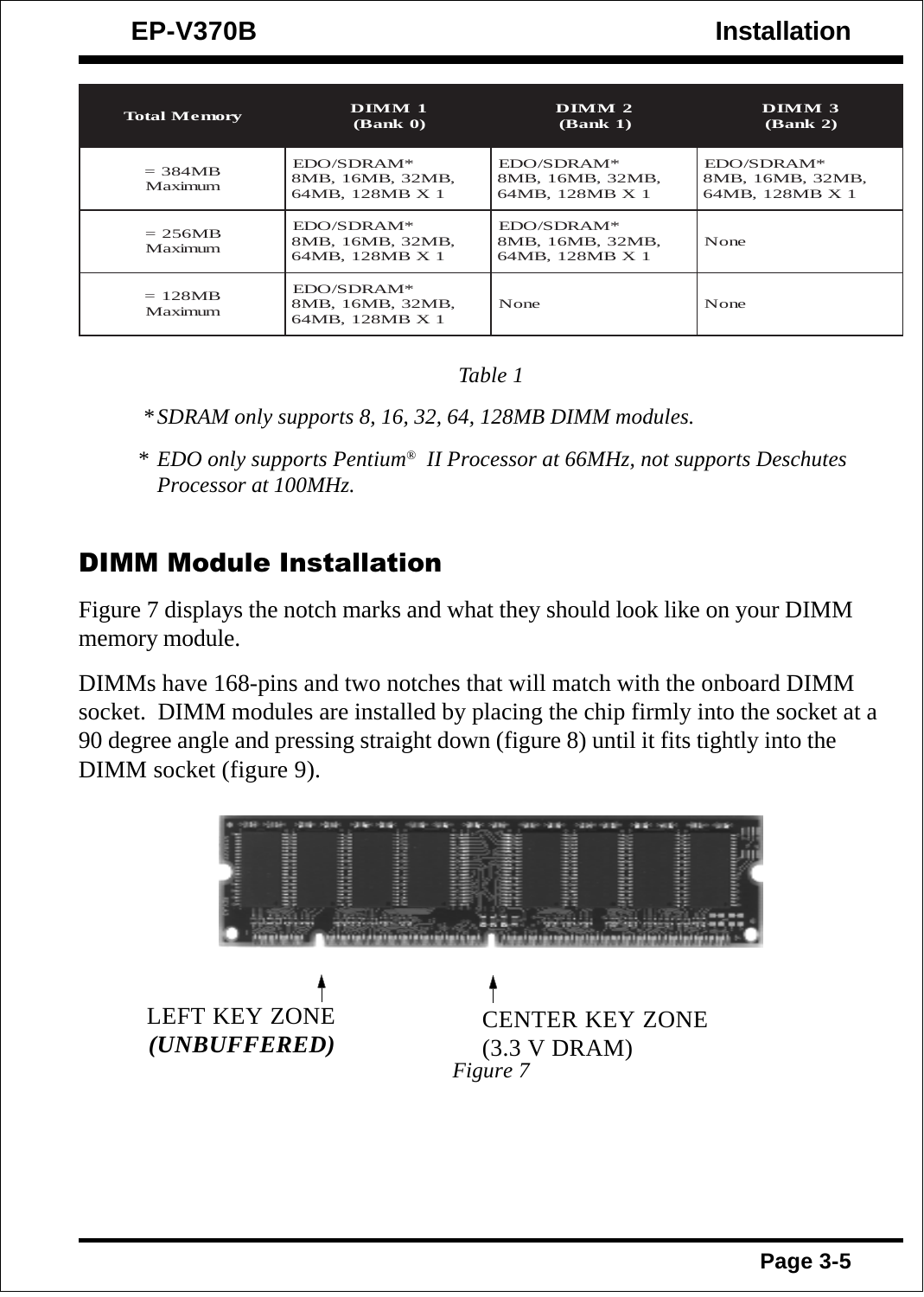

To remove the DIMM module simply press down both of the white clips on either side and the module will be released from the socket.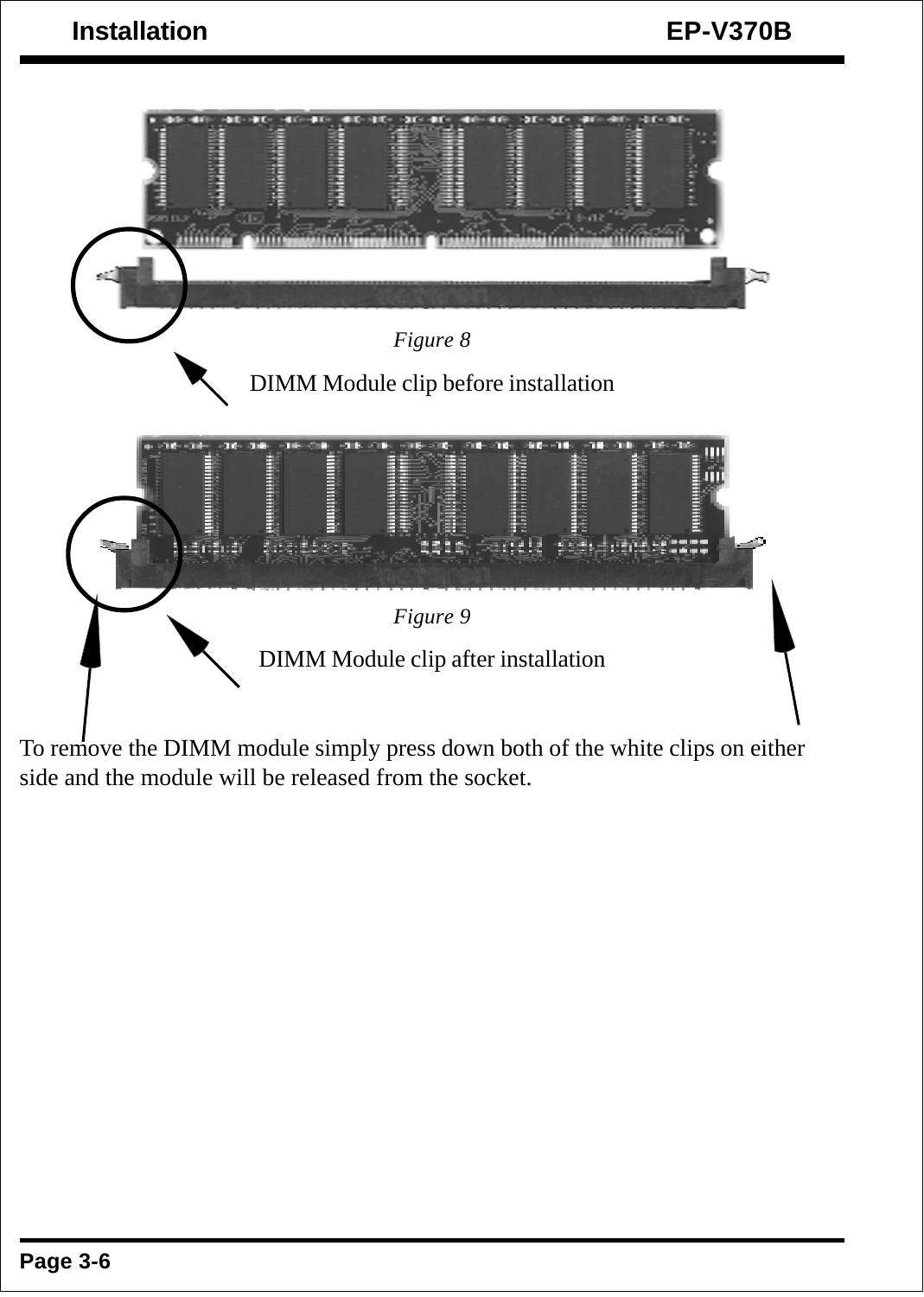#### Section 3-3 Device Connectors

#### **Please install the mainboard into the chassis.**

Now that your mainboard is installed you are ready to connect all your connections (figure 6).

- **J1**: PS/2 MOUSE Connector
- **J2,J3**: Chassis Panel Connector
	- Keylock, Speaker, Reset, Sleep, Turbo LED and HDD LED
- **J4**: CPU Fan Power
	- A plug-in for the CPU Fan Power
- **J7**: WOL (Wake on Lan) Connector
- **PW1**: AT Power Connector
	- 12-pin power connector
- **PW2**: ATX Power Connector
	- 20-pin power connector
- **LPT1**: Printer Port Connector
- **IDE1**: Primary IDE Connector
- **IDE2**: Secondary IDE Connector
- **FDD1**: Floppy Controller Connector
- **COM1,COM2**: Serial Ports Connector
- **USB1**: USB Connector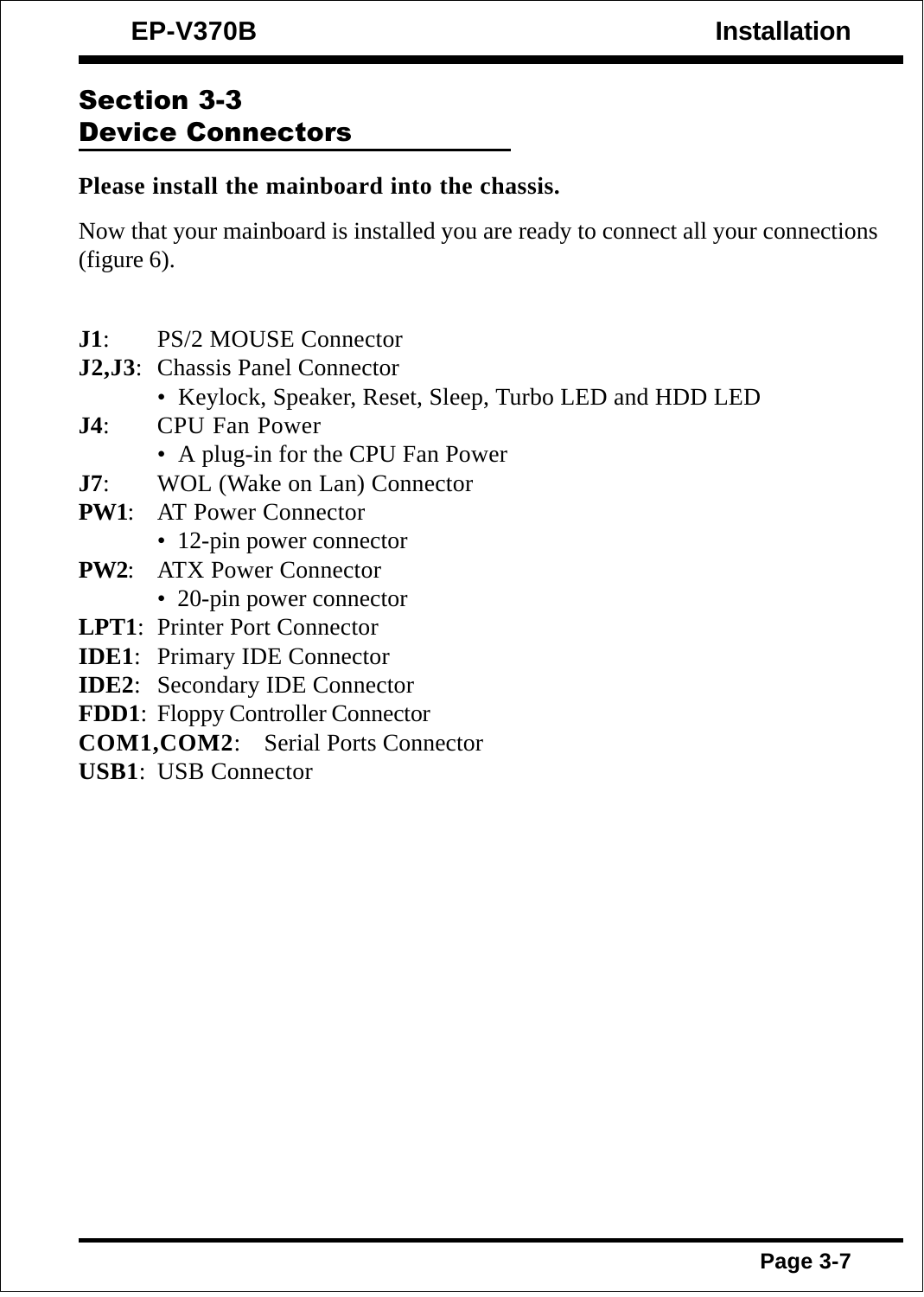$\blacksquare$  $\blacksquare$  $\blacksquare$  $\blacksquare$ 

 $\blacksquare$  $\blacksquare$  $\blacksquare$  $\blacksquare$  $\blacksquare$ 

#### Section 3-3 Device Connectors (continued)

**IR Connector**

3. IRRX

1. VCC 4. GND 2. NC 5. IRTX

**J2 1 Reset** - Closed to restart system.  $\blacksquare$  $\blacksquare$ 

> **Speaker** - Connect to the system's speaker for beeping 1. Speaker 3. GND 2. N/C 4. GND

**KeyLock** - Keyboard lock switch & Power LED connector 1. Power  $LED(+)$  4. Keylock 2. N/C 5. GND 3. GND

| $\bf{J}3$ | 1 |
|-----------|---|
|           |   |
|           |   |
|           |   |
|           |   |
|           |   |
|           |   |
| $\,{}^+$  |   |
|           |   |
| $\ddag$   |   |
|           |   |
|           |   |
|           |   |
|           |   |

**IDE LED indicator** - LED ON when Onboard PCI IDE Hard disks is activate

**Turbo LED indicator** - LED ON when higher speed is selected

**Power On/Off - This is connected to the power button on the case.** Using the Soft-Off by Pwr-BTTN feature, you can choose either Instant Off (turns system off immediatly), or 4 sec delay (you need to hold the button down for 4 seconds before the system turns off). When the system is in 4 sec delay mode, the EP-V370B has added a special feature to make the system go into suspend mode when the button is pressed momentarily.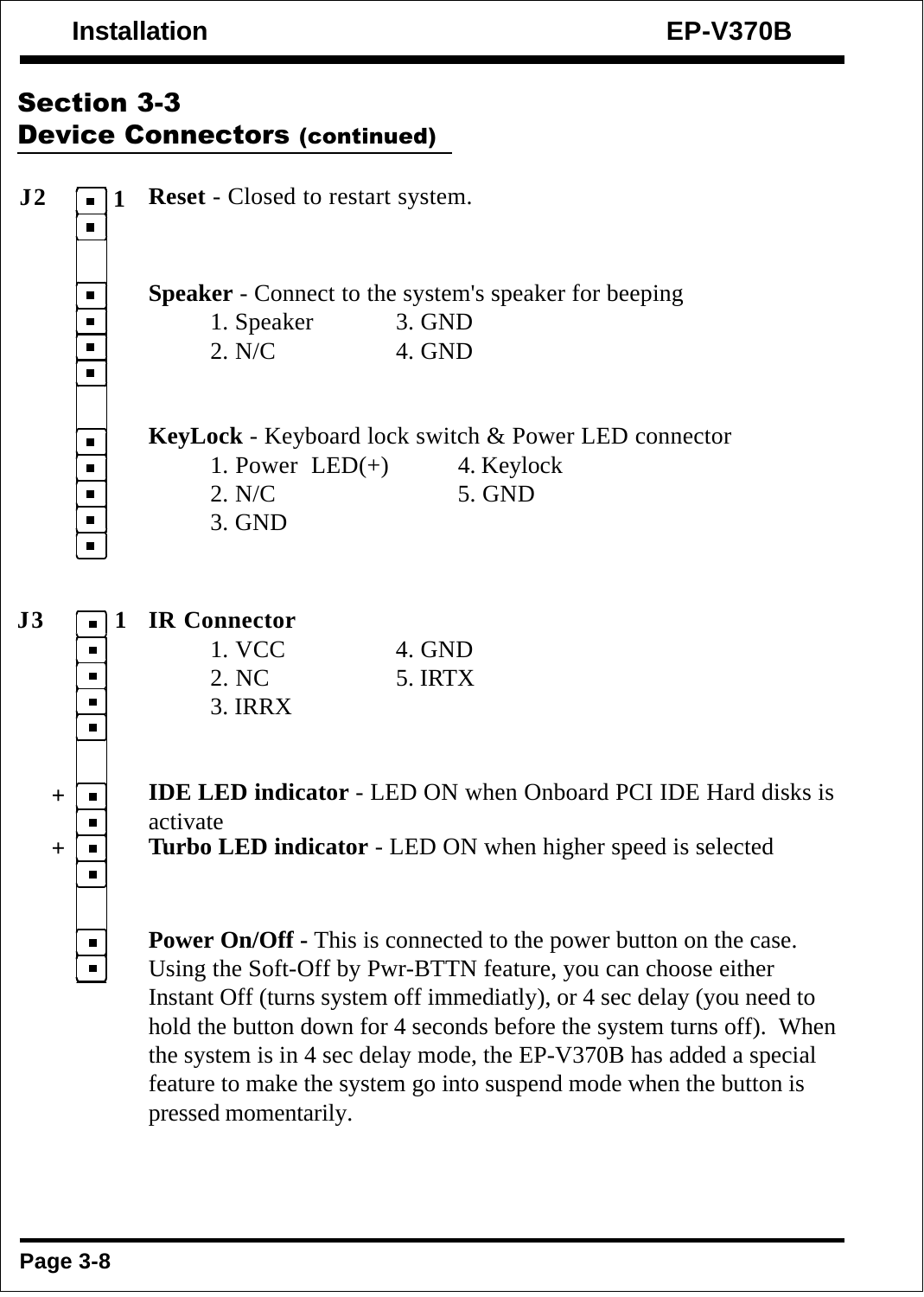## Section 4 AWARD BIOS SETUP

#### BIOS Instructions

Award's ROM BIOS provides a built-in Setup program which allows user to modify the basic system configuration and hardware parameters. The modified data will be stored in a battery-backed CMOS, so that data will be retained even when the power is turned off. In general, the information saved in the CMOS RAM will stay unchanged unless there is a configuration change in the system, such as hard drive replacement or a device is added.

It is possible for the CMOS battery to fail, this will cause data loss in the CMOS only. If this does happen you will need to reconfigure your BIOS settings.

#### **To enter the Setup Program :**

Power on the computer and press the <Del> key immediately, this will bring you into the BIOS CMOS SETUP UTILITY.

 $POM PCI / IR$  A  $DIOS / 2A \epsilon I$   $FDA(0)$ 

| <b>NUM FULLED BIUS (ZAULFREE</b><br><b>CMOS SETUP UTILITY</b><br>AWARD SOFTWARE, INC.                                           |                              |  |  |  |
|---------------------------------------------------------------------------------------------------------------------------------|------------------------------|--|--|--|
| STANDARD CMOS SETUP                                                                                                             | <b>SUPERVISOR PASSWORD</b>   |  |  |  |
| <b>BIOS FEATURES SETUP</b>                                                                                                      | <b>USER PASSWORD</b>         |  |  |  |
| <b>CHIPSET FEATURES SETUP</b>                                                                                                   | IDE HDD AUTO DETECTION       |  |  |  |
| POWER MANAGEMENT SETUP                                                                                                          | <b>HDD LOW LEVEL FORMAT</b>  |  |  |  |
| PNP/PCI CONFIGURATION                                                                                                           | <b>SAVE &amp; EXIT SETUP</b> |  |  |  |
| <b>INTEGRATED PERIPHERALS</b>                                                                                                   | EXIT WITHOUT SAVING          |  |  |  |
| <b>LOAD SETUP DEFAULTS</b>                                                                                                      |                              |  |  |  |
| ESC : QUIT<br>$\uparrow \uparrow \rightarrow \leftarrow$ : SELECT ITEM<br>F10 : Save & Exit Setup<br>$(Shift)F2$ : Change Color |                              |  |  |  |
| Time, Date, Hard Disk Type                                                                                                      |                              |  |  |  |

*Figure 1: CMOS Setup Utility*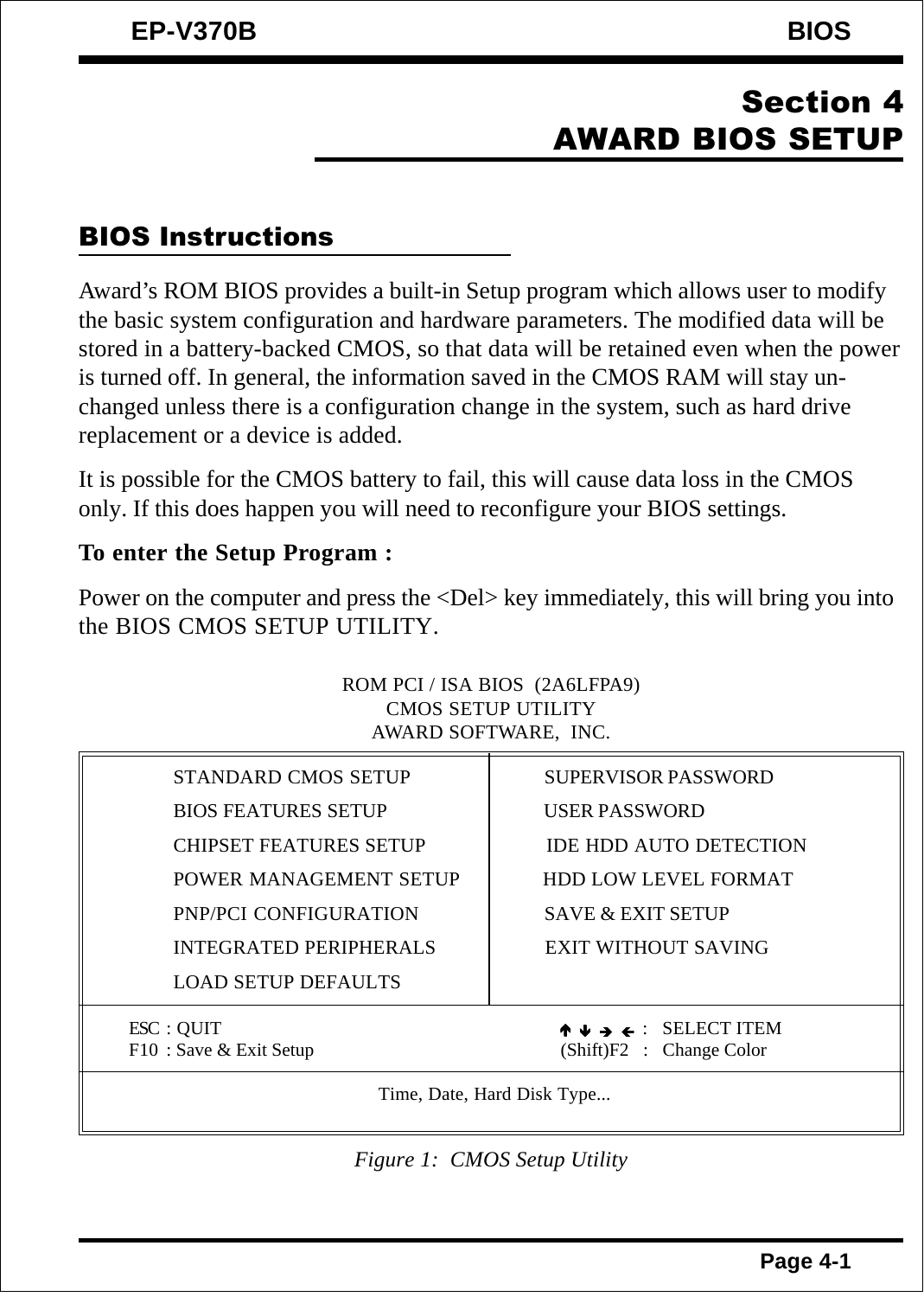The menu displays all the major selection items. Select the item you need to reconfigure. The selection is made by moving the cursor (press any direction key ) to the item and pressing the 'Enter' key. An on-line help message is displayed at the bottom of the screen as the cursor is moved to various items which provides a better understanding of each function. When a selection is made, the menu of the selected item will appear so that the user can modify associated configuration parameters.

## 4-1 Standard CMOS Setup

Choose "Standard CMOS Setup" in the CMOS SETUP UTILITY Menu (Figure 2). The Standard CMOS Setup allows the user to configure system settings such as the current date and time, type of hard disk drive installed, floppy drive type, and display type. Memory size is auto-detected by the BIOS and displayed for your reference. When a field is highlighted (use direction keys to move the cursor and the  $\leq$ Enter $>$ key to select), the entries in the field can be changed by pressing the <PgDn> or the  $<$ PgUp $>$  key.

> ROM PCI/ISA BIOS(2A6LFPA9) STANDARD CMOS SETUP AWARD SOFTWARE, INC.

| HARD DISKS                                                                                                              | <b>TYPE</b> | <b>SIZE</b> | <b>CYLS</b> | <b>HEAD</b> | <b>PRECOMP</b>                                                                      | LANDZONE                               |                                  | SECTORS MODE |
|-------------------------------------------------------------------------------------------------------------------------|-------------|-------------|-------------|-------------|-------------------------------------------------------------------------------------|----------------------------------------|----------------------------------|--------------|
| Primary Master                                                                                                          | : Auto      | $\Omega$    | $\Omega$    | $\Omega$    | $\Omega$                                                                            | $\Omega$                               | $\Omega$                         | Auto         |
| Primary Slave                                                                                                           | : Auto      | $\Omega$    | $\Omega$    | $\Omega$    | $\Omega$                                                                            | $\Omega$                               | $\Omega$                         | Auto         |
| Secondary Master: Auto                                                                                                  |             | $\Omega$    | $\Omega$    | $\Omega$    | $\Omega$                                                                            | $\Omega$                               | $\Omega$                         | Auto         |
| Secondary Slave : Auto                                                                                                  |             | $\Omega$    | $\Omega$    | $\Omega$    | $\Omega$                                                                            | $\Omega$                               | $\Omega$                         | Auto         |
| Drive $A : 1.44M, 3.5$ in.<br>Drive B: None<br>Floppy 3 Mode Support : Disabled<br>Video<br>Halt On : All, But Keyboard | EGA/VGA     |             |             |             | <b>Base Memory</b><br><b>Extended Memory</b><br>Other Memory<br><b>Total Memory</b> | $\ddot{\cdot}$<br>$\ddot{\phantom{a}}$ | 640K<br>64512K<br>384K<br>65536K |              |

*Figure 2: Standard CMOS Setup*

*NOTE: If the hard disk Primary Master/Slave and Secondary Master/Slave are set to Auto, then the hard disk size and model will be auto-detected.*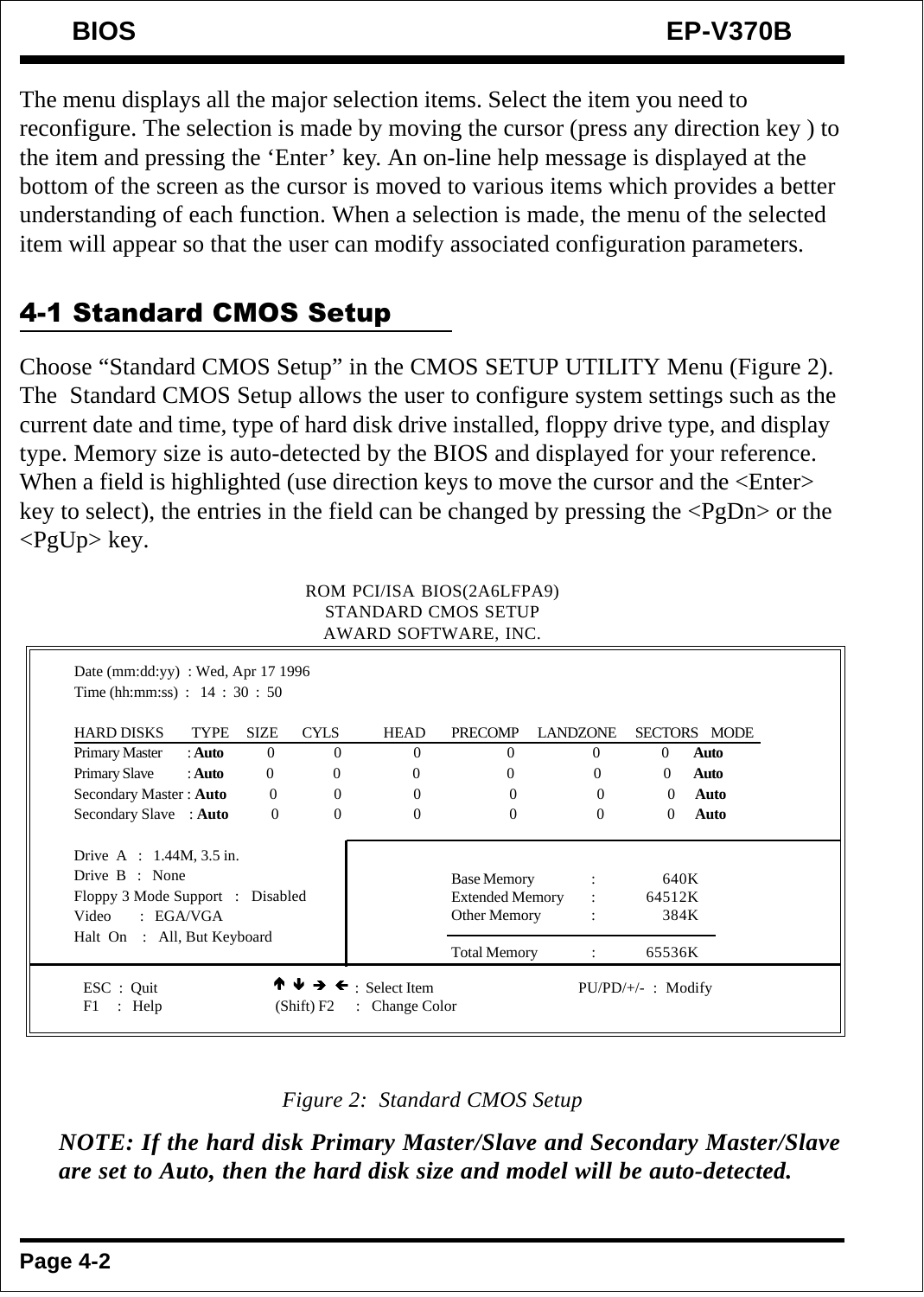*NOTE: The "Halt On:" field is used to determine when to halt the system by the BIOS if an error occurs.*

*NOTE: Floppy 3 Mode support is a mode used to support a special 3.5" drive used in Japan. This is a 3.5" disk that stores only 1.2 MB, the default setting for this is disabled.*

#### 4-2 BIOS Features Setup

Selecting the "BIOS FEATURES SETUP" option in the CMOS SETUP UTILITY menu allows users to change system related parameters in the displayed menu. This menu shows all of the manufacturer's default values for the EP-V370B.

Pressing the [F1] key will display a help message for the selected item.

| AWAND QUETWANE, INC.                                                                                                                                                                                                                                                                                                                                               |                                                                                                                                                                        |                                                                                                        |                                                                    |                                                                                                              |
|--------------------------------------------------------------------------------------------------------------------------------------------------------------------------------------------------------------------------------------------------------------------------------------------------------------------------------------------------------------------|------------------------------------------------------------------------------------------------------------------------------------------------------------------------|--------------------------------------------------------------------------------------------------------|--------------------------------------------------------------------|--------------------------------------------------------------------------------------------------------------|
| Virus Warning<br>CPU Internal Cache<br>External Cache<br>CPU L2 Cache ECC Checking<br><b>Ouick Power On Self Test</b><br><b>Boot Sequence</b><br>Swap Floppy Drive<br>Boot Up Floppy Seek<br><b>Boot Up NumLock Status</b><br>Gate A20 option<br>Memory Parity/ECC Check<br><b>Typematic Rate Setting</b><br>Typematic Rate (Chars/Sec)<br>Type matic Delay (Msec) | : Disabled<br>: Enabled<br>: Enabled<br>: Enabled<br>: Enabled<br>: A, C, SCSI<br>: Disable<br>: Enabled<br>: On<br>: Fast<br>: Disabled<br>: Disabled<br>: 6<br>: 250 | Video BIOS<br>C8000-CBFFF<br>CC000-CFFFF<br>D0000-D3FFF<br>D4000-D7FFF<br>D8000-DBFFF<br>DC000-DFFFF   | Shadow<br>Shadow<br>Shadow<br>Shadow<br>Shadow<br>Shadow<br>Shadow | : Enabled<br>: Disabled<br>: Disabled<br>: Disabled<br>: Disabled<br>: Disabled<br>: Disabled                |
| Security Option<br>PCI/VGA Palette Snoop<br>OS Select For DRAM > 64MB<br>Report NO FDD For Win 95                                                                                                                                                                                                                                                                  | $:$ Setup<br>: Disabled<br>: Non-OS2<br>:NO                                                                                                                            | Esc: Ouit<br>$\therefore$ Help<br>F1.<br>: Old Values<br>F <sub>5</sub><br>F7<br>: Load Setup Defaults |                                                                    | $\uparrow \psi \rightarrow \leftarrow : \text{Select Item}$<br>$PU/PD/+/-$ : Modify<br>(Shift) F2<br>: Color |

ROM PCI/ISA BIOS(2A6LFPA9) BIOS FEATURES SETUP AWARD SOFTWARE, INC.

*Figure 3: BIOS Features Setup*

**Virus Warning**:During and after the system boots up, any attempt to write to the boot sector or partition table of the hard disk drive will halt the system and an error message will appear.

You should then run an anti-virus program to locate the virus. Keep in mind that this feature protects only the boot sector, not the entire hard drive. The default value is Disabled.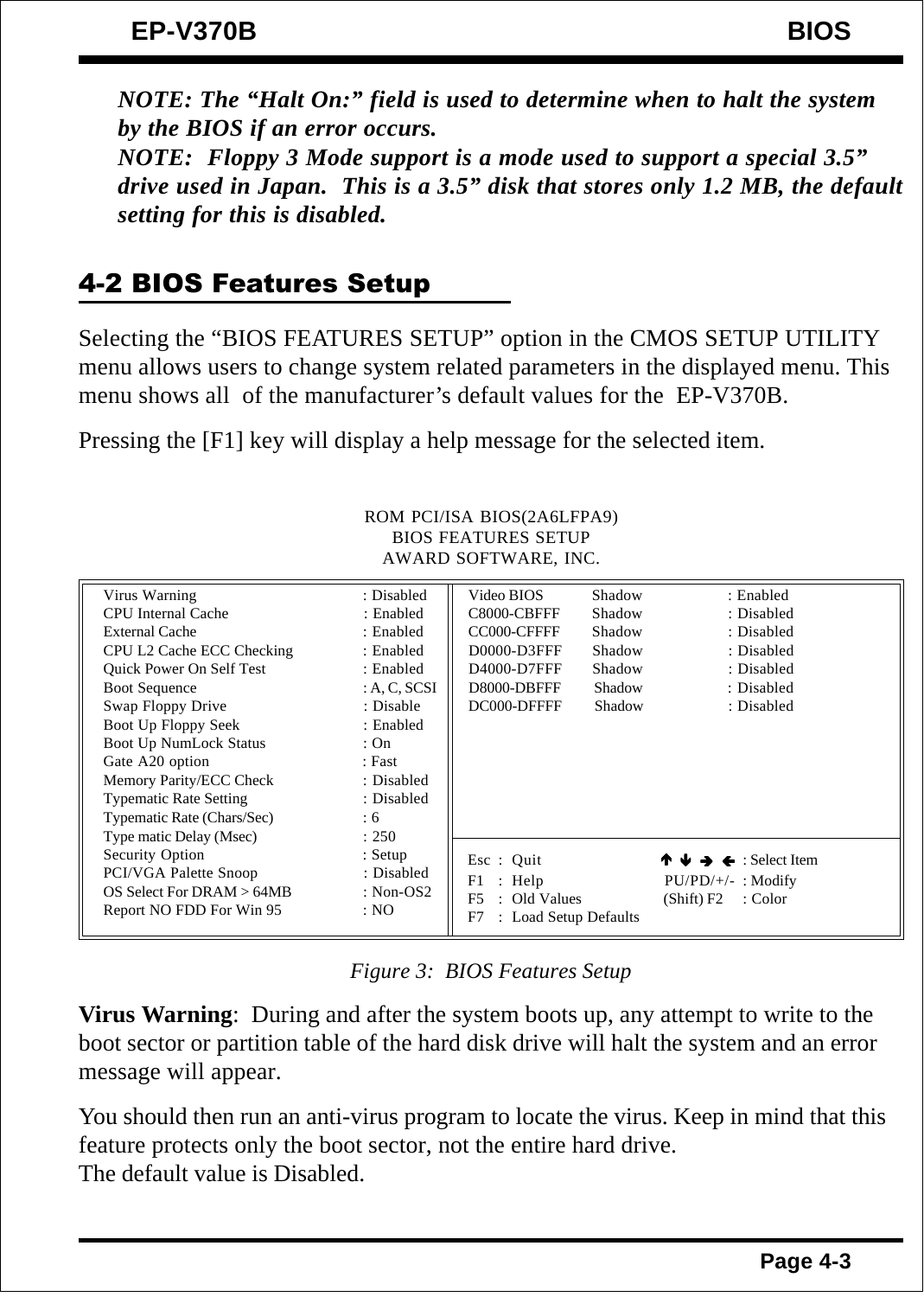*Enabled: Activates automatically when the system boots up causing a warning message to appear when anything attempts to access the boot sector.*

*Disabled: No warning message will appear when anything attempts to access the boot sector.*

*Note: Many disk diagnostic programs that access the boot sector table can trigger the virus warning message. If you plan to run such a program, we recommend that you first disable the virus warning.*

**CPU Internal Cache**: This controls the status of the processor's internal cache area.

The default is Enabled.

*Enabled: This activates the processor's internal cache thereby increasing performance. Disabled: This deactivates the processor's internal cache thereby lowering performance.*

**External (L2) Cache:** This controls the status of the external (L2) cache area. The default is Enabled.

*Enabled: This activates the motherboard's L2 cache thereby increasing performance. Disabled: This deactivates the motherboard's L2 cache thereby lowering performance.*

**Quick Power On Self Test**: This category speeds up the Power On Self Test (POST).

The default is Enabled.

*Enabled: This setting will shorten or skip of the items checked during POST. Disabled: Normal POST.*

**Boot Sequence**: This category determines which drive is searched first by the O/S (Operating System). The default is A,C,SCSI.

*The following is your list of options: [A, C, SCSI] - [C, A, SCSI] - [C, CD-ROM, A] - [CD-ROM, C, A] [D, A,CD-ROM],[E, A, CD-ROM] - [F, A, CD-ROM] - [SCSI, A, C] [SCSI C, A] - [C Only]*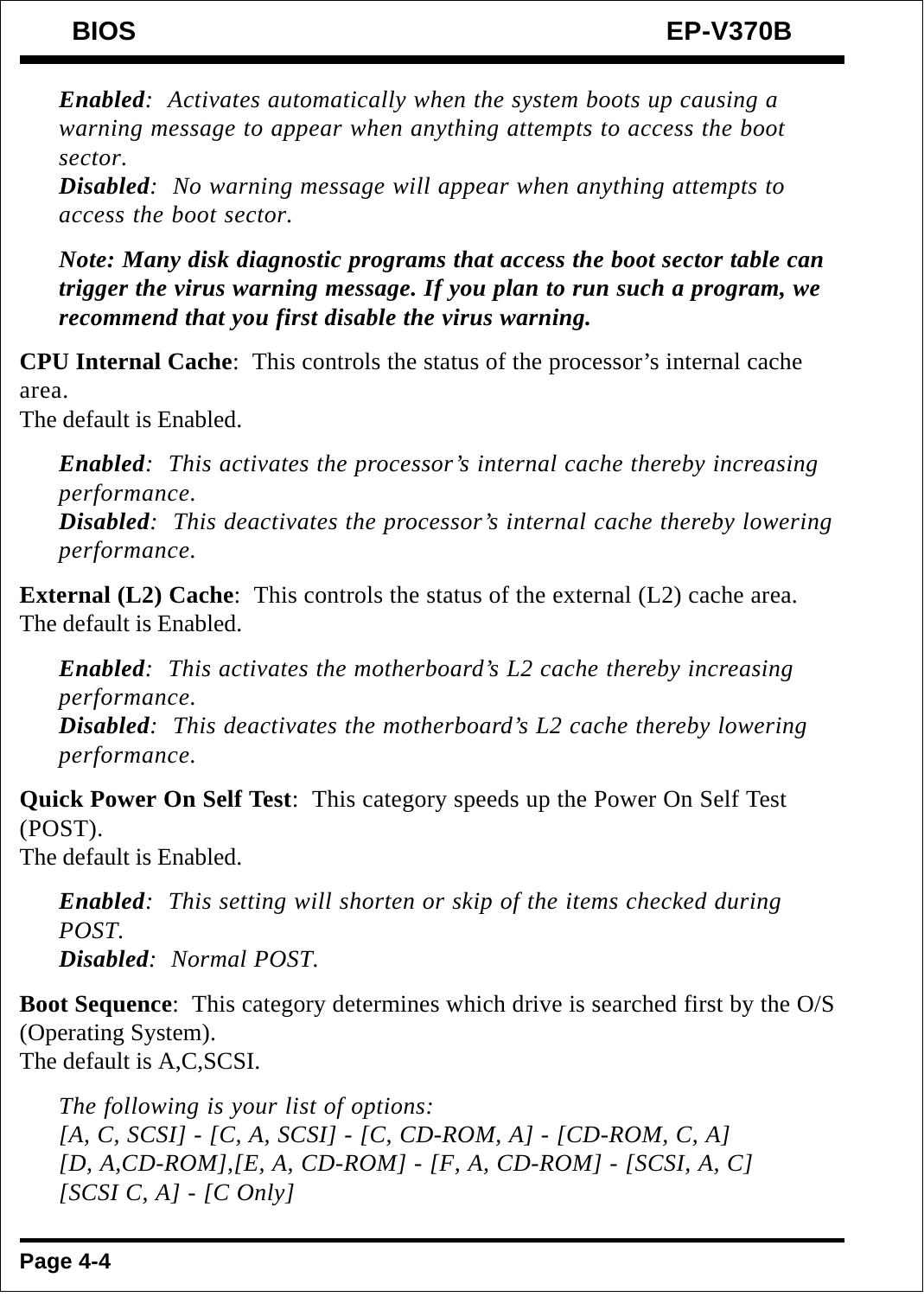**Swap Floppy Drive**: This will swap your physical drive letters A & B if you are using two floppy disks.

The default is Disabled.

*Enabled: Floppy A & B will be swapped under the O/S. Disabled: Floppy A & B will be not swapped.*

**Boot Up Floppy Seek**: During Power-On-Self-Test (POST), BIOS will determine if the floppy disk drive installed is 40 or 80 tracks. Only 360K type is 40 tracks while 760K, 1.2MB and 1.44MB are all 80 tracks.

The default is Enabled.

*Enabled: The BIOS will search the floppy disk drive to determine if it is 40 or 80 tracks. Disabled: The BIOS will not search for the type of floppy disk drive by track number.*

*NOTE: BIOS can not tell the difference between 720K, 1.2MB and 1. 44MB drive types as they are all 80 tracks.*

**Boot Up NumLock Status**: This controls the state of the NumLock key when the system boots.

The default is On.

*On: The keypad acts as a 10-key pad. Off: The keypad acts like the cursor keys.*

Gate A20 Option: This refers to the way the system addresses memory above 1MB (extended memory). The default is Fast.

*Normal: The A20 signal is controlled by the keyboard controller or chipset hardware. Fast: The A20 signal is controlled by Port 92 or chipset specific method.*

**Typematic Rate Setting**: This determines the keystrokes repeat rate. The default is Disabled.

*Enabled: Allows typematic rate and typematic delay programming. Disabled: The typematic rate and typematic delay will be controlled by the keyboard controller in your system.*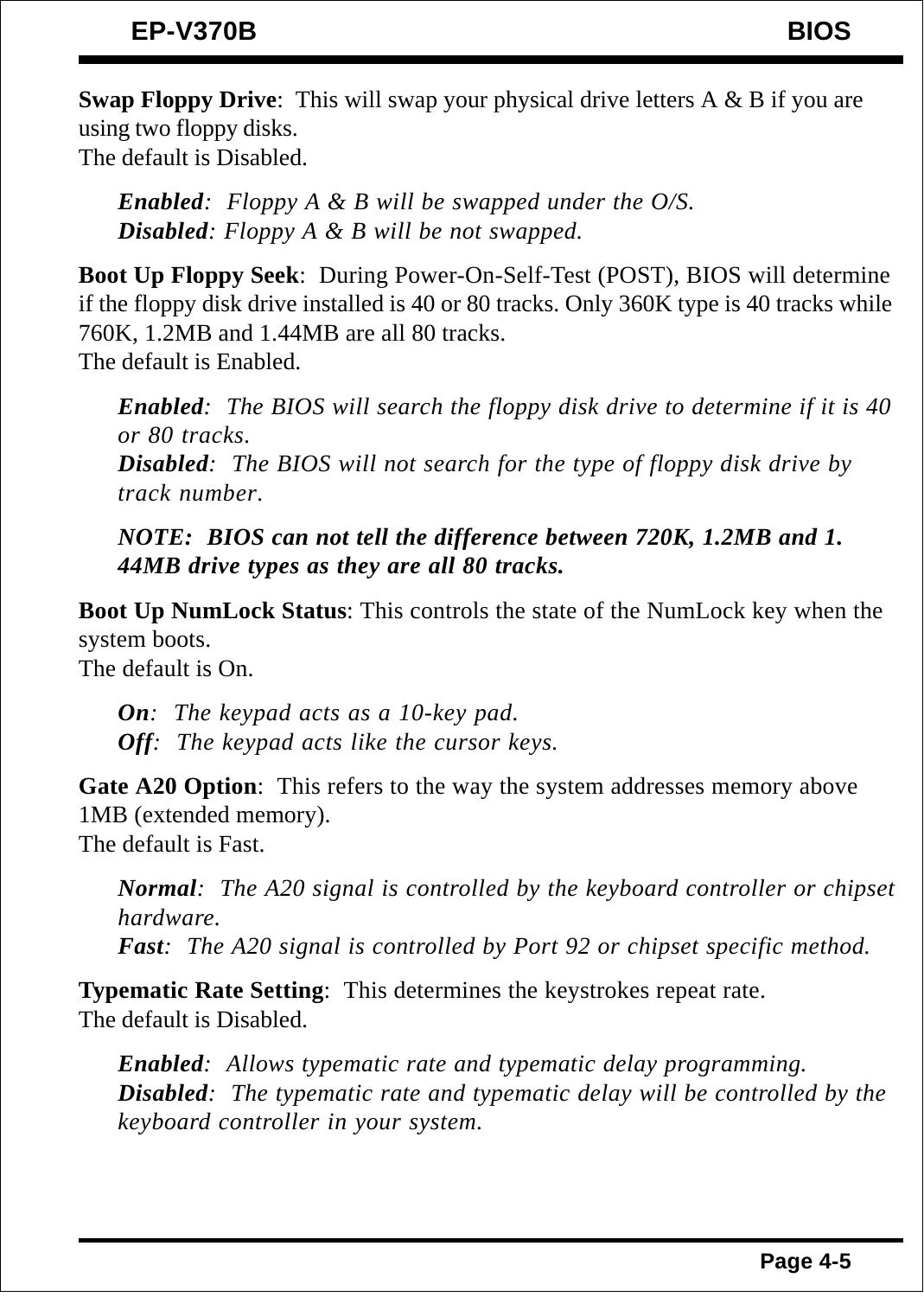**Typematic Rate (Chars/Sec)**: This is the number of characters that will be repeated by a keyboard press. The default is 6.

*: 6 characters per second. 8: 8 characters per second. : 10 characters per second. 12: 12 characters per second. : 15 characters per second. 20: 20 characters per second. : 24 characters per second. 30: 30 characters per second.*

**Typematic Delay (msec)**: This setting controls the time between the first and the second character displayed by typematic auto-repeat. The default is 250.

*: 250 msec. : 500 msec. : 750 msec. : 1000 msec.*

**Security Option**: This category allows you to limit access to the System and Setup, or just to Setup.

The default is Setup.

*System: The system will not boot and the access to Setup will be denied if the correct password is not entered at the prompt. Setup: The system will boot; but the access to Setup will be denied if the incorrect password is not entered at the prompt.*

**PCI/VGA Palette Snoop**: This field controls the ability of a primary PCI VGA controller to share a common palette (When a snoop write cycles) with an ISA video card.

The default is Disabled.

*Enabled: If an ISA card is connected to a PCI VGA card via the VESA connector, and that ISA card connects to a VGA monitor, then that ISA card uses the RAMDAC of the PCI card. Disabled: Disables the VGA card Palette Snoop function.*

**OS Select For DRAM > 64MB**: Some operating systems require special handling. Use this option only if your system has greater than 64MB of memory. The default is Non-OS2.

*OS2: Select this if you are running the OS/2 operating system with greater than 64MB of RAM. Non-OS2: Select this for all other operating systems and configurations.*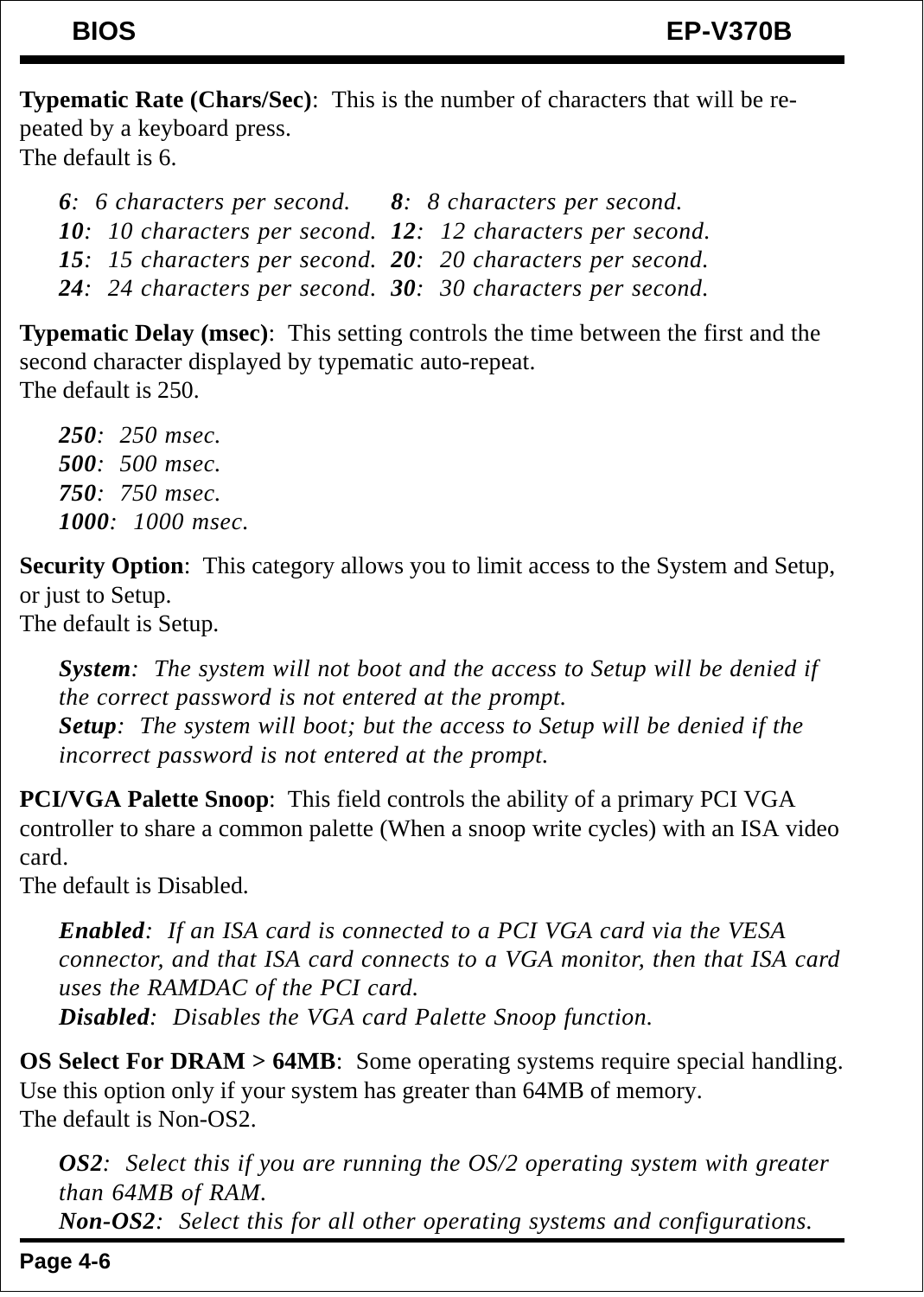**Report No FDD For WIN95:** This option allows BIOS to indicate whether WIN95 is with FDD or not. The Default value is NO.

*NO: Report No FDD for WIN95. YES: Report FDD for WIN95*

**Video BIOS Shadow**: This option allows video BIOS to be copied into RAM. Video Shadowing will increase the video performance of your system. The default is Enabled.

*Enabled: Video shadow is enabled. Disabled: Video shadow is disabled.*

**C8000 - CBFFF Shadow**: **CC000 - CFFFF Shadow**: **D0000 - D3FFF Shadow**: **D4000 - D7FFF Shadow**: **D8000 - DBFFF Shadow**: **DC000 - DFFFF Shadow**:

These categories determine whether ROMs from option cards will be copied into RAM. This will be in 16K byte or 32K byte units, and the size will depend on chipset of the option card.

*Enabled: Optional shadow is enabled. Disabled: Optional shadow is disabled.*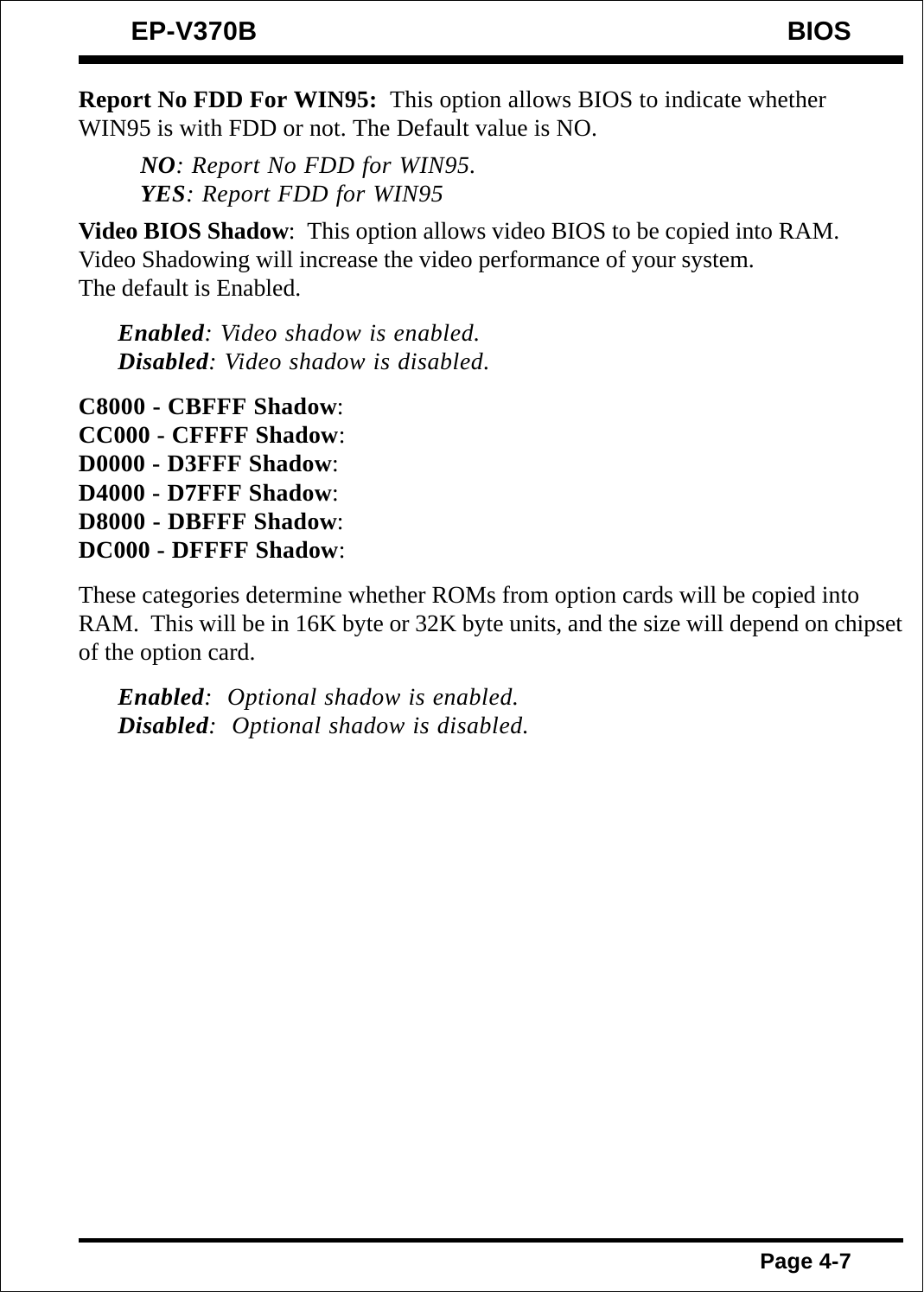#### 4-3 Chipset Features Setup

Choose the "CHIPSET FEATURES SETUP" in the CMOS SETUP UTILITY menu to display following menu.

#### ROM PCI/ISA BIOS(2A59IPAB) CHIPSET FEATURES SETUP AWARD SOFTWARE, INC.

| Bank 0/1 DRAM Timing         | : Fast       |                          | Auto Detect DIMM/PCI Clk |            | : Enabled                      |
|------------------------------|--------------|--------------------------|--------------------------|------------|--------------------------------|
| Bank 2/3 DRAM Timing         | : Fast       | Spread Spectrum          |                          |            | : Diasbled                     |
| Bank 4/5 DRAM Timing         | : Fast       | System/CPU Warning Temp. |                          |            | : $50^{\circ}$ C/122°          |
|                              |              | Current CPU Temp.        |                          |            | : $32^{\circ}$ C/89 $^{\circ}$ |
| SDRAM Cycle length           | :3           |                          | Current System Temp.     |            | : $0^{\circ}C/32^{\circ}$      |
| <b>SDRAM Bank interleave</b> | $: 2$ Bank   |                          | Current CPU Fan Speed    |            | $: 0$ RPM                      |
| DRAM Page-Mode               | : Enabled    | Vcore                    | :2.00 V                  | Vtt        | : 1.48 V                       |
| DRAM Read Latch Delay        | $: 2.0$ nSec | 3.3V                     | : 3.40 V                 | $+5V$      | : 4.94 V                       |
| Memory Hole At 15Mb Addr.    | : Disabled   | $+12V$                   | : 12.16 V                | $-12V$     | $: -11.98 V$                   |
| Read Around write            | : Disabled   | $-5V$                    | $: -5.09 V$              |            |                                |
| Concurrent PCI/Host          | : Enabled    |                          |                          |            |                                |
| Video RAM Cacheable          | : Enabled    |                          |                          |            |                                |
| <b>AGP</b> Aperture Size     | :64M         |                          |                          |            |                                |
|                              |              |                          |                          |            |                                |
|                              |              |                          |                          |            |                                |
|                              |              |                          |                          |            |                                |
|                              |              | Esc : Quit               |                          |            | $\triangle$ : Select Item      |
|                              |              | : Help<br>F1             |                          |            | $PU/PD/+/-$ : Modify           |
|                              |              | F <sub>5</sub>           | Old Values               | (Shift) F2 | : Color                        |
|                              |              | F7                       | : Load Setup Defaults    |            |                                |

*Figure 4: Chipset Features Setup*

**SDRAM Cycle length**: This setting defines the CAS timing parameter of the SDRAM in terms of clocks.

The default is 3.

- *2: Provides faster memory performance.*
- *3: Provides better memory compatibility.*

**Video RAM Cacheable**: This option allows the CPU to cache read/writes of the video RAM.

The default is Enabled.

*Enabled: This option allows for faster video access. Disabled: Reduced video performance.*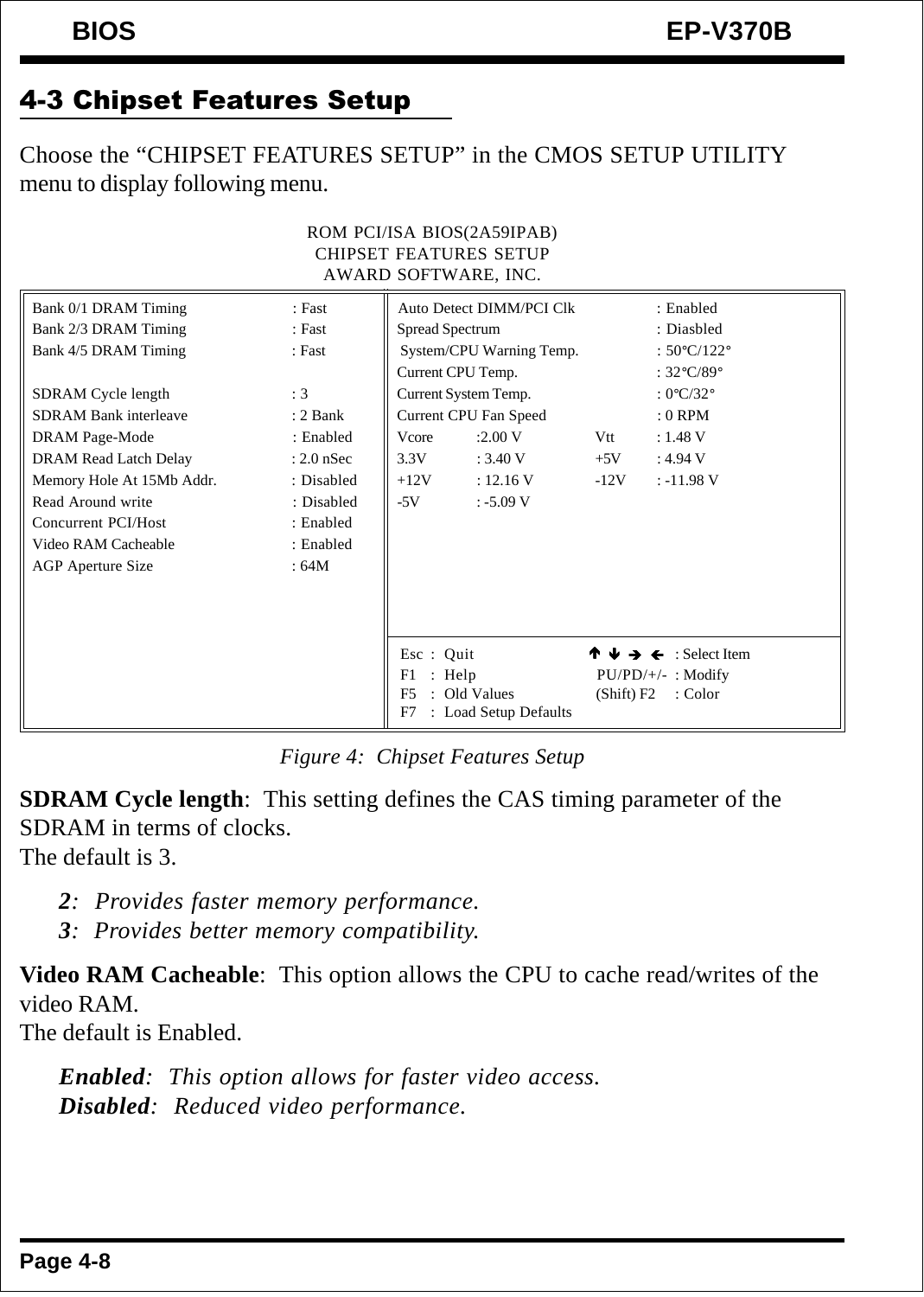**Memory Hole at 15M-16M**: You can reserve this memory area for the use of ISA adaptor ROMs.

The default is Disabled.

*Enabled: This field enables the main memory (15~16MB) to remap to ISA BUS. Disabled: Normal Setting.*

*NOTE: If this feature is enabled you will not be able to cache this memory segment.*

**AGP Aperture Size**: The amount of system memory that the AGP card is allowed to share.

The default is 64.

*: 4MB of systems memory accessable by the AGP card. : 8MB of systems memory accessable by the AGP card. : 16MB of systems memory accessable by the AGP card. : 32MB of systems memory accessable by the AGP card. : 64MB of systems memory accessable by the AGP card. : 128MB of systems memory accessable by the AGP card. : 256MB of systems memory accessable by the AGP card.*

**Auto Detect DIMM/PCI Clk**: Allows you to stop DIMM/PCI Clock drive when the DIMM site or PCI Slot are not plug. This item may help reduce EMI.

The default is Enabled.

*Enabled: Provides unused DIMM/PCI to stop. Disabled: Provides the clock generator always driving.*

**Spread Spectrum Modulated**: Allows you to active the Spread Spectrum Modulation function for reduce EMI. (Note: When Enabled the item that performance will be impacted).

The default is Disabled.

*Enabled: Provides the Spread Spectrum function from clock generator. Disabled: NO Spread Spectrum function.*

**CPU Warning Temperature**: This is the temperature that the computer will respond to an overheating CPU. The default is Disabled.

*Enabled: Temperature is monitored on the CPU Disabled: This feature is turned off.*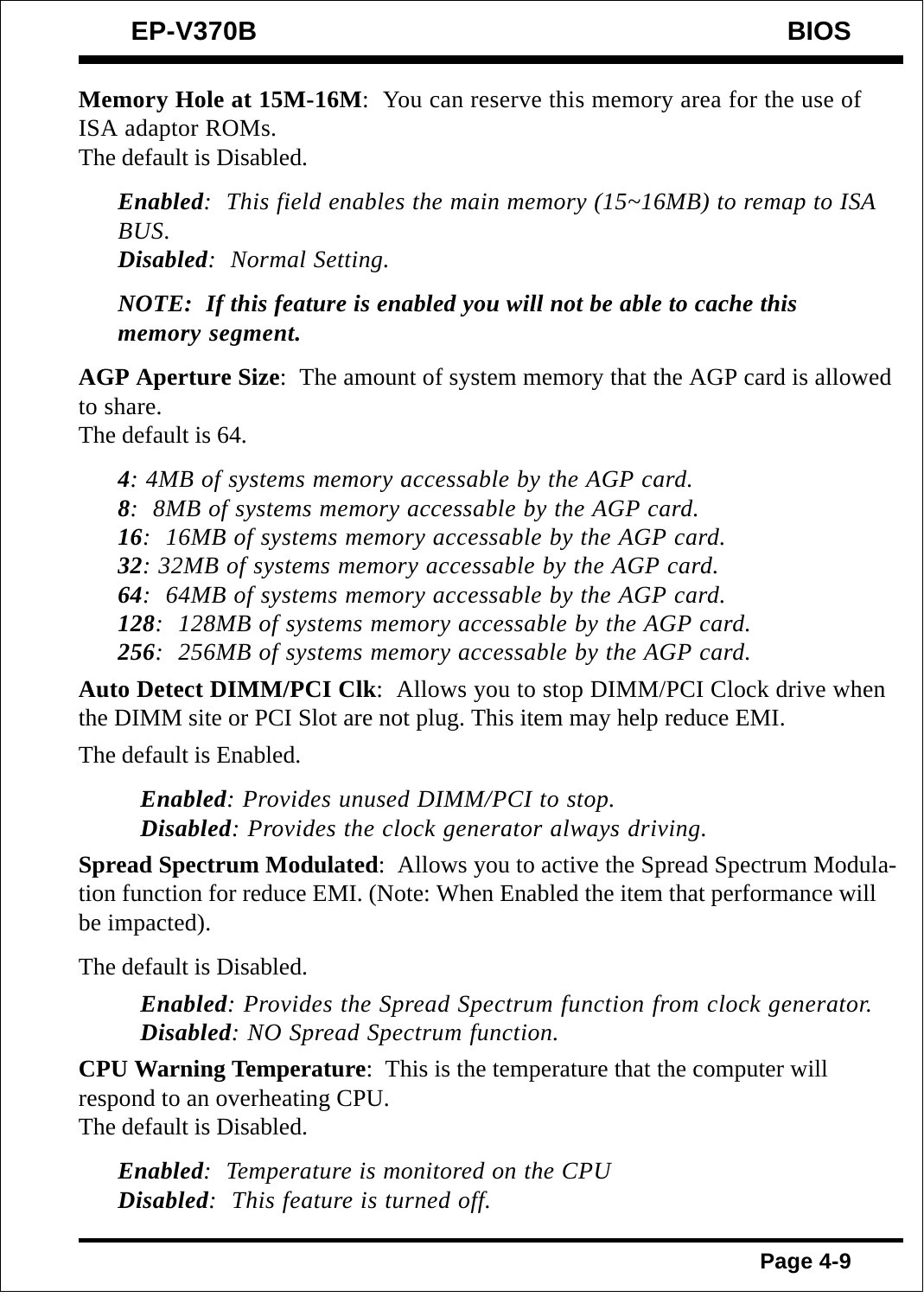**Current CPU Temperature**: This is the current temperature of the CPU.

**Current Power FAN Speed**: The current power fan speed in RPMs.

**Current CPU FAN Speed**: The current CPU fan speed in RPMs.

**Current Chassis FAN Speed**: The current chassis fan speed in RPMs.

**CPU(V)**: The voltage level of the CPU.

**+1.5V**: The voltage level of the CPU's GTL+ Bus.

**+3.3V**, **+5V, +12V**: The voltage level of the switch power supply.

#### 4-4 Power Management Setup

Choose the "POWER MANAGEMENT SETUP" in the CMOS SETUP UTILITY to display the following screen. This menu allows the user to modify the power management parameters and IRQ signals. In general, these parameters should not be changed unless it's absolutely necessary.

| <b>Power Management</b><br>PM Control by APM<br>Video off Option<br>Video off Method<br><b>MODEM Use IRO</b><br>Soft-off by PWRBTN<br>** RM Timers **<br><b>HDD Power Down</b><br>Doze Mode<br>Suspend Mode<br>** RM Events **<br>VGA<br>LPT & COM | : User Define<br>: Yes<br>: Suspend $\rightarrow$ Off<br>: V/H SYNC+Blank<br>:3<br>: Delay 4 Sec<br>: Disable<br>$: 1$ Hour<br>$: 1$ Hour<br>$:$ OFF<br>: LPT $/COM$ | Primary INTR<br>$IRO3$ (COM 2)<br>IRO4 (COM 1)<br>$IRO5$ (LPT 2)<br>IRQ6 (Floppy Disk)<br>$IRO7$ (LPT 1)<br>IRO8 (RTC Alarm)<br>IRO9 (IRO2 Redir)<br>IRO10(Reserved)<br>IRO11(Reserved)<br>$IRO12$ (PS/2 Mouse)<br>IRQ13(Coprocessor)<br>IRO14(Hard Disk) | :ON<br>: Primary<br>: Primary<br>: Primary<br>: Disabled<br>: Primary<br>: Disabled<br>: Primary<br>: Primary<br>: Primary<br>: Primary<br>: Primary<br>: Primary |
|----------------------------------------------------------------------------------------------------------------------------------------------------------------------------------------------------------------------------------------------------|----------------------------------------------------------------------------------------------------------------------------------------------------------------------|-----------------------------------------------------------------------------------------------------------------------------------------------------------------------------------------------------------------------------------------------------------|-------------------------------------------------------------------------------------------------------------------------------------------------------------------|
| HDD & FDD<br>DMA /master<br>Modem Ring Resume<br>RTC Alarm Resume                                                                                                                                                                                  | : ON<br>$:$ OFF<br>: Disabled<br>: Disabled                                                                                                                          | IRO15(Reserved)<br>Esc: Ouit                                                                                                                                                                                                                              | : Disabled<br>$\uparrow \uparrow \rightarrow \leftarrow$ : Select Item                                                                                            |
|                                                                                                                                                                                                                                                    |                                                                                                                                                                      | : Help<br>F1.<br>: Old Values<br>F5<br>F7<br>: Load Setup Defaults                                                                                                                                                                                        | $PU/PD/+/-$ : Modify<br>(Shift) F2<br>: Color                                                                                                                     |

#### ROM PCI/ISA BIOS (2A59IPAB) POWER MANAGEMENT SETUP AWARD SOFTWARE, INC.

#### *Figure 5: Power Management Setup*

You can only change the content of Doze Mode, Standby Mode, and Suspend Mode when the Power Management is set to 'User Define'.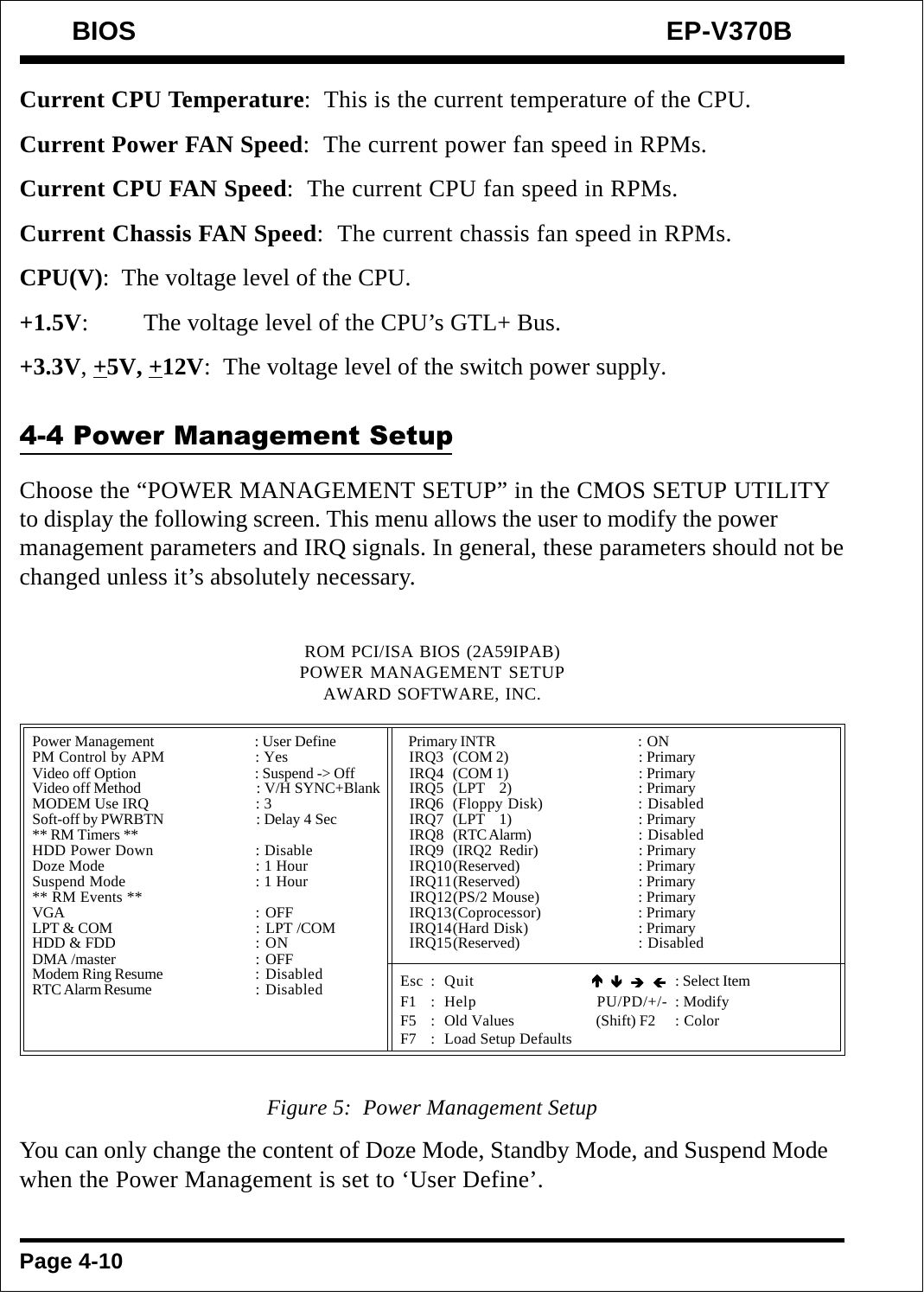**Power Management**: Use this to select your Power Management selection. The default is User define.

*Disabled: The system operates in NORMAL conditions (Non-GREEN), and the Power Management function is disabled. Max. saving: Maximum power savings. Inactivity period is 1 minute in each mode. Min. saving: Minimum power savings. Inactivity period is 1 hour in each mode. User define: Allows user to define PM Timers parameters to control power*

*saving mode.*

**PM controlled APM**: This option shows weather or not you want the Power Management to be controlled the Advanced Power Management (APM). The default is Yes.

*Yes: APM controls your PM No: APM does not control your PM*

**Video Off Method**: This option allows you to select how the video will be disabled by the power management. The default is  $V/H$  Sync + Blank

*V/H Sync + Blank: System turns off vertical and horizontal synchronization ports and writes blanks to the video buffer. DPMS: Select this option if your monitor supports the Display Power Management Signaling (DPMS) standard of the Video Electronics Standards Association (VESA). Use the software supplied for your video subsystem to select video power management values. Blank Screen: System only writes blanks to the video buffer.*

**Video Off option**: Tells you what time frame that the video will be disabled under current power management settings.

The default is Standby.

*Standby: Video powers off after time shown in standby mode setting. Doze: Video powers off after time shown in doze mode setting. Suspend: Video powers off after time shown in suspend mode setting. N/A: Video power off not controlled by power management.*

**MODEM Use IRQ**: Name the interrupt request (IRQ) line assigned to the modem (if any) on your system. Activity of the selected IRQ always awakens the system.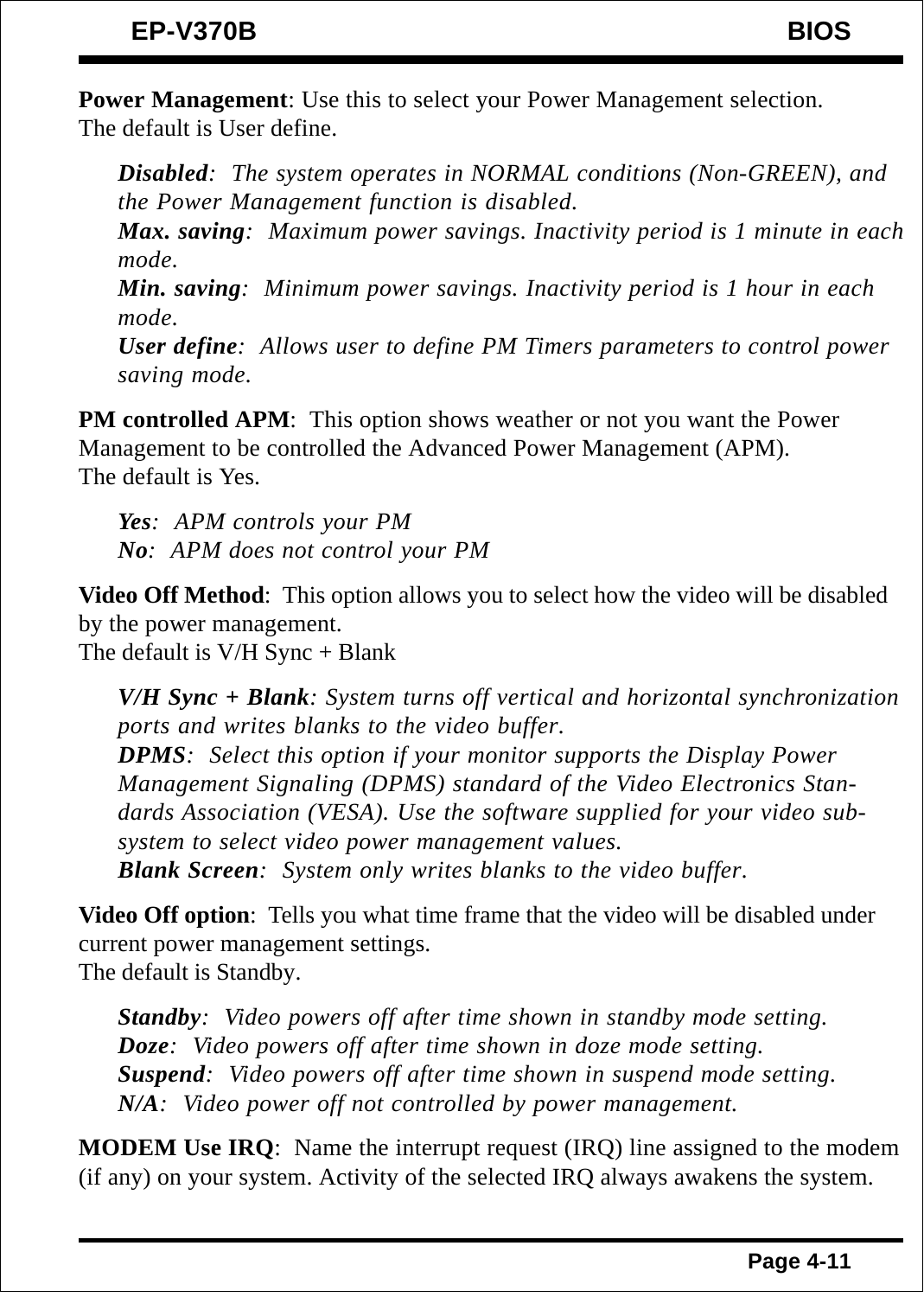Default is IRQ 3.

| $N/A$ : No IRQ is used. | 3: IRQ3      |
|-------------------------|--------------|
| 4: $IRO.4$              | 5: $IRO$ 5   |
| 7: IRO 7                | 9: IRO.9     |
| 10: IRQ 10              | $11:$ IRQ 11 |

The EP-V370Bsupports HDD Power Down, Doze and Standby power saving functions when using the Intel Pentium II Processor. The default is Disabled

**Doze Mode:** The "Doze" mode timer starts to count when no "PM events" have occurred.

**Suspend Mode**: This function works only when the Pentium II Processor is installed. The timer starts to count when "System Standby" mode timer is timed out and no "PM Events" are occurring. Valid range is from 1 minute up to 1 hour.

**HDD Power Down**: HDD Standby timer can be set from 1 to 15 minute(s).

**VGA Active Monitor:** Use this option if your monitor has advanced power saving features.

The default is Enabled

*Enabled: Your monitor's power features will be included in power management. Disabled: Your monitor's power features will not be included in power management.*

**Soft-Off by PWR-BTTN**: Use this to select your soft-off function. The default is Delay 4 sec.

*Instant Off: Turns off instantly.*

*Delay 4 Second : Turns off after a 4 second delay. If momentary press of button, the system will go into Suspend Mode. Press again to take system out of Suspend Mode.*

**Resume by Alarm:** This option allows you to have the system turn on at a preset time each day or on a certain day. This option is only available when Power Loss Recovery is Enabled.

The default is Enabled.

*Enabled: The system will turn on at the preset time. Disabled: The system will not turn on until you turn it on.*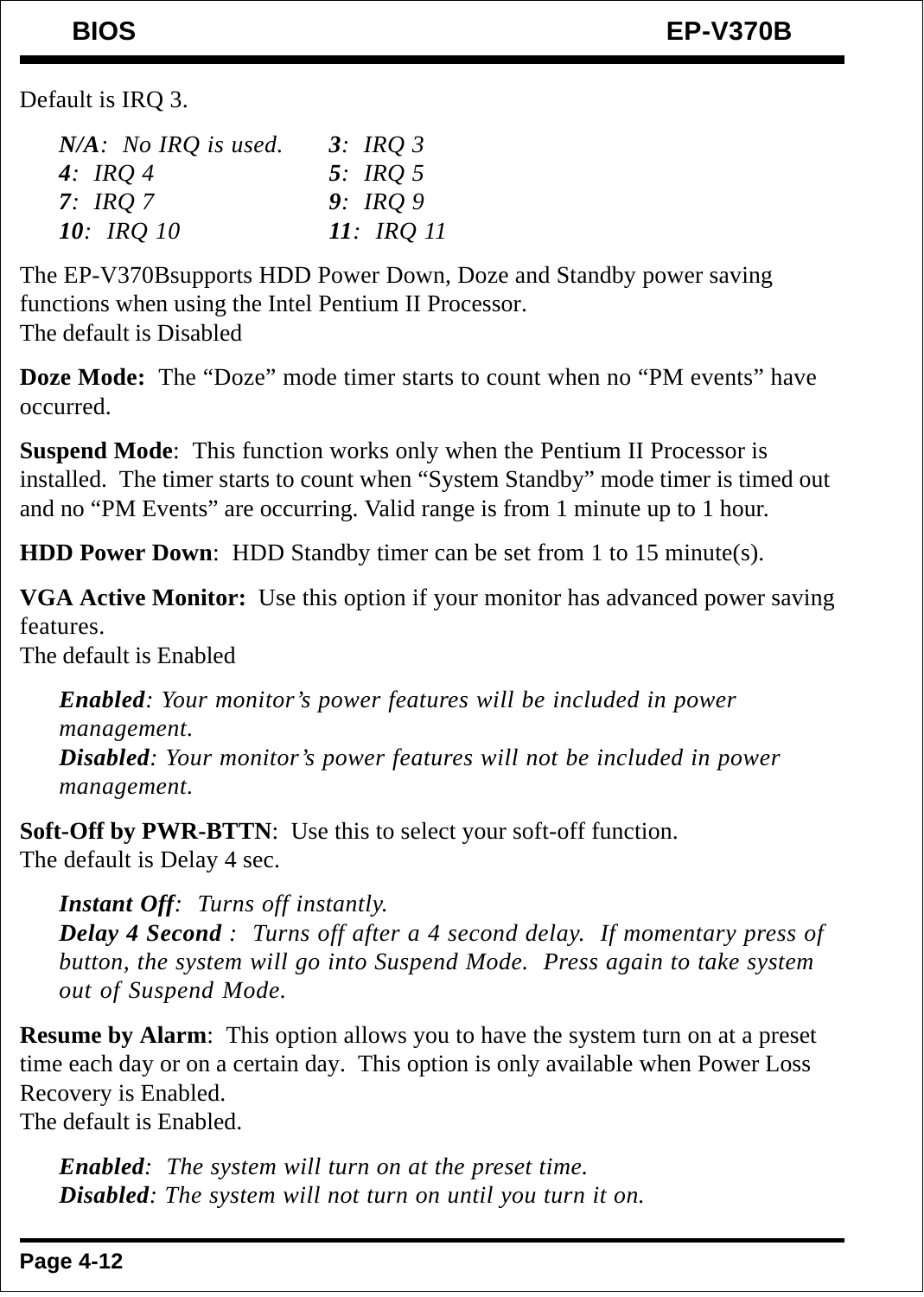**Date (of month) Alarm:** This is how you set the date that the system will turn on. The default is 0.

*0: Setting this to 0 will turn the system on everyday at the preset time. 1-31: Represents the day of the month that you need the system to turn on.*

**Time (hh:mm:ss) Alarm:** This sets the time that you need the system to turn on. The deault is 08:00:00.

#### 4-5 PNP/PCI Configuration

The PNP/PCI configuration program is for the user to modify the PCI/ISA IRQ signals when various PCI/ISA cards are inserted in the PCI or ISA slots.

*WARNING: Conflicting IRQ's may cause the system to not find certain devices.*

ROM PCI/ISA BIOS(2A6LFPA9) PNP/PCI CONFIGURATION AWARD SOFTWARE, INC.

| <b>PNP OS Installed</b>         | : No            | CPU to PCI Write Buffer         | : Enabled                                                |
|---------------------------------|-----------------|---------------------------------|----------------------------------------------------------|
| Resources Controlled By         | : Manual        | <b>PCI Dynamic Bursting</b>     | : Enabled                                                |
| <b>Reset Configuration Data</b> | : Disabled      | PCI Master 0 WS Write           | : Enabled                                                |
| <b>ACPI I/O Device Node</b>     | : Enabled       | <b>PCI Delay Transaction</b>    | : Enabled                                                |
| $IRO-3$<br>assigned to          | : Legacy ISA    | <b>PCI Master Read Prefetch</b> | : Enabled                                                |
| $IRO-4$<br>assigned to          | $:$ Legacy ISA  | PCI#2 Access #1 Retry           | : Disabled                                               |
| $IRO-5$<br>assigned to          | $: PCUISA$ PnP  | AGP Master 1 WS Write           | : Enabled                                                |
| $IRO-7$<br>assigned to          | : Legacy ISA    | AGP Master 1 WS Read            | : Disabled                                               |
| $IRQ-9$<br>assigned to          | $: PCI/ISA$ PnP |                                 |                                                          |
| $IRO-10$<br>assigned to         | $: PCI/ISA$ PnP | PCI IRO Actived By              | : Level                                                  |
| $IRO-11$<br>assigned to         | : PCI/ISA PnP   | Assign IRO For USB              | : Enabled                                                |
| $IRO-12$<br>assigned to         | $: PCI/ISA$ PnP | Assign IRO For VGA              | : Enabled                                                |
| $IRO-14$<br>assigned to         | : Legacy ISA    |                                 |                                                          |
| $IRO-15$<br>assigned to         | $:$ Legacy ISA  |                                 |                                                          |
| $DMA-0$<br>assigned to          | $: PCI/ISA$ PnP |                                 |                                                          |
| assigned to<br>$DMA-1$          | $: PCI/ISA$ PnP |                                 |                                                          |
| $DMA-3$<br>assigned to          | $: PCI/ISA$ PnP | Esc: Quit                       | $\uparrow \uparrow \rightarrow \leftarrow$ : Select Item |
| $DMA-5$<br>assigned to          | : PCI/ISA PnP   | $\therefore$ Help<br>F1         | $PU/PD/+/-$ : Modify                                     |
| DMA-6<br>assigned to            | : PCI/ISA PnP   | : Old Values<br>F5              | (Shift) F2<br>: Color                                    |
| $DMA-7$<br>assigned to          | : PCI/ISA PnP   | : Load Setup Defaults<br>F7     |                                                          |

*Figure 6: PCI Configuration Setup*

**PNP OS Installed**: Do you have a PNP OS installed on your system. The default is No.

*Yes: Select if you are using a PNP OS*

*No: Select if your OS does not support PNP.*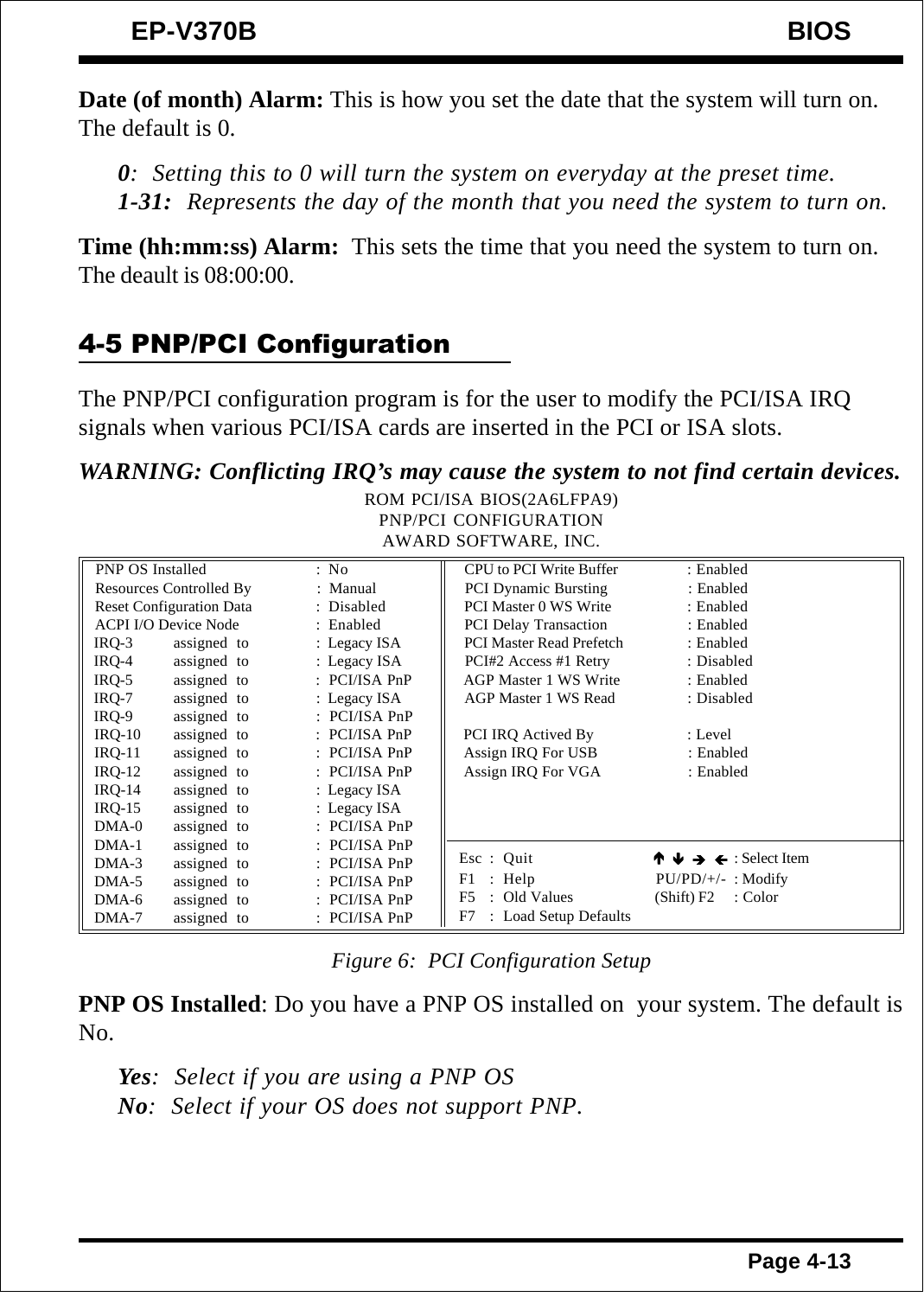**Resources Controlled By**: Who controlled the system PNP/PCI resources. The default is Manual.

*Manual: PNP Card's resources will be controlled manually. You can set which IRQ-X and DMA-X are assigned to PCI/ISA PNP or Legacy ISA Cards. Auto: If your ISA card and PCI card are all PNP cards, BIOS will assign the interrupt resource automatically.*

**Reset Configuration Data**: This setting allows you to clear ESCD data. The default is Disabled

*Disabled: Normal Setting.*

*Enabled: If you have plugged in some Legacy cards to the system and they were recorded into ESCD (Extended System Configuration Data), you can set this field to Enabled in order to clear ESCD.*

**PCI IDE IRQ Map To:** This item allows the user to configure the system for the type of IDE hard disk controller in use. By default, the BIOS assumes that the hard drive controller is an ISA device rather than a PCI controller. If you are using a PCI controller, then you will need to change this to specify which PCI slot has the controller and which PCI interrupt (A, B, C, or D) is associated with the connected IDE devices.

**Assign IRQ For USB**: This item allows BIOS to assign whether IRQ is with USB or not. If you have not connect the USB device. Can release the IRQ for other device.

The default is Enabled.

*Enalbed: Provides IRQ for USB device. Disabled: Release IRQ for other device.*

#### 4-6 Load Setup Defaults

The "LOAD SETUP DEFAULTS" function loads the system default data directly from ROM and initializes the associated hardware properly. This function will be necessary only when the system CMOS data is corrupted.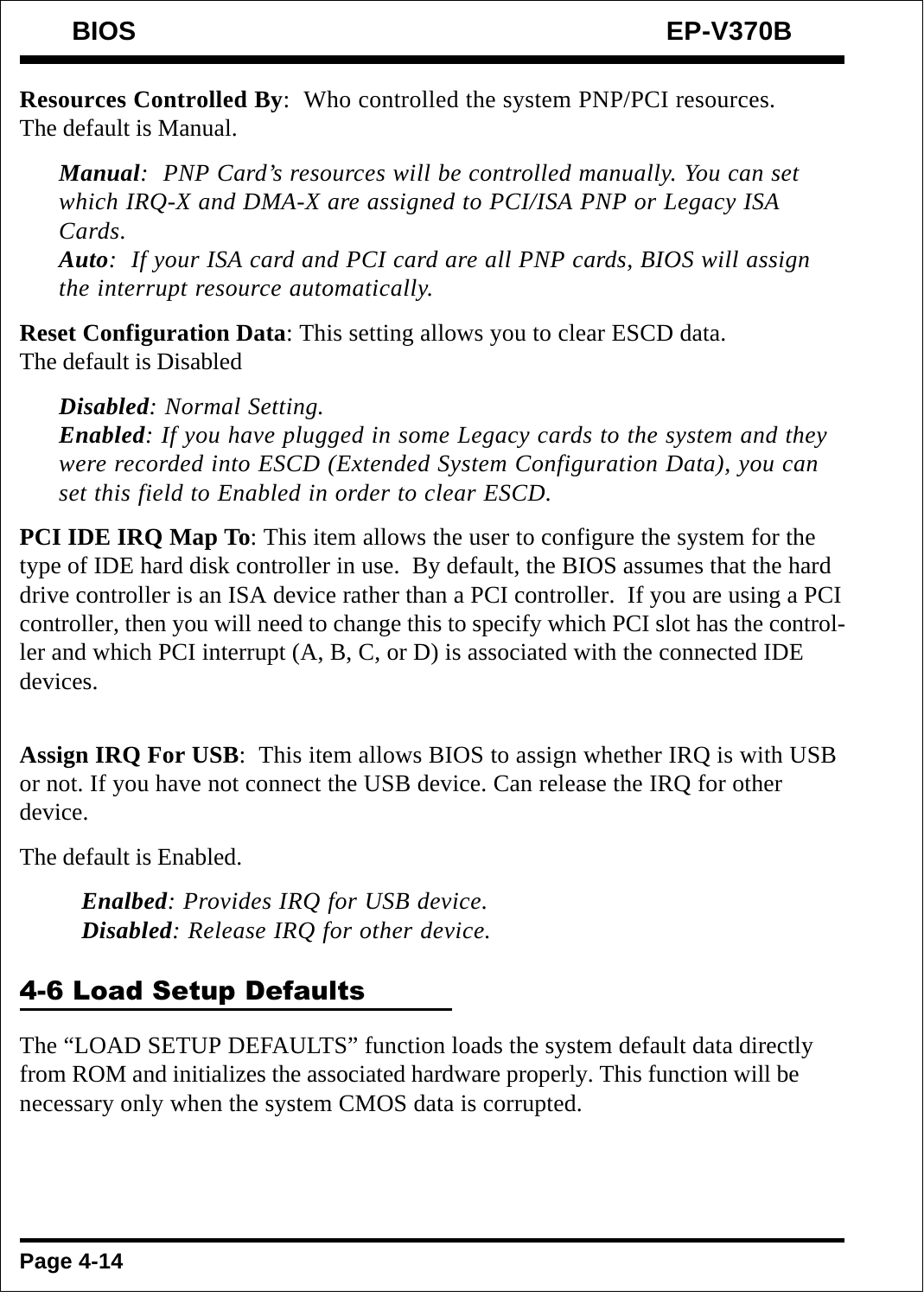#### 4-7 Integrated Peripherals

| ROM PCI/ISA BIOS(2A6LFPA9)<br>INTEGRATED PERIPHERALS<br>AWARD SOFTWARE, INC.                                                                                                                                                                                                                                                                                                                                                                              |                                                                                                                                                               |                                                                                                                          |                                                                                                        |
|-----------------------------------------------------------------------------------------------------------------------------------------------------------------------------------------------------------------------------------------------------------------------------------------------------------------------------------------------------------------------------------------------------------------------------------------------------------|---------------------------------------------------------------------------------------------------------------------------------------------------------------|--------------------------------------------------------------------------------------------------------------------------|--------------------------------------------------------------------------------------------------------|
| OnChip IDE First Channel<br>OnChip IDE Second Channel<br><b>IDE Prefetch Mode</b><br><b>IDE HDD Block Mode</b><br><b>IDE Primary Master PIO</b><br><b>IDE Primary Slave PIO</b><br><b>IDE Secondary Master PIO</b><br><b>IDE Secondary Slave PIO</b><br><b>IDE Primary Master UDMA</b><br><b>IDE Primary Slave UDMA</b><br><b>IDE Secondary Master UDMA</b><br><b>IDE Secondary Slave UDMA</b><br>Init AGP Display First<br><b>Onboard FDD Controller</b> | : Enabled<br>: Enabled<br>: Enabled<br>: Enabled<br>: Auto<br>: Auto<br>: Auto<br>$:$ Auto<br>: Auto<br>: Auto<br>: Auto<br>: Auto<br>: Disabled<br>: Enabled | <b>Onboard Parallel Port</b><br><b>Onboard Parallel Mode</b><br>ECP Mode Use DMA<br>Parallel Port EPP Type<br>OnChip USB | : 378/IRO7<br>ECP / EPP<br>:3<br>EPP1.9<br>: Disabled                                                  |
| <b>Onboard Serial Port 1</b><br><b>Onboard Serial Port 2</b><br><b>UART 2 Mode</b>                                                                                                                                                                                                                                                                                                                                                                        | $:$ Auto<br>$:$ Auto<br>: Standard                                                                                                                            | Esc: Ouit<br>: Help<br>F1<br>: Old Values<br>F5                                                                          | $\uparrow \uparrow \rightarrow \bullet$ : Select Item<br>$PU/PD/+/-$ : Modify<br>(Shift) F2<br>: Color |
|                                                                                                                                                                                                                                                                                                                                                                                                                                                           |                                                                                                                                                               | F7<br>: Load Setup Defaults                                                                                              |                                                                                                        |

*Figure 8: Integrated Peripherals*

*Note: If you do not use the Onboard IDE connector, then you will need to set Onboard Primary PCI IDE: Disabled and Onboard Secondary PCI IDE: Disabled Note: The Onboard PCI IDE cable should be equal to or less than 18 inches (45 cm.).*

**IDE HDD Block Mode**: IDE Block Mode allows the controller to access blocks of sectors rather than a single sector at a time. The default is Enabled.

*Enabled: Enabled IDE HDD Block Mode. Provides higher HDD transfer rates. Disabled: Disable IDE HDD Block Mode.*

**Onchip IDE First Channel**: The default value is Enabled.

*Enabled: Enables Onboard IDE primary port. Disabled: Disables Onboard IDE primary port.*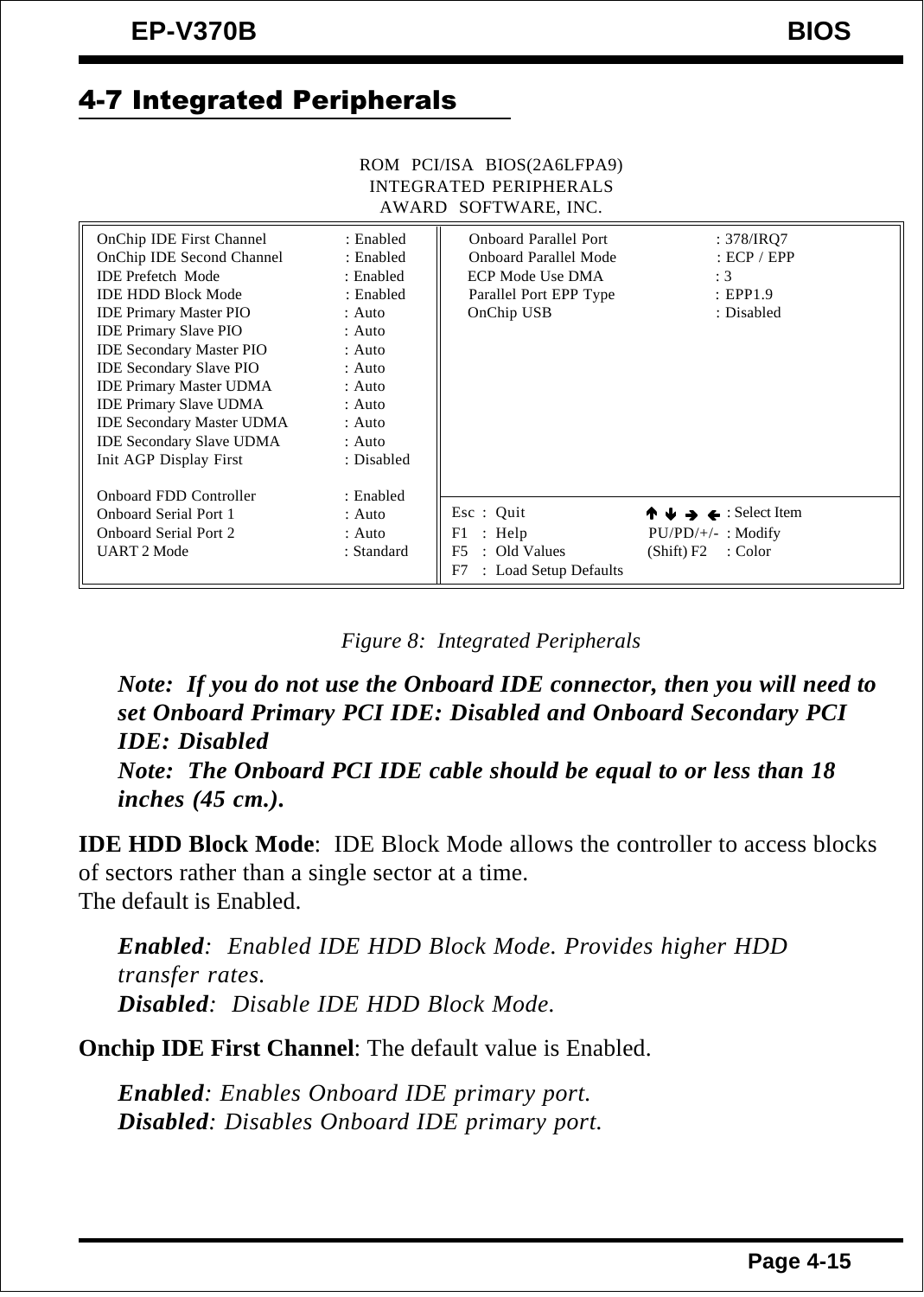#### **Onchip IDE Second Channel**:

The default is Enabled.

*Enabled: Enables Onboard IDE secondary port. Disabled: Disables Onboard IDE secondary port.*

#### **IDE Primary Master PIO**

The default is Auto.

*Auto: BIOS will automatically detect the Onboard Primary Master PCI IDE HDD Accessing mode. Mode 0~4: Manually set the IDE Programmed interrupt mode.*

#### **IDE Primary Slave PIO**

The default is Auto.

*Auto: BIOS will automatically detect the Onboard Primary Slave PCI IDE HDD Accessing mode. Mode 0~4: Manually set the IDE Programmed interrupt mode.*

#### **IDE Secondary Master PIO**:

The default is Auto.

*Auto: BIOS will automatically detect the Onboard Secondary Master PCI IDE HDD Accessing mode. Mode 0~4: Manually set the IDE Programmed interrupt mode.*

#### **IDE Secondary Slave PIO**:

The default is Auto.

*Auto: BIOS will automatically detect the Onboard Secondary Slave PCI IDE HDD Accessing mode. Mode 0~4: Manually set the IDE Programmed interrupt mode.*

**IDE Primary Master UDMA**: This allows you to select the mode of operation for the hard drive. The default is Auto.

*Auto: The computer will select the optimal setting. Disabled: The hard drive will run in normal mode.*

**IDE Primary Slave UDMA**: This allows you to select the mode of operation for the hard drive. The default is Auto.

**Page 4-16**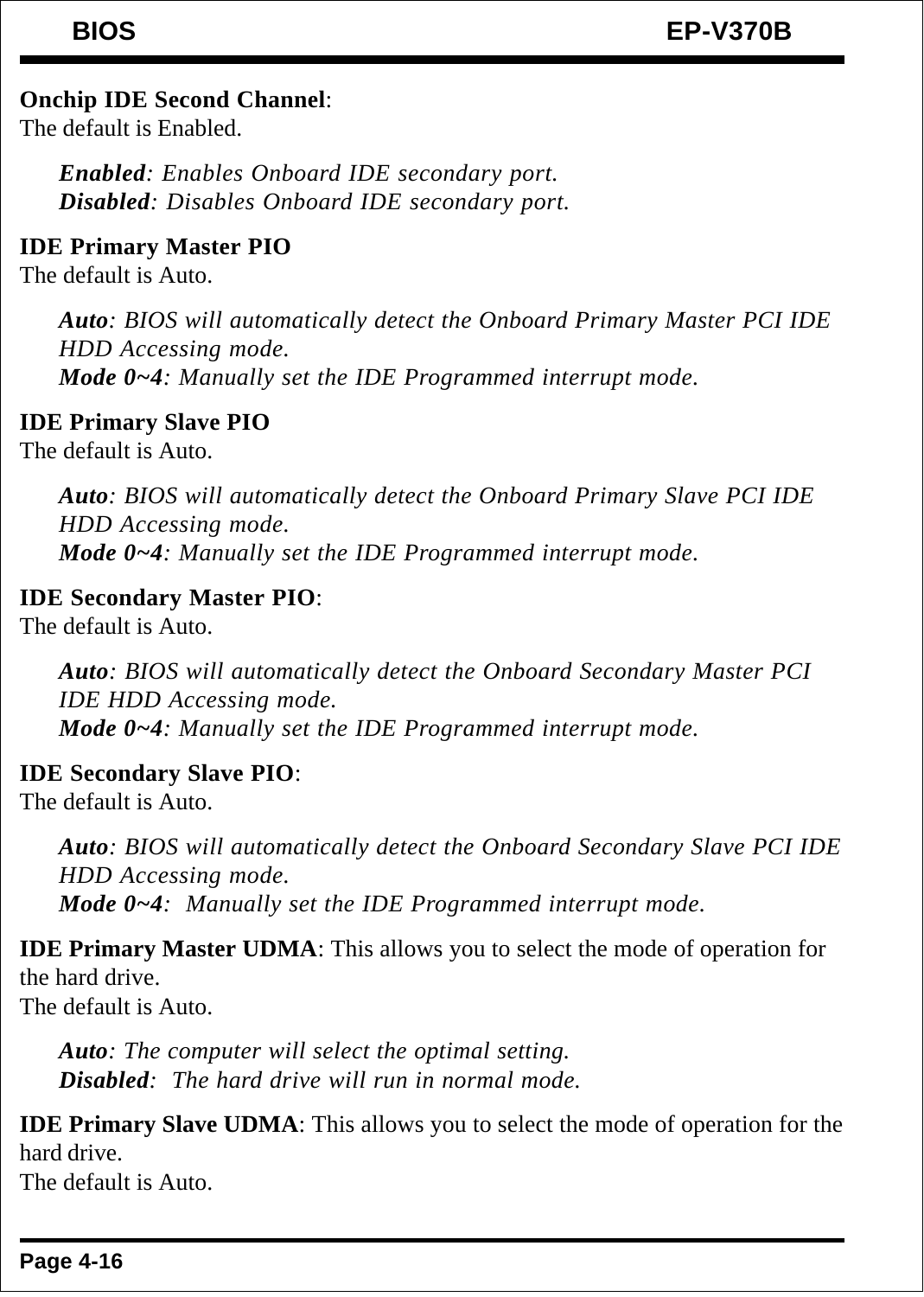*Auto: The computer will select the optimal setting. Disabled: The hard drive will run in normal mode.*

**IDE Secondary Master UDMA**: This allows you to select the mode of operation for the hard drive.

The default is Auto.

*Auto: The computer will select the optimal setting. Disabled: The hard drive will run in normal mode.*

**IDE Secondary Slave UDMA**: This allows you to select the mode of operation for the hard drive.

The default is Auto.

*Auto: The computer will select the optimal setting. Disabled: The hard drive will run in normal mode.*

**USB Keyboard Support**: This controls the activation status of an optional USB keyboard that may be attached. The default is disabled.

*Enabled: Enable USB keyboard support. Disabled: Disable USB keyboard support.*

**Onboard FDC Controller**: This controls the state of the onboard floppy controller. The default value is Enabled.

*Enabled: Enable the Onboard Winbond Chips's floppy drive interface controller. Disabled: Disable the Onboard Winbond Chip's floppy drive interface controller.*

**Onboard Serial Port 1**: This field allows the user to configure the 1st serial port. The default is Auto.

*AUTO: Enable Onboard Serial port 1 and address is Auto adjusted COM1: Enable Onboard Serial port 1 and address is 3F8H/IRQ4. COM2: Enable Onboard Serial port 1 and address is 2F8H/IRQ3. COM3: Enable Onboard Serial port 1 and address is 3E8H/IRQ4. COM4: Enable Onboard Serial port 1 and address is 2E8H/IRQ3.*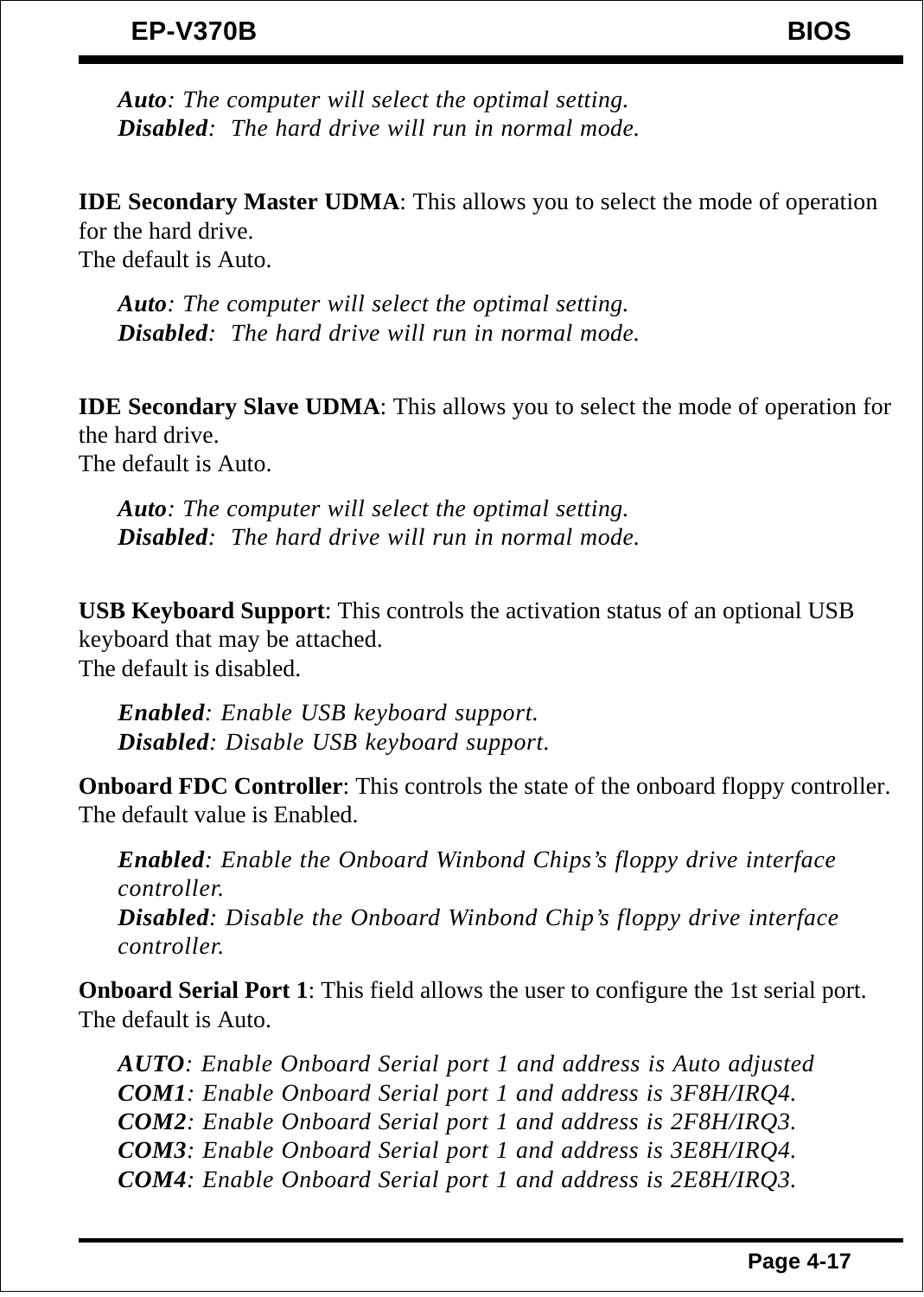*Disabled: Disable Onboard SMC CHIP's Serial port 1.*

**Onboard Serial Port 2**: This field allows the user to configure the 2nd serial port. The default is Auto.

*AUTO: Enable Onboard Serial port 2 and address is Auto adjusted COM1: Enable Onboard Serial port 2 and address is 3F8H/IRQ4. COM2: Enable Onboard Serial port 2 and address is 2F8H/IRQ3. COM3: Enable Onboard Serial port 2 and address is 3E8H/IRQ4. COM4: Enable Onboard Serial port 2 and address is 2E8H/IRQ3. Disabled: Disable Onboard SMC CHIP's Serial port 2.*

**UART Mode Select**: The mode of the IR Controller. The default is Normal.

**IrDA**: Support a Serial Infrared Inferface IrDA.

**ASKIR**: Support a Sharp Serial Infrared Interface formats.

**Normal**: The IRRX and IRTX pins of IR function in normal condition.

**Onboard Parallel port**: This field allows the user to configure the LPT port. The default is 378H / IRQ7.

*378H: Enable Onboard LPT port and address is 378H and IRQ7. 278H: Enable Onboard LPT port and address is 278H and IRQ5. 3BCH: Enable Onboard LPT port and address is 3BCH and IRQ7. Disabled: Disable Onboard Winbond Chip's LPT port.*

**Parallel Port Mode**: This field allows the user to select the parallel port mode. The default is ECP+EPP.

*Normal: Standard mode. IBM PC/AT Compatible bidirectional parallel port. EPP: Enhanced Parallel Port mode. ECP: Extended Capabilities Port mode. EPP+ECP: ECP Mode & EPP Mode.*

**ECP Mode USE DMA**: This field allows the user to select DMA1 or DMA3 for the ECP mode. The default is DMA3.

*DMA1: This field selects the routing of DMA1 for the ECP mode.*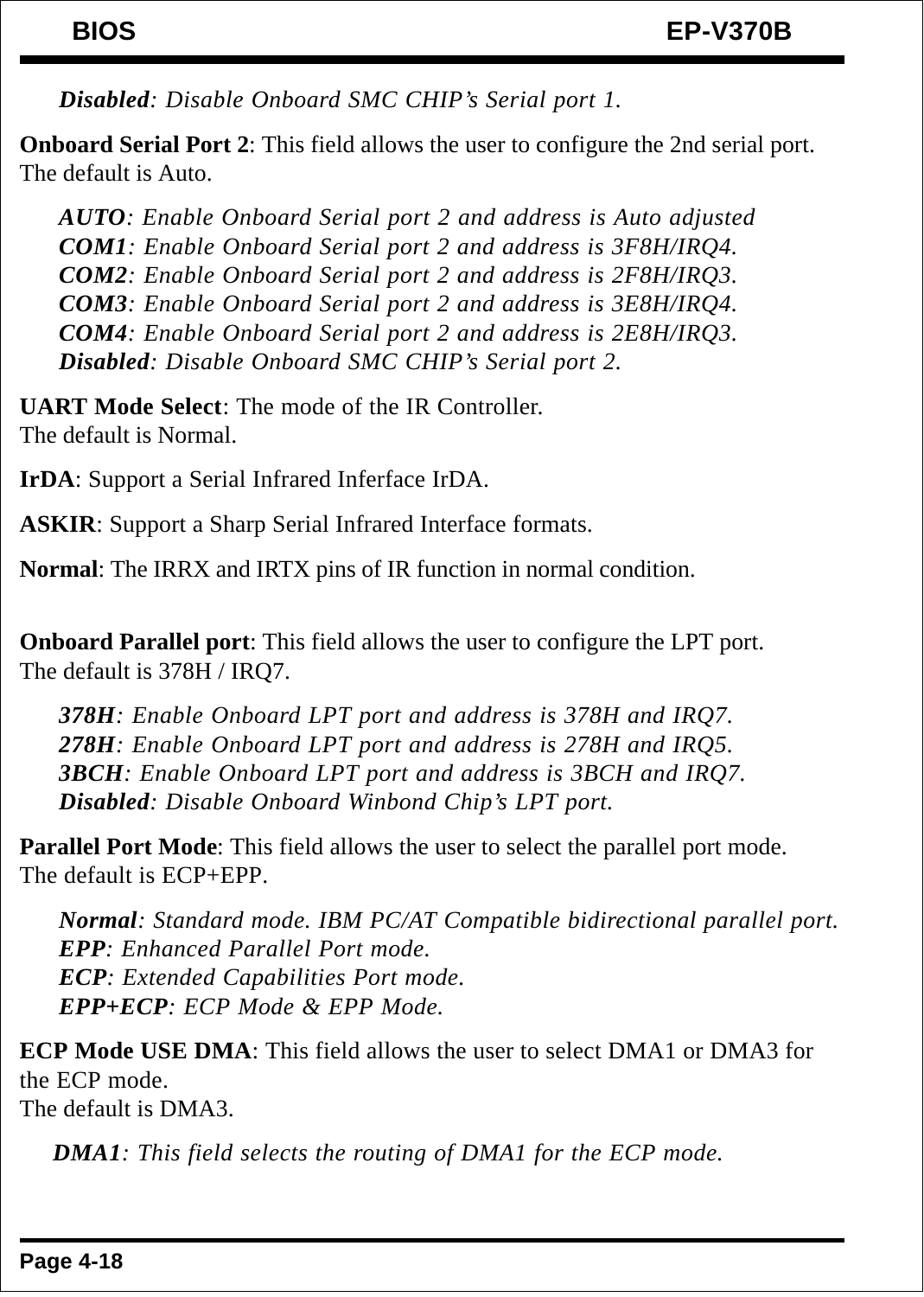*DMA3: This field selects the routing of DMA3 for the ECP mode.*

**Power On Method**: There are "**Button Only**", "**Hot Key**" and "**Any key**" can be chosen by this field that allows users to select one of these various functions as Power On Method for their requirement.

The default value in this selection is " Hot Key". (Ctrl-F1)

*Hot Key: User can press "Control Key" (Ctrl) and "Function Key" (from F1 to F12) individually to power on the system.*

*The interval between "Ctrl" key and function Key (F1-F12) must be short.*

*Anykey: Press anykey to power on the system.*

*Button Only: This power on method is controlled by J3 (pw-on.) Use Power On Button to power on the system.*

*Password: User can Power On the System by password, the password can be entered from 1 to 5 characters. The maximum of password is 5 characters.*

*If user forget / lost the password, please go into BIOS setting to change the Power On Method, or keyin another words as password instead of original one.*

#### 4-8 Change Supervisor or User Password

To change the password, choose the "SUPERVISOR PASSWORD or USER PASSWORD" option from the CMOS SETUP UTILITY menu and press [Enter].

#### *NOTE: Either "Setup" or "System" must be selected in the "Security Option" of the BIOS FEATURES SETUP menu.*

1. If CMOS is corrupted or the option was not used, a default password stored in the ROM will be used. The screen will display the following message:

Enter Password:

Press the [Enter] key to continue after the proper password is given.

2. If the CMOS is corrupted or the option was used earlier and the user wishes to change the default password, the SETUP UTILITY will display a message and ask for a confirmation.

Confirm Password: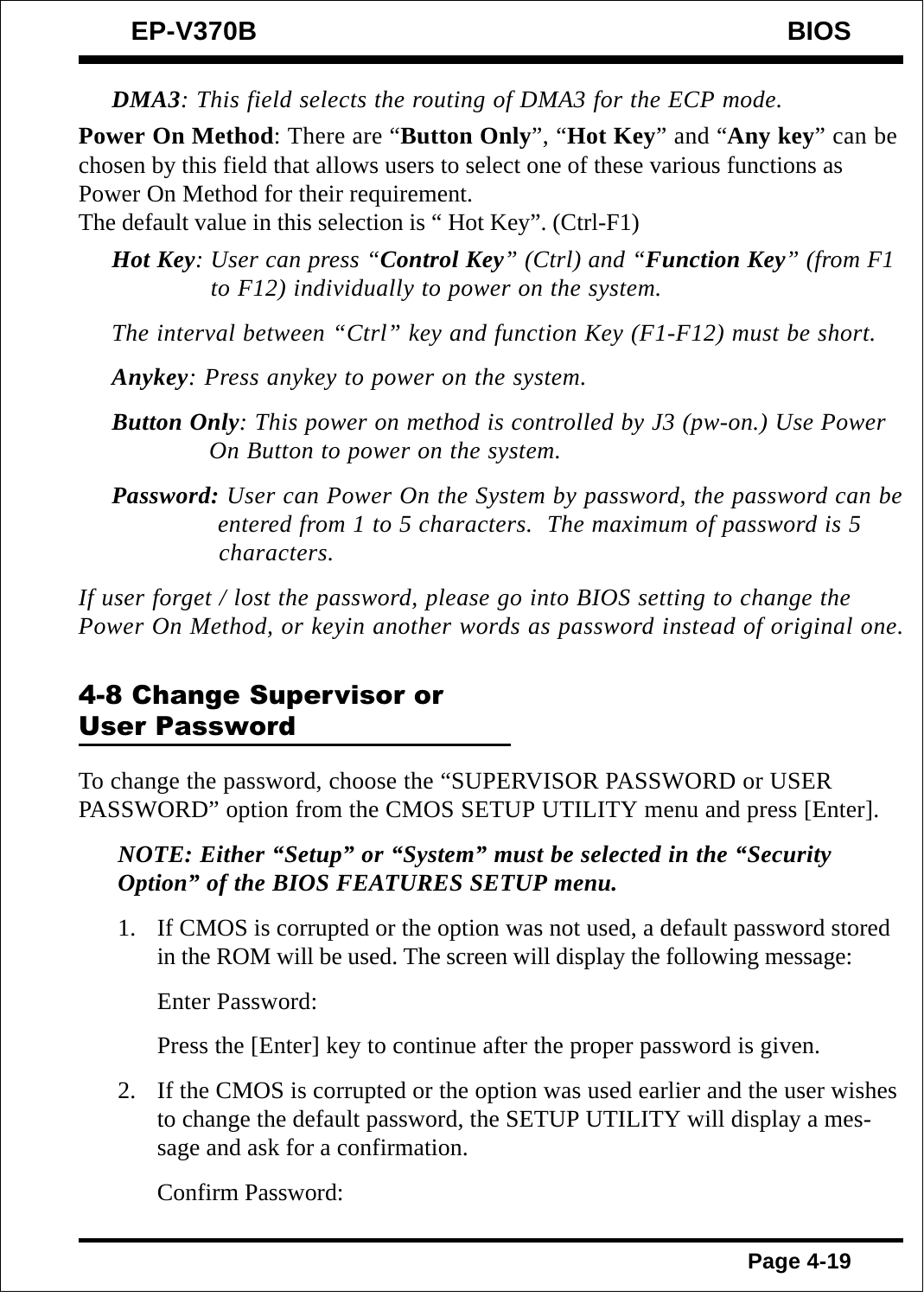3. After pressing the [Enter] key (ROM password if the option was not used) or current password (user-defined password), the user can change the password and store new one in CMOS RAM. A maximum of 8 characters can be entered.

#### 4-9 IDE HDD Auto Detection

The "IDE HDD auto detection" utility is a very useful tool, especially when you do not know which kind of hard disk type you are using. You can use this utility to detect the correct disk type installed in the system automatically. But now you can set HARD DISK TYPE to Auto in the STANDARD CMOS SETUP. You don't need the "IDE HDD AUTO DETECTION" utility. The BIOS will Auto-detect the hard disk size and model on display during POST.

#### ROM PCI/ISA BIOS(2A6LFPA9) CMOS SETUP UTILITY AWARD SOFTWARE, INC.

|                |             |       |             | Select Secondary Slave Option (N=Skip) : N |       |                          |  |
|----------------|-------------|-------|-------------|--------------------------------------------|-------|--------------------------|--|
| <b>OPTIONS</b> | <b>SIZE</b> | CYLS. | <b>HEAD</b> | <b>PRECOMP</b>                             |       | <b>LANDZ SECTOR MODE</b> |  |
| 2(Y)           | 4310        | 524   | 255         | $\Omega$                                   | 14847 | 63 LBA                   |  |
|                | 4310        | 14848 | 9           | 65535                                      | 14847 | 63 NORMAL                |  |
| 3              | 4310        | 928   | 144         | 65535                                      | 14847 | 63 LARGE                 |  |

*Figure 8: IDE HDD Auto Detection*

#### *NOTE: HDD Modes*

The Award BIOS supports 3 HDD modes : NORMAL, LBA & LARGE NORMAL mode

Generic access mode in which neither the BIOS nor the IDE controller will make any transformations during accessing.

The maximum number of cylinders, head  $\&$  sectors for NORMAL mode are.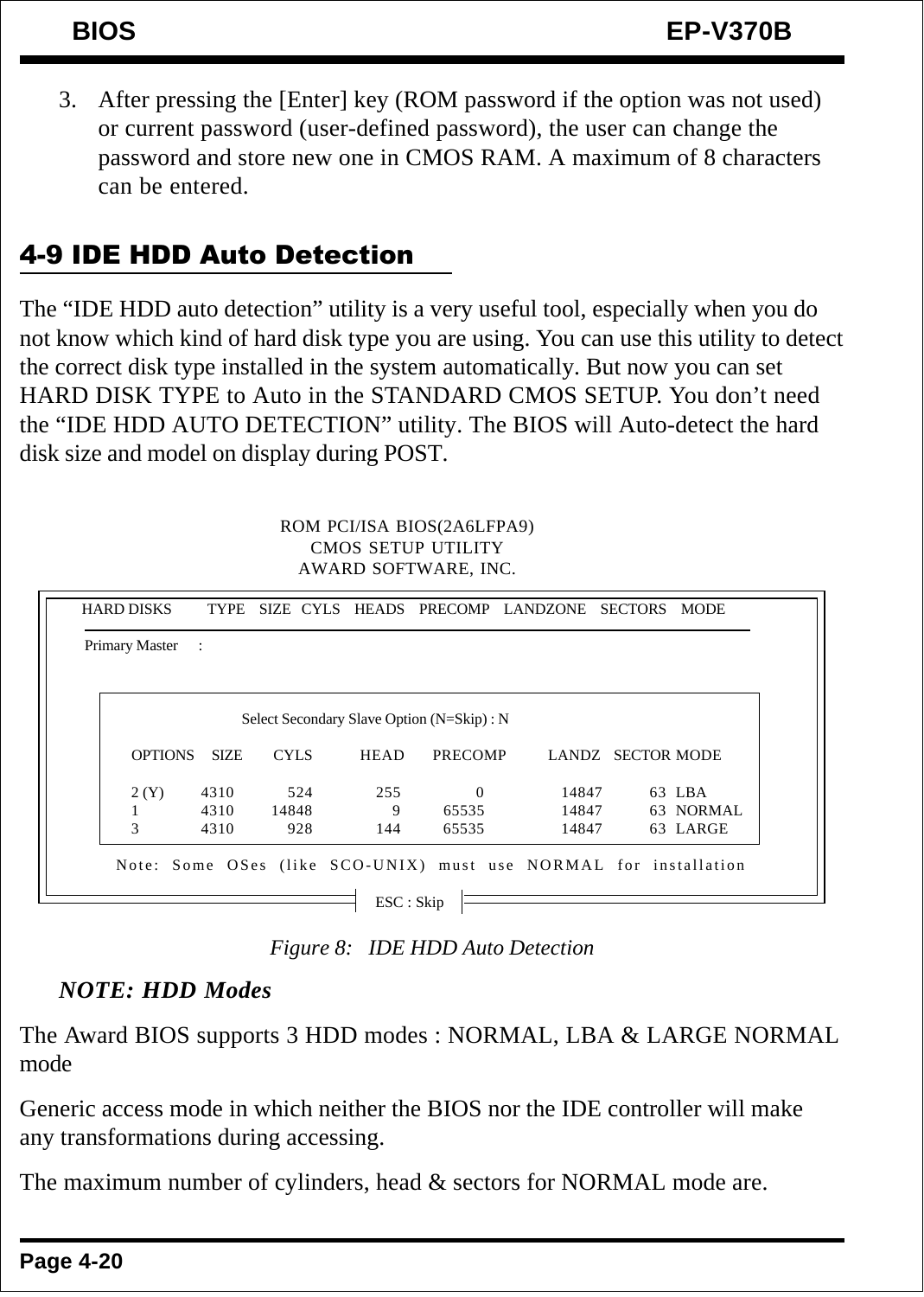| 1024, 16 $& 63$  |               |
|------------------|---------------|
| no. Cylinder     | (1024)        |
| x no. Head       | (16)          |
| x no. Sector     | (63)          |
| x no. per sector | (512)         |
|                  | 528 Megabytes |

If user set his HDD to NORMAL mode, the maximum accessible HDD size will be 528 Megabytes even though its physical size may be greater than that!

**LBA (Logical Block Addressing) mode**: A new HDD accessing method to overcome the 528 Megabyte bottleneck. The number of cylinders, heads & sectors shown in setup may not be the number physically contained in the HDD. During HDD accessing, the IDE controller will transform the logical address described by sector, head & cylinder into its own physical address inside the HDD. The maximum HDD size supported by LBA mode is 8.4 GigaBytes which is obtained by the following formula:

| (1024)        |
|---------------|
| (255)         |
| (63)          |
| (512)         |
| 8.4 GigaBytes |
|               |

**LARGE mode**: Extended HDD access mode supported by Award Software.

Some IDE HDDs contain more than 1024 cylinder without LBA support (in some cases, user do not want LBA). The Award BIOS provides another alternative to support these kinds of LARGE mode.

| <b>CYLS</b> | <b>HEADS</b> | <b>SECTOR</b> | <b>MODE</b> |
|-------------|--------------|---------------|-------------|
| 1120        | 16           | 59            | NORMAL      |
| 560         | 32.          | 59            | LARGE       |

BIOS tricks DOS (or other OS) that the number of cylinders is less than 1024 by dividing it by 2. At the same time, the number of heads is multiplied by 2. A reverse transformation process will be made inside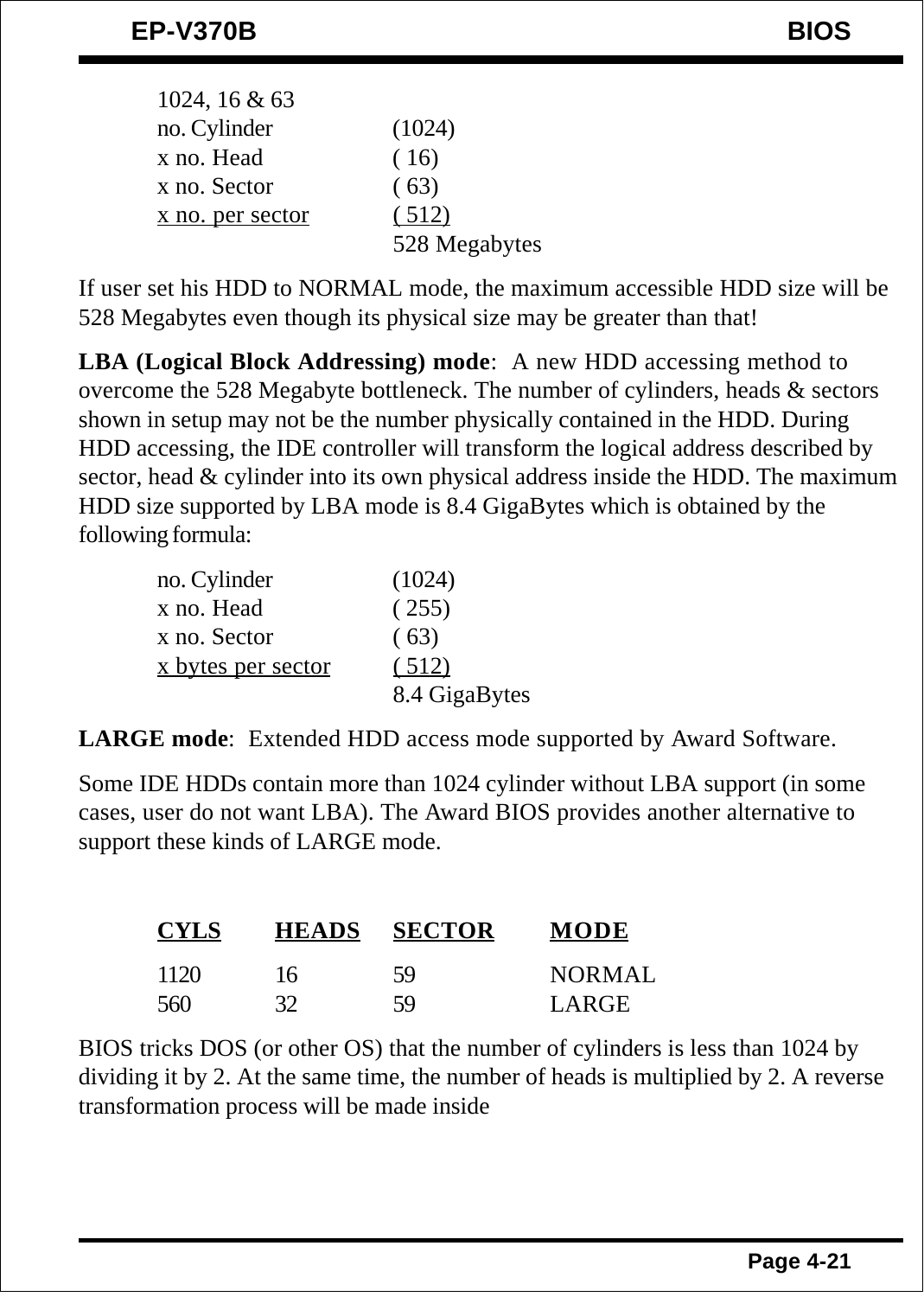INT 12h in order to access the right HDD address!

#### **Maximum HDD size**:

| no. Cylinder       | (1024)     |
|--------------------|------------|
| x no. Head         | (32)       |
| x no. Sector       | (63)       |
| x bytes per sector | (512)      |
|                    | 1 GigaByte |

*Note: To support LBA or LARGE mode of HDDs, there must be some software involved. All the software is located in the Award HDD Service Routine (INT 13h). It may fail to access a HDD with LBA (LARGE) mode selected if you are running under an Operating System which replaces the whole INT 13h.*

UNIX operating systems do not support either LBA or LARGE and must utilize the Standard mode. UNIX can support drives larger than 528MB.

## 4-10 HDD Low Level Format

**Interleave**: Select the interleave number of the hard disk drive you wish to perform a low level format on. You may select from 1 to 8. Check the documentation that came with the drive for the correct interleave number, or select 0 for automatic detection.

**Auto scan bad track**: This allows the utility to scan first then format by each track.

**Start:** Press<Y>to start low level format.

## 4-11 Save & Exit Setup

The "SAVE  $&$  EXIT SETUP" option will bring you back to the boot up procedure with all the changes you just recorded in the CMOS RAM.

## 4-12 Exit Without Saving

The "EXIT WITHOUT SAVING" option will bring you back to normal boot up procedure without saving any data into CMOS RAM.

#### **All old data in the CMOS will not be destroyed.**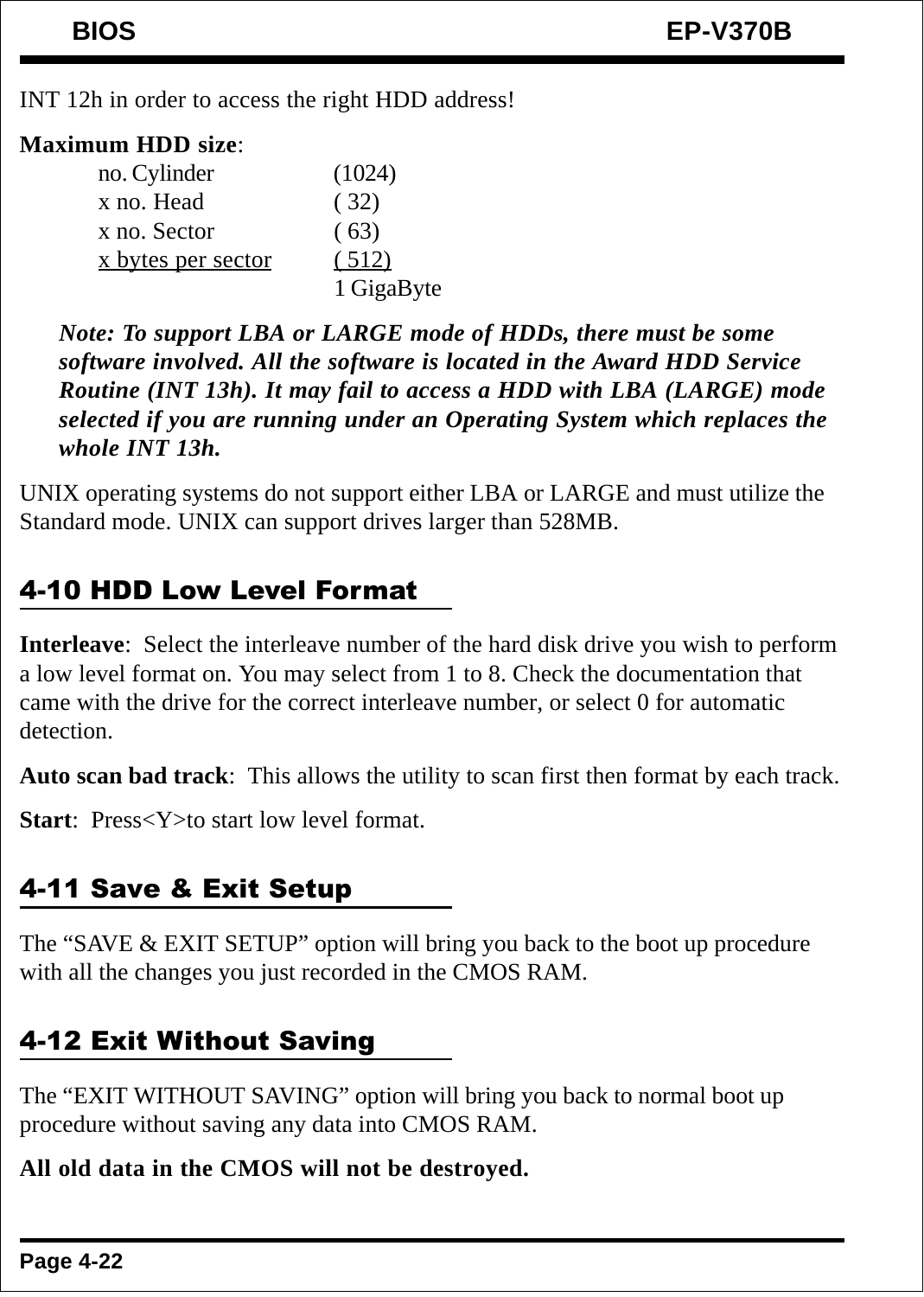## Appendix A:

## A-1 MEMORY MAP

| <b>Address Range</b> | <b>Size</b> | Description                                           |
|----------------------|-------------|-------------------------------------------------------|
| [00000-7FFFF]        | 512K        | Conventional memory                                   |
| [80000-9FBFF]        | 127K        | <b>Extended Conventional memory</b>                   |
| [9FC00-9FFFF]        | 1Κ          | Extended BIOS data area if PS/2 mouse is installed    |
| [A0000-C7FFF]        | 160K        | Available for Hi DOS memory                           |
| [C8000-DFFFF]        | 96K         | Available for Hi DOS memory and adapter ROMs          |
| [E0000-EEFFF]        | 60K         | Available for UMB                                     |
| <b>[EF000-EFFFF]</b> | 4K          | Video service routine for Monochrome & CGA<br>adaptor |
| [F0000-F7FFF]        | 32K         | <b>BIOS CMOS</b> setup utility                        |
| [F8000-FCFFF]        | 20K         | BIOS runtime service routine (2)                      |
| [FD000-FDFFF]        | 4K          | Plug and Play ESCD data area                          |
| <b>IFE000-FFFFFI</b> | 8K          | BIOS runtime service routine (1)                      |

#### A-2 I/O MAP

| $[000-01$ Fl | DMA controller. (Master)              |
|--------------|---------------------------------------|
| $[020-021]$  | <b>INTERRUPT CONTROLLER.</b> (Master) |
| $[022-023]$  | CHIPSET control registers. I/O ports. |
| $[040-05F]$  | TIMER control registers.              |
| $[060-06F]$  | KEYBOARD interface controller. (8042) |
| $[070-07F]$  | RTC ports & CMOS I/O ports.           |
| $[080-09F]$  | DMA register.                         |
| $[0A0-0BF]$  | INTERRUPT controller. (Slave)         |
| $[0C0-0DF]$  | DMA controller. (Slave)               |
| $[0F0-0FF]$  | <b>MATHCOPROCESSOR.</b>               |
| $[1F0-1F8]$  | HARD DISK controller.                 |
| $[278-27F]$  | PARALLEL port 2.                      |
| $[2B0-2DF]$  | GRAPHICS adapter controller.          |
| $[2F8-2FF]$  | SERIAL port 2.                        |
| $[360-36F]$  | NETWORK ports.                        |
| $[378-37F]$  | PARALLEL port 1.                      |
| $[3B0-3BF]$  | MONOCHROME & PARALLEL port adapter.   |
| [3C0-3CF]    | EGA adapter.                          |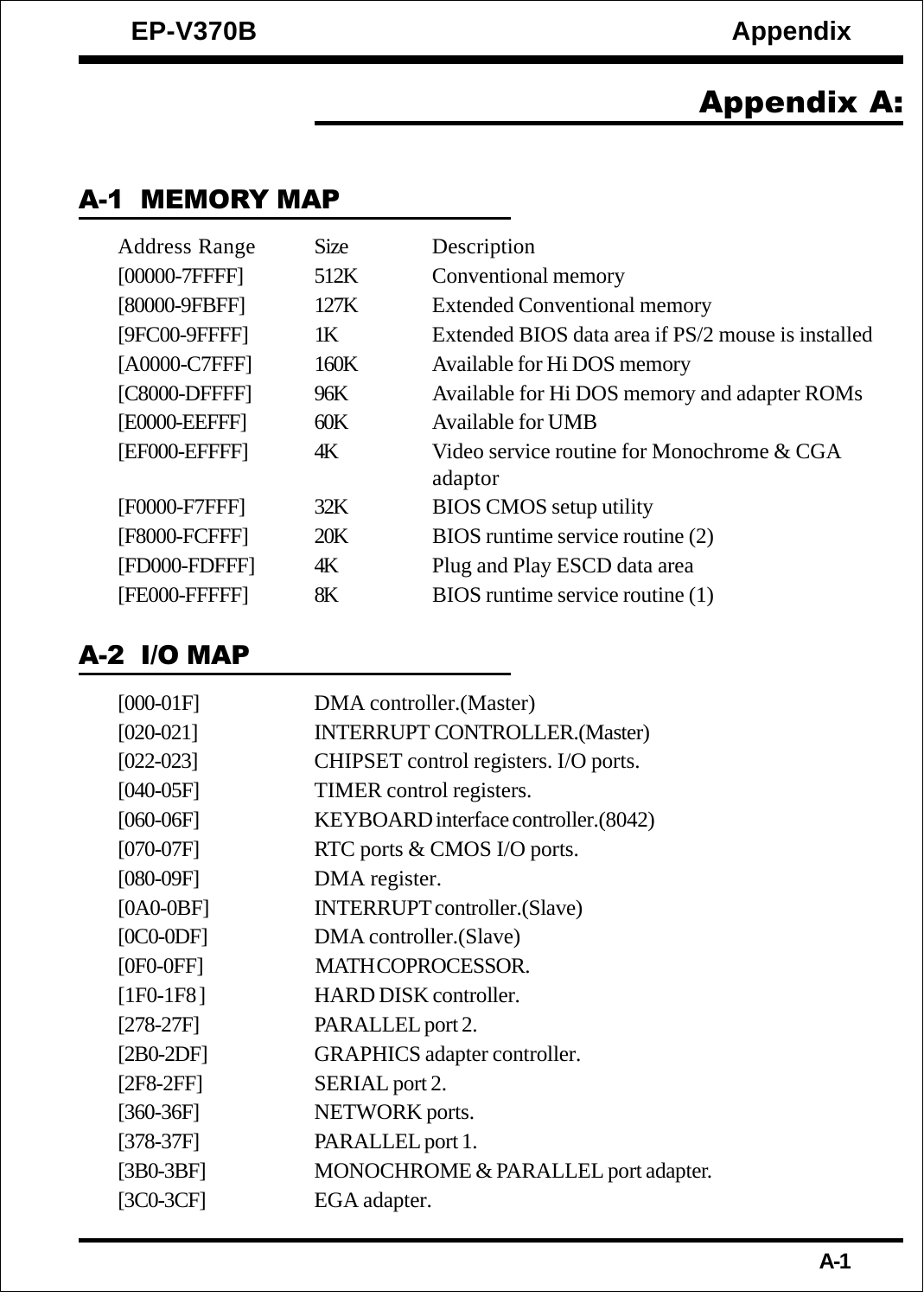| $[3D0-3DF]$ | CGA adapter.            |
|-------------|-------------------------|
| $[3F0-3F7]$ | FLOPPY DISK controller. |
| $[3F8-3FF]$ | SERIAL port 1.          |

#### A-3 TIMER & DMA CHANNELS MAP

| <b>TIMER MAP:</b> |                               |
|-------------------|-------------------------------|
| TIMER Channel 0   | System timer interrupt.       |
| TIMER Channel 1   | DRAM REFRESH request.         |
| TIMER Channel 2   | SPEAKER tone generator.       |
| DMA CHANNELS:     |                               |
| DMA Channel 0     | Available.                    |
| DMA Channel 1     | Onboard ECP (Option).         |
| DMA Channel 2     | FLOPPY DISK (SMCCHIP).        |
| DMA Channel 3     | Onboard ECP (default).        |
| DMA Channel 4     | Cascade for DMA controller 1. |
| DMA Channel 5     | Available.                    |
| DMA Channel 6     | Available.                    |
| DMA Channel 7     | Available                     |
|                   |                               |

#### A-4 INTERRUPT MAP

NMI :

Parity check error.

IRQ (H/W):

- 0 System TIMER interrupt from TIMER 0.
- 1 KEYBOARD output buffer full.
- 2 Cascade for IRQ 8-15.
- 3 SERIAL port 2.
- 4 SERIAL port 1.
- 5 PARALLEL port 2.
- 6 FLOPPY DISK (SMC CHIP).
- 7 PARALLEL port 1.
- 8 RTC clock.
- 9 Available.
- 10 Available.
- 11 Available.
- 12 PS/2 Mouse.
- 13 MATH coprocessor.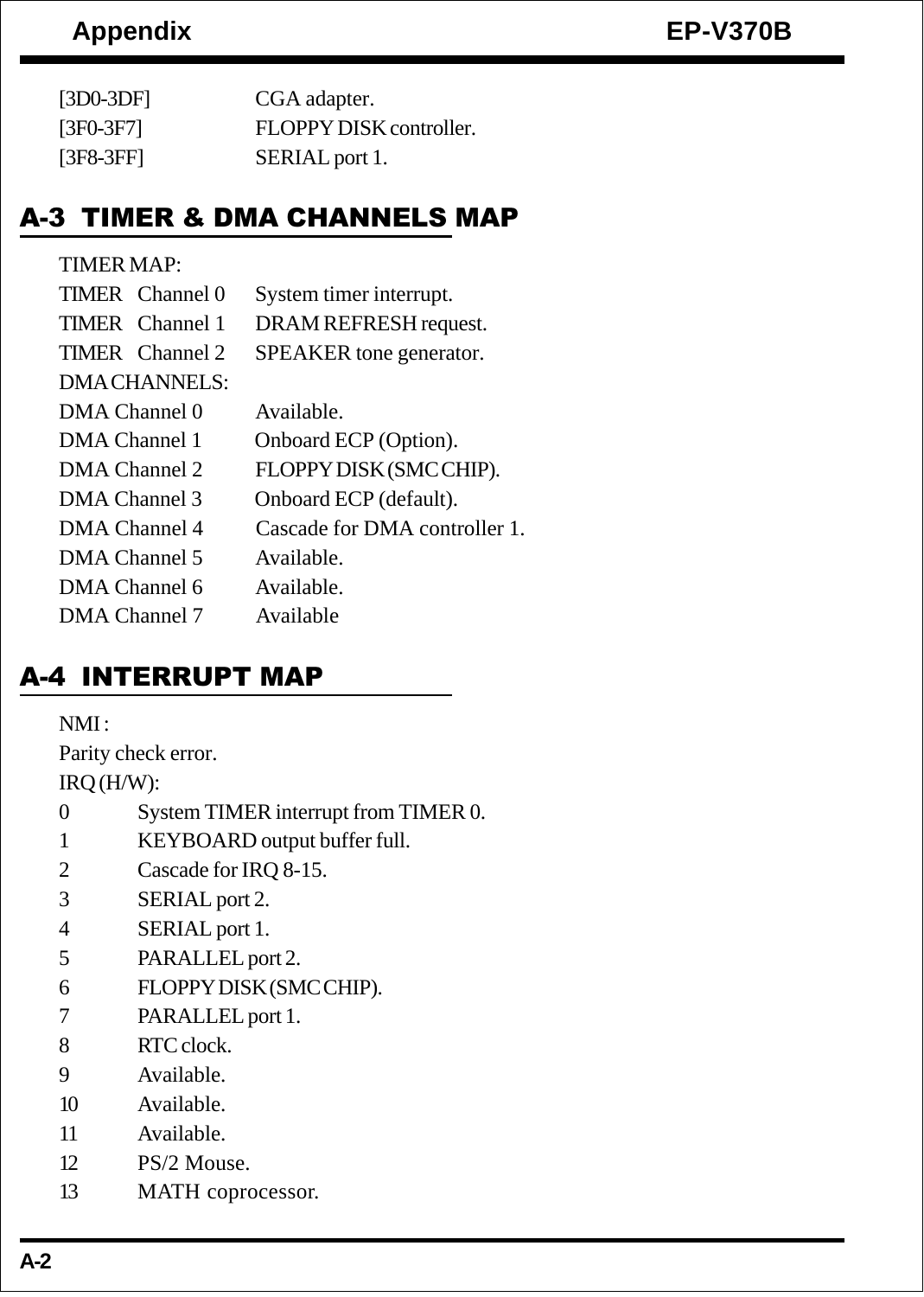- 14 Onboard HARD DISK (IDE1) channel.
- 15 Onboard HARD DISK (IDE1) channel.

#### A-5 RTC & CMOS RAM MAP

RTC & CMOS:

- 00 Seconds.
- 01 Second alarm.
- 02 Minutes.
- 03 Minutes alarm.
- 04 Hours.
- 05 Hours alarm.
- 06 Day of week.
- 07 Day of month.
- 08 Month.
- 09 Year.
- 0A Status register A.
- 0B Status register B.
- 0C Status register C.
- 0D Status register D.
- 0E Diagnostic status byte.
- 0F Shutdown byte.
- 10 FLOPPY DISK drive type byte.
- 11 Reserve.
- 12 HARD DISK type byte.
- 13 Reserve.
- 14 Equipment type.
- 15 Base memory low byte.
- 16 Base memory high byte.
- 17 Extension memory low byte.
- 18 Extension memory high byte.
- 19-2d

2E-2F

- 30 Reserved for extension memory low byte.
- 31 Reserved for extension memory high byte.
- 32 DATE CENTURY byte.
- 33 INFORMATION FLAG.
- 34-3F Reserve.
- 40-7F Reserved for CHIPSET SETTING DATA.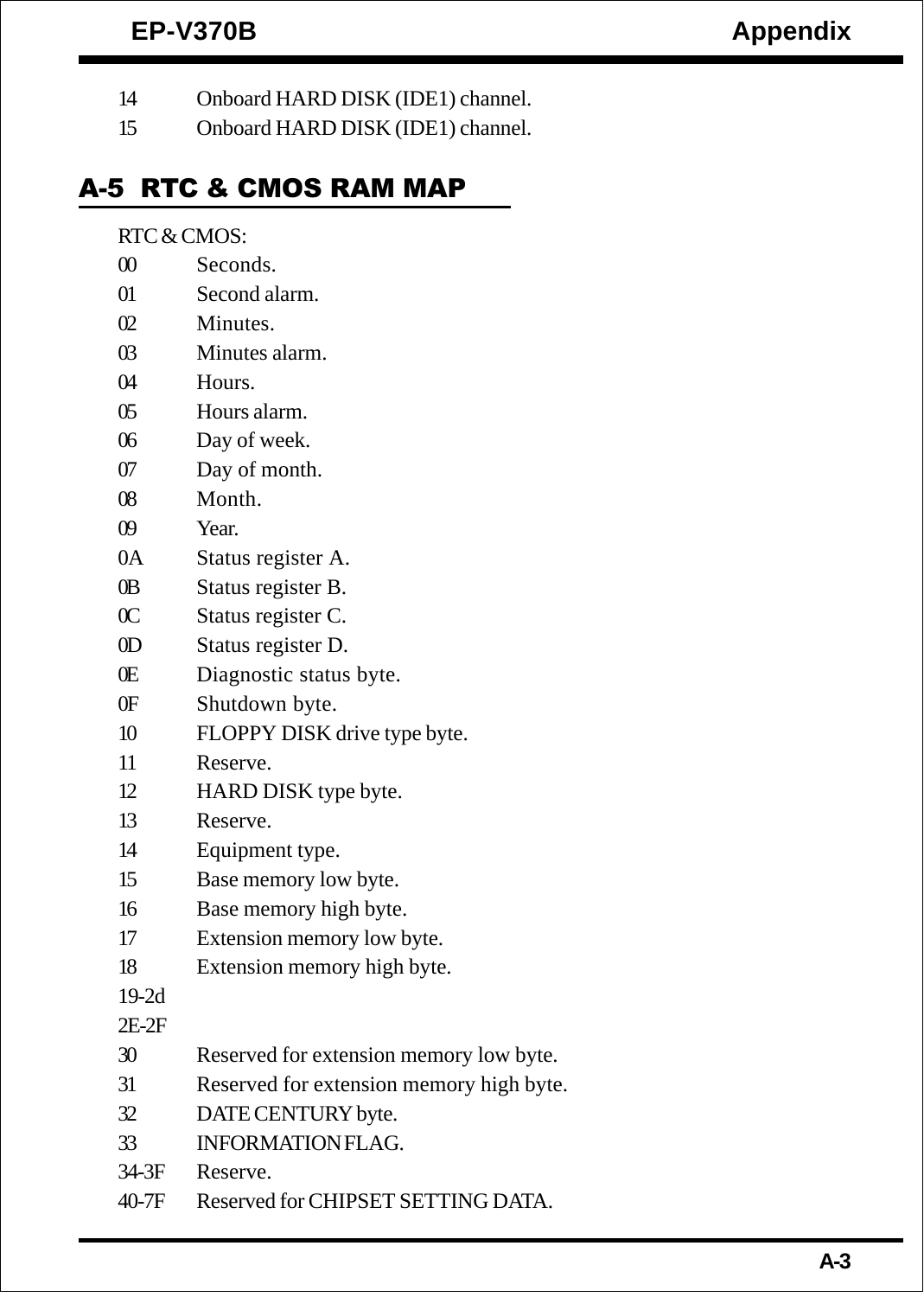## Page Left Blank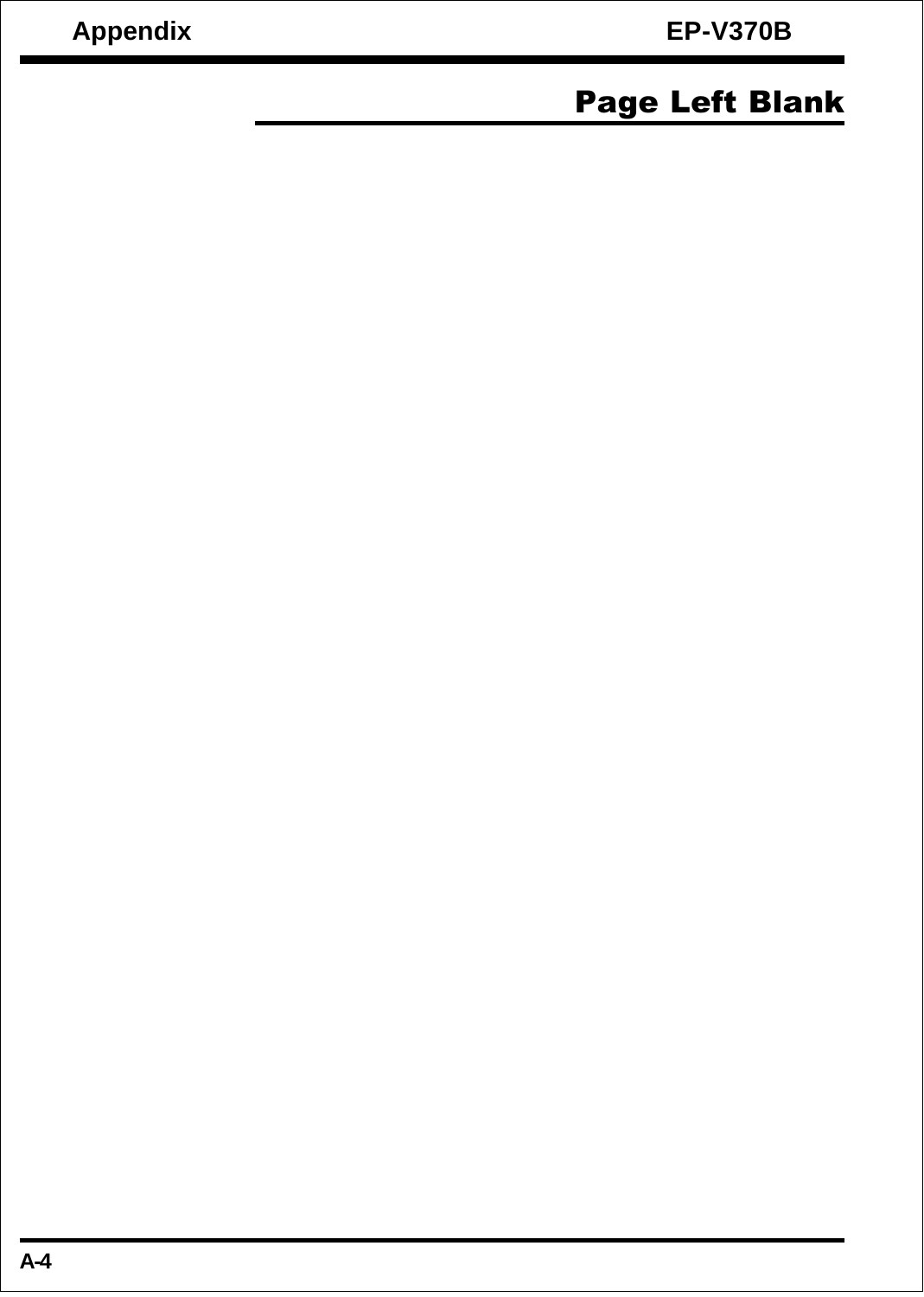## Appendix B:

#### B-1 POST CODES

|                  | ISA POST codes are typically output to I/O port address 80h.                                                                                                          |
|------------------|-----------------------------------------------------------------------------------------------------------------------------------------------------------------------|
| POST (hex)       | <b>DESCRIPTION</b>                                                                                                                                                    |
| 01-02            | Reserved.                                                                                                                                                             |
| $\Omega$         | Turn off OEM specific cache, shadow.                                                                                                                                  |
| $\boldsymbol{0}$ | 1. Initialize EISA registers (EISA BIOS only).                                                                                                                        |
|                  | 2. Initialize all the standard devices with default values                                                                                                            |
|                  | Standard devices includes.                                                                                                                                            |
|                  | DMA controller (8237).                                                                                                                                                |
|                  | Programmable Interrupt Controller (8259).                                                                                                                             |
|                  | Programmable Interval Timer (8254).<br>$\overline{\phantom{m}}$                                                                                                       |
|                  | RTC chip.<br>$\overline{\phantom{a}}$                                                                                                                                 |
| $\Omega$         | Reserved                                                                                                                                                              |
| 05               | 1. Keyboard Controller Self-Test.                                                                                                                                     |
| 06               | 2. Enable Keyboard Interface.                                                                                                                                         |
| 07               | Reserved.                                                                                                                                                             |
| 08               | Verifies CMOS's basic R/W functionality.                                                                                                                              |
| C <sub>1</sub>   | Auto-detection of onboard DRAM & Cache.                                                                                                                               |
| C <sub>5</sub>   | Copy the BIOS from ROM into E0000-FFFFF shadow RAM so that                                                                                                            |
|                  | POST will go faster.                                                                                                                                                  |
| 08               | Test the first 256K DRAM.                                                                                                                                             |
| 09               | OEM specific cache initialization. (if needed)                                                                                                                        |
| 0A               | 1. Initialize the first 32 interrupt vectors with corresponding Interrupt<br>handlers. Initialize INT numbers from 33-120 with Dummy<br>(Spurious) Interrupt Handler. |
|                  | 2. Issue CPUID instruction to identify CPU type.                                                                                                                      |
|                  | 3. Early Power Management initialization. (OEM specific)                                                                                                              |
| 0 <sub>B</sub>   | 1. Verify the RTC time is valid or not.                                                                                                                               |
|                  | 2. Detect bad battery.                                                                                                                                                |
|                  | 3. Read CMOS data into BIOS stack area.                                                                                                                               |
|                  | 4. PnP initializations including. (PnP BIOS only)                                                                                                                     |
|                  | Assign CSN to PnP ISA card.<br>$\qquad \qquad \blacksquare$                                                                                                           |
|                  | Create resource map from ESCD.                                                                                                                                        |
|                  | 5. Assign IO & Memory for PCI devices. (PCI BIOS only)                                                                                                                |
|                  |                                                                                                                                                                       |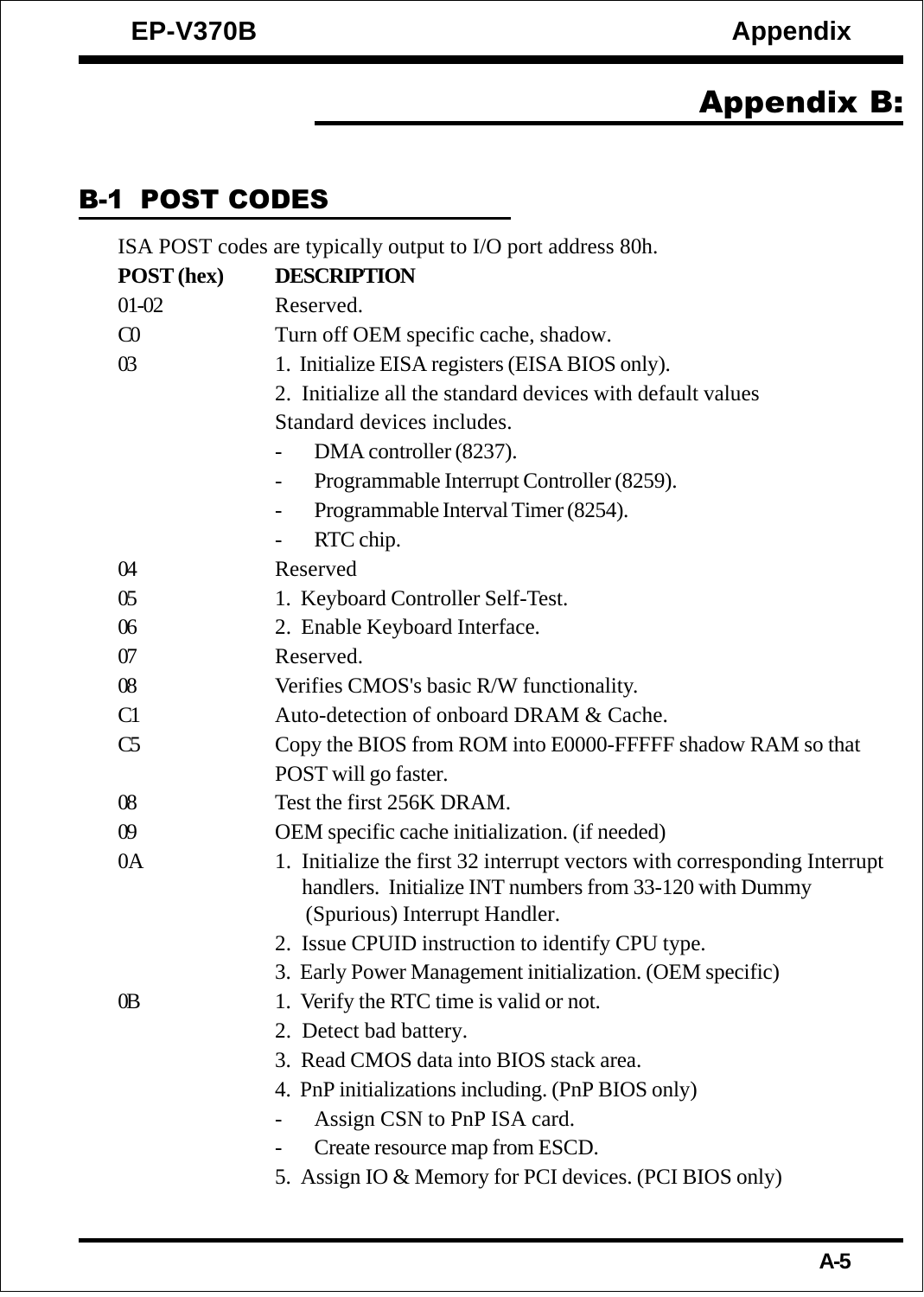| $\alpha$  | Initialization of the BIOS Data Area. (40:ON - 40:FF)                       |
|-----------|-----------------------------------------------------------------------------|
| 0D        | 1. Program some of the Chipset's value according to Setup.                  |
|           | (Early Setup Value Program)                                                 |
|           | 2. Measure CPU speed for display & decide the system clock speed.           |
|           | 3. Video initialization including Monochrome, CGA, EGA/VGA. If              |
|           | no display device found, the speaker will beep.                             |
| Œ         | 1. Test video RAM. (If Monochrome display device found)                     |
|           | 2. Show messages including.                                                 |
|           | Award Logo, Copyright string, BIOS Data code & Part No.                     |
|           | OEM specific sign on messages.<br>$\overline{\phantom{0}}$                  |
|           | Energy Star Logo. (Green BIOS ONLY)<br>$\overline{\phantom{a}}$             |
|           | CPU brand, type & speed.                                                    |
|           | Test system BIOS checksum. (Non-Compress Version only)                      |
| 0F        | DMA channel 0 test.                                                         |
| 10        | DMA channel 1 test.                                                         |
| 11        | DMA page registers test.                                                    |
| $12 - 13$ | Reserved.                                                                   |
| 14        | Test 8254 Timer 0 Counter 2.                                                |
| 15        | Test 8259 interrupt mask bits for channel 1.                                |
| 16        | Test 8259 interrupt mask bits for channel 2.                                |
| 17        | Reserved.                                                                   |
| 19        | Test 8259 functionality.                                                    |
| $1A-1D$   | Reserved.                                                                   |
| 1E        | If EISA NVM checksum is good, execute EISA initialization.                  |
|           | (EISA BIOS only)                                                            |
| 1F-29     | Reserved.                                                                   |
| 30        | Detect Base Memory & Extended Memory Size.                                  |
| 31        | 1. Test Base Memory from 256K to 640K.                                      |
|           | 2. Test Extended Memory from 1M to the top of memory.                       |
| 32        | 1. Display the Award Plug & Play BIOS Extension message.<br>(PnP BIOS only) |
|           | 2. Program all onboard super I/O chips (if any) including COM ports,        |
|           | LPT ports, FDD port  according to setup value.                              |
| $33-3B$   | Reserved.                                                                   |
| 3C        | Set flag to allow users to enter CMOS Setup Utility.                        |
| 3D        | 1. Initialize Keyboard.                                                     |
|           | 2. Install PS2 mouse.                                                       |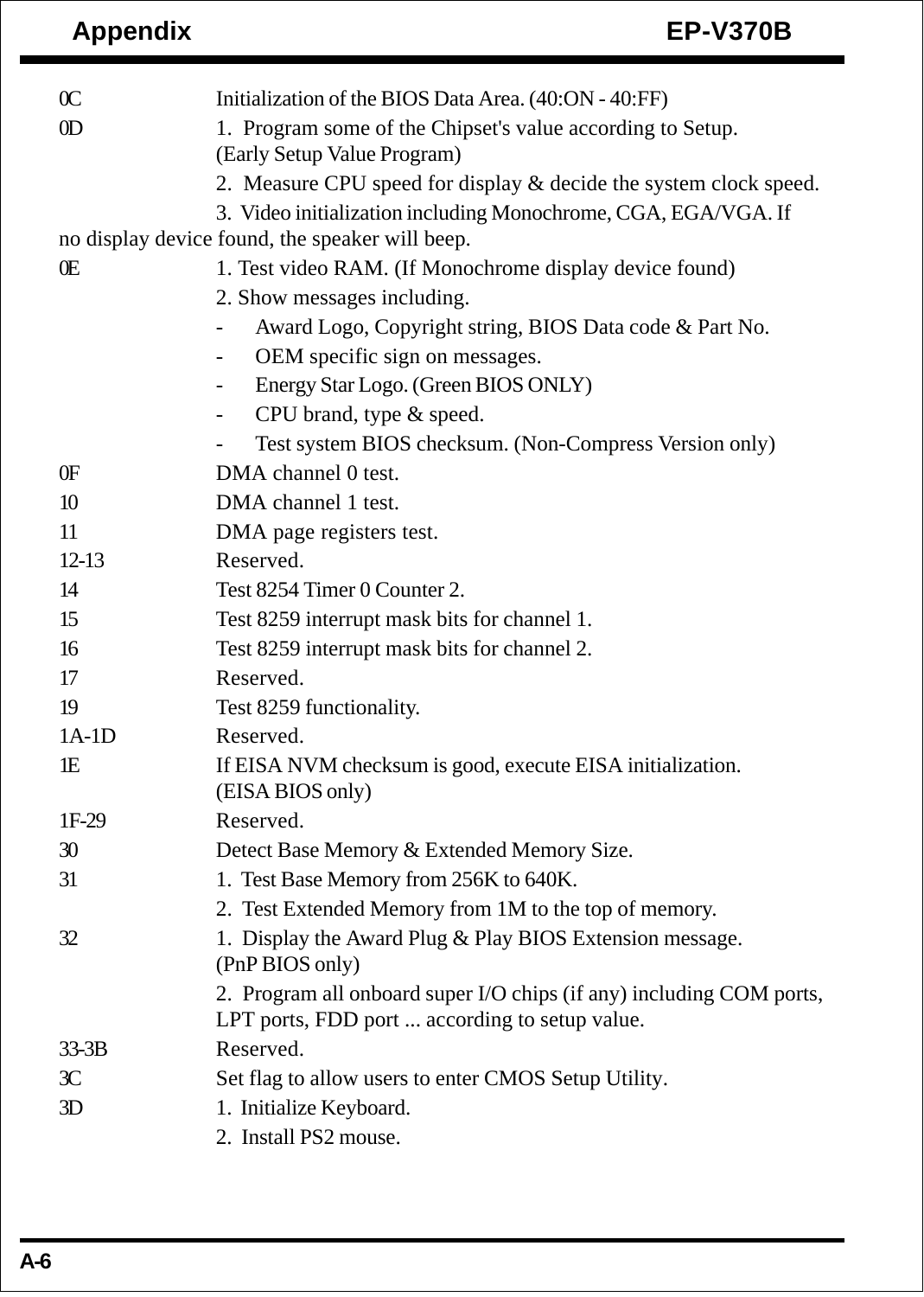| 3E    | Try to turn on Level 2 cache.                                                                                                           |  |  |
|-------|-----------------------------------------------------------------------------------------------------------------------------------------|--|--|
|       | Note: Some chipset may need to turn on the L2 cache in this stage.                                                                      |  |  |
|       | But usually, the cache is turn on later in POST 61h.                                                                                    |  |  |
| 3F-40 | Reserved.                                                                                                                               |  |  |
| BF    | 1. Program the rest of the Chipset's value according to Setup.<br>(Later Setup Value Program)                                           |  |  |
| 41    | 2. If auto-configuration is enabled, program the chipset with<br>pre-defined Values.                                                    |  |  |
| 42    | Initialize floppy disk drive controller.                                                                                                |  |  |
| 43    | Initialize Hard drive controller.                                                                                                       |  |  |
| 45    | If it is a PnP BIOS, initialize serial $&$ parallel ports.                                                                              |  |  |
| 44    | Reserved.                                                                                                                               |  |  |
| 45    | Initialize math coprocessor.                                                                                                            |  |  |
| 46-4D | Reserved.                                                                                                                               |  |  |
| 4E    | If there is any error detected (such as video, kb), show all error<br>messages on the screen $\&$ wait for user to press <f1> key.</f1> |  |  |
| 4F    | 1. If password is needed, ask for password.                                                                                             |  |  |
|       | 2. Clear the Energy Star Logo. (Green BIOS only)                                                                                        |  |  |
| 50    | Write all CMOS values currently in the BIOS stack area back into the<br>CMOS.                                                           |  |  |
| 51    | Reserved.                                                                                                                               |  |  |
| 52    | 1. Initialize all ISA ROMs.                                                                                                             |  |  |
|       | 2. Later PCI initializations. (PCI BIOS only)                                                                                           |  |  |
|       | assign IRQ to PCI devices.<br>$\overline{\phantom{0}}$                                                                                  |  |  |
|       | initialize all PCI ROMs.                                                                                                                |  |  |
|       | 3. PnP Initialzations. (PnP BIOS only)                                                                                                  |  |  |
|       | assign IO, Memory, IRQ & DMA to PnP ISA devices.                                                                                        |  |  |
|       | initialize all PnP ISA ROMs.                                                                                                            |  |  |
|       | 4. Program shadows RAM according to Setup settings.                                                                                     |  |  |
|       | 5. Program parity according to Setup setting.                                                                                           |  |  |
|       | 6. Power Management Initialization.                                                                                                     |  |  |
|       | Enable/Disable global PM.<br>$\overline{\phantom{0}}$                                                                                   |  |  |
|       | APM interface initialization.                                                                                                           |  |  |
| 53    | 1. If it is NOT a PnP BIOS, initialize serial & parallel ports.                                                                         |  |  |
|       | 2. Initialize time value in BIOS data area by translate the RTC time                                                                    |  |  |
|       | value into a timer tick value.                                                                                                          |  |  |
| 60    | Setup Virus Protection. (Boot Sector Protection) functionality<br>according to Setup setting.                                           |  |  |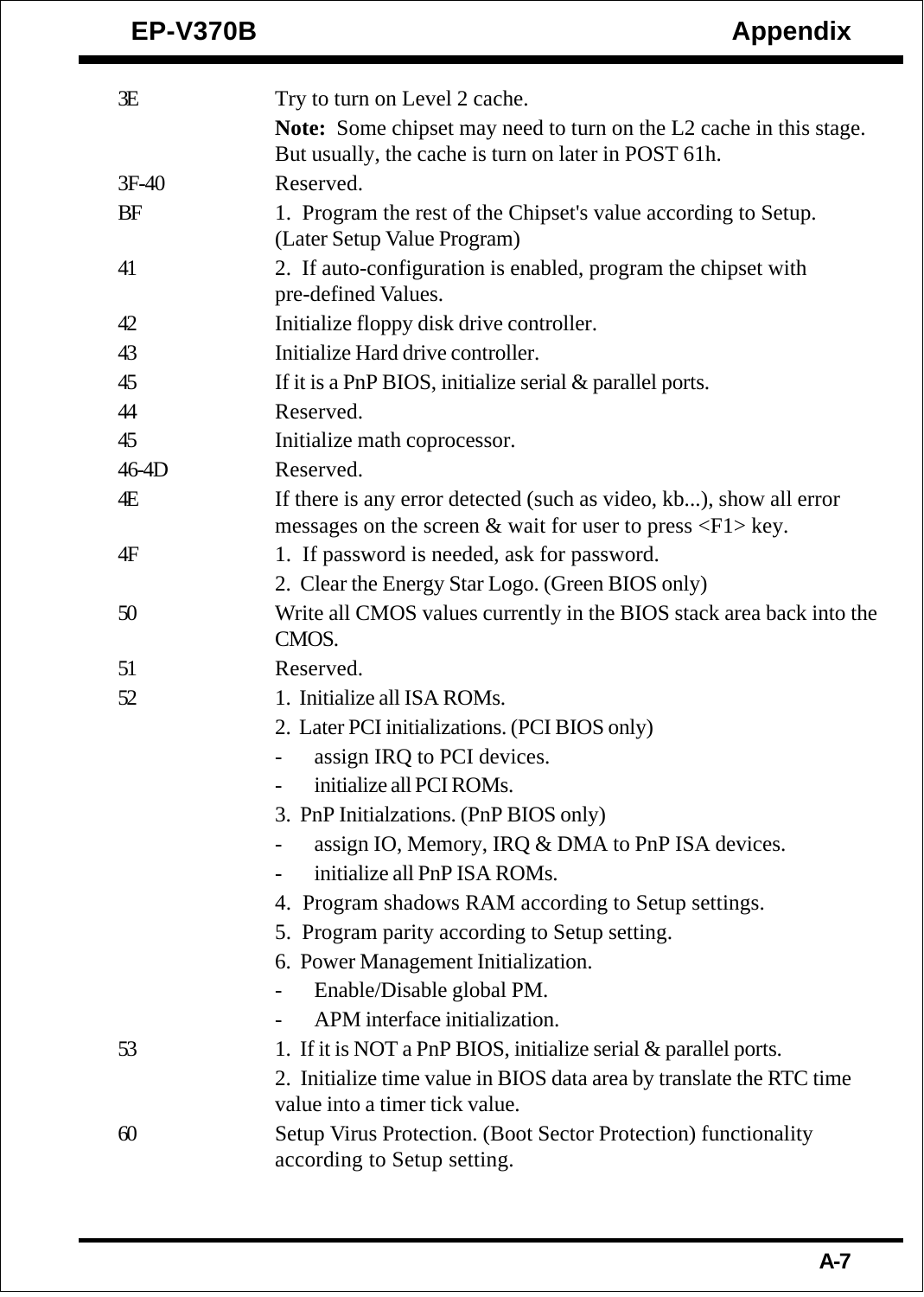| <b>Appendix</b> | <b>EP-V370B</b>                                                                                           |
|-----------------|-----------------------------------------------------------------------------------------------------------|
| 61              | 1. Try to turn on Level 2 cache.                                                                          |
|                 | Note: If L2 cache is already turned on in POST 3D, this part will be<br>skipped.                          |
|                 | 2. Set the boot up speed according to Setup setting.                                                      |
|                 | 3. Last chance for Chipset initialization.                                                                |
|                 | 4. Last chance for Power Management initialization. (Green BIOS<br>only)                                  |
|                 | 5. Show the system configuration table.                                                                   |
| 62              | 1. Setup daylight saving according to Setup value.                                                        |
|                 | 2. Program the NUM Lock, typematic rate & typematic speed<br>according to Setup setting.                  |
| 63              | 1. If there is any changes in the hardware configuration, update the<br>ESCD information. (PnP BIOS only) |
|                 | 2. Clear memory that have been used.                                                                      |
|                 | 3. Boot system via INT 19H.                                                                               |
| FF              | System Booting. This means that the BIOS already pass the control<br>right to the operating system.       |

## B-2 Unexpected Errors:

| POST (hex) | <b>DESCRIPTION</b>                     |
|------------|----------------------------------------|
| BO.        | If interrupt occurs in protected mode. |
| B1         | Unclaimed NMI occurs.0                 |